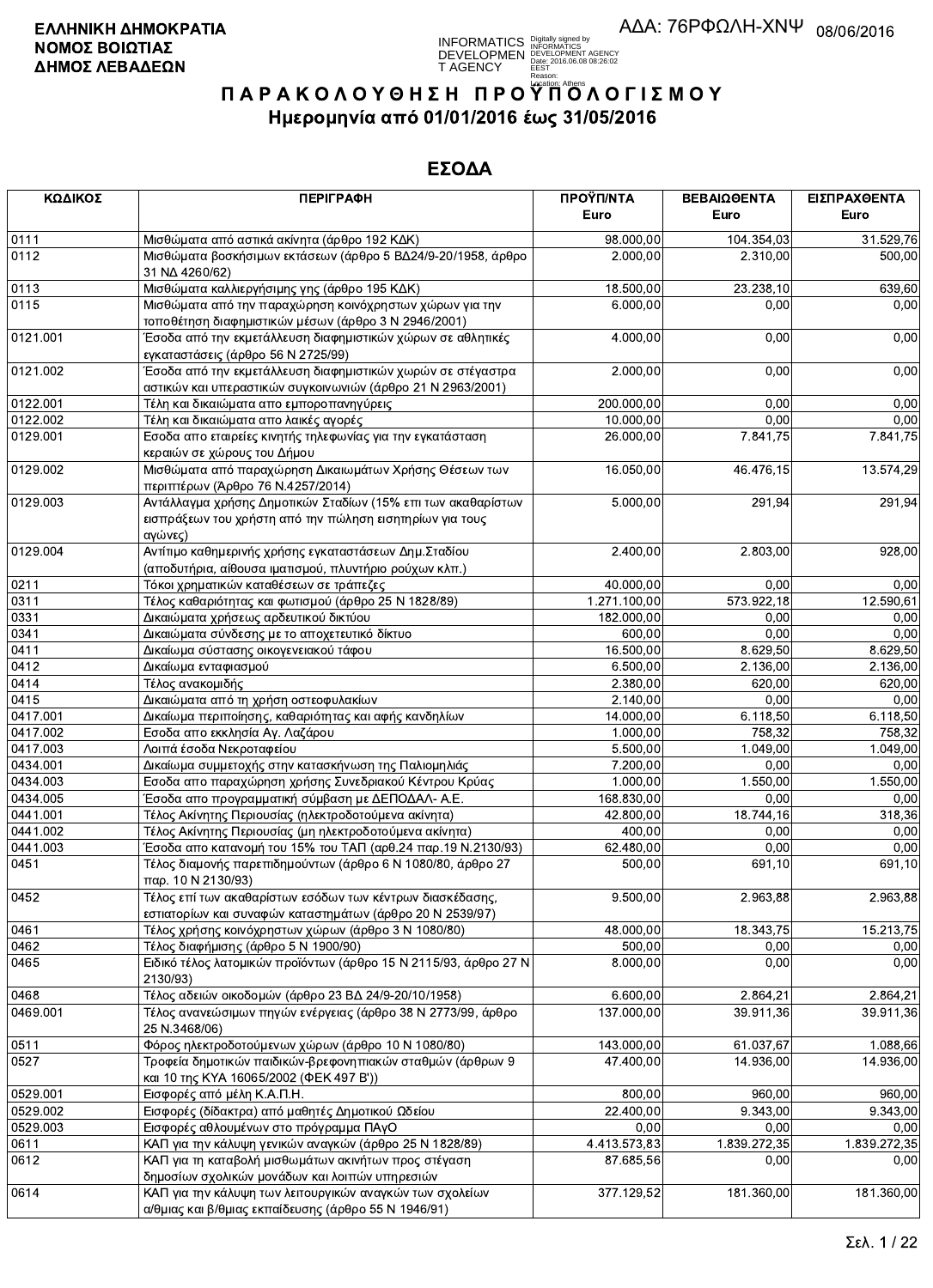| ΚΩΔΙΚΟΣ  | <b>ПЕРІГРАФН</b>                                                                                                             | ΠΡΟΫΠ/ΝΤΑ<br>Euro | ΒΕΒΑΙΩΘΕΝΤΑ<br>Euro | ΕΙΣΠΡΑΧΘΕΝΤΑ<br>Euro |
|----------|------------------------------------------------------------------------------------------------------------------------------|-------------------|---------------------|----------------------|
| 0619.006 | Οφειλές Ελληνικού Δημοσίου που απορρέουν από το άρθρο 25 του<br>Ν. 1828/89 (άρθ 27 Ν. 3756/2009)                             | 668.079,32        | 0,00                | 0,00                 |
| 0621     | Κάλυψη δαπάνης των προνοιακών επιδομάτων (άρθρου 94 ΠΑΡ 3Β<br>περιπτ.17)                                                     | 6.109.714,72      | 2.828.487,66        | 2.828.487,66         |
| 0712     | Μισθώματα θαλασσίων εκτάσεων (άρθρο 15 Ν 2130/93)                                                                            | 3.260,00          | 11.392,50           | 1.627,50             |
| 0713     | Παράβολα για την έκδοση των αδειών ίδρυσης και λειτουργίας<br>επιχειρήσεων υγειονομικού ενδιαφέροντος (άρθρο 80 ΔΚΚ)         | 9.500,00          | 5.645,00            | 5.645,00             |
| 0715     | Τέλος διαφήμισης της κατηγορίας Δ΄ του άρθρου 15 του ΒΔ 24/9-<br>20/10/1958 (άρθρο 9 Ν 2880/2001)                            | 72.990,00         | 0,00                | 0,00                 |
| 1212.002 | Επιχορήγηση για υλοποίηση Ευρωπαικού προγράμματος<br>΄΄Εναρμόνιση οικογενειακής και επαγγελματικής ζωής"                     | 242.075,00        | 0,00                | 0,00                 |
| 1212.003 | Επιχορήγηση ΟΑΕΔ για εισφορές ωφελούμενων από Προγραμμα<br>Κοινωφελούς Χαρακτήρα (παρ. ΙΔ Ν.4152/2013)                       | 0,00              | 21.743,37           | 21.743,37            |
| 1212.004 | Από Γ.Γ.Α. για υλοποίηση ΠΑγΟ                                                                                                | 0,00              | 0,00                | 0,00                 |
| 1214.005 | Επιχορήγηση ΥΠ.ΕΣ για κάλυψη δράσεων πυροπροστασίας                                                                          | 81.800,00         | 0,00                | 0,00                 |
| 1311.001 | ΚΑΠ επενδυτικών δαπανών των δήμων                                                                                            | 516.150,00        | 43.012,50           | 43.012,50            |
| 1312.001 | Επισκευή και συντήρηση σχολικών κτιρίων (άρθρο 13 Ν 2880/2001)                                                               | 69.000,00         | 0,00                | 0,00                 |
| 1313.001 | Επιχορήγηση ΥΠ.ΕΣ. για κάλυψη δράσεων πυροπροστασίας                                                                         | 2.000,00          | 0,00                | 0,00                 |
| 1322.001 | Αναβάθμιση Ενεργητικής Πυροπροστασίας Κλειστού Γυμναστηρίου<br>Λιβαδειάς                                                     | 102.000,00        | 0,00                | 0,00                 |
| 1322.002 | Αγορά ακινήτου -μνημείου "Τζαμί Γαζή Ομέρ"                                                                                   | 200.000,00        | 0,00                | 0,00                 |
| 1322.020 | Επιχορήγηση από ΠΔΕ για Αποκατάσταση ζημιών που<br>προκλήθηκαν από θεομηνία στο Δήμο Λεβαδέων                                | 0,00              | 0,00                | 0,00                 |
| 1322.021 | Επιχορήγηση από Πράσινο Ταμείο για Αποζημίωση ιδιοκτησιών στο<br>πάρκο Έρκυνας από την οδό Θουκιδίδου εως την οδό Ξενοφώντος | 90.752,00         | 0,00                | 0,00                 |
| 1322.022 | Επιχορήγηση από Πράσινο Ταμειο για Ενεργειακή Αναβάθμιση<br>Σχολικής Μονάδας 3ου Δημοτικού Σχολείου Λιβαδειάς                | 111.891,16        | 134.010,94          | 134.010,94           |
| 1328.016 | Βελτίωση και Ανάπλαση Κοινόχρηστων Χώρων Οικισμού Ελικώνα                                                                    | 144.843,65        | 0,00                | 0,00                 |
| 1328.406 | Ανάπλαση Πλατείας Τ.Κ. Αγίου Γεωργίου                                                                                        | 64.065,00         | 0,00                | 0,00                 |
| 1511     | Προσαυξήσεις εκπρόθεσμης καταβολής χρεών (άρθρο 6 ΝΔ 356/74,<br>άρθρο 16 Ν 2130/93)                                          | 48.000,00         | 19.258,23           | 19.258,23            |
| 1512     | Πρόστιμα του ΚΟΚ, του ΝΔ 805/71 και του ΑΝ 170/67 (άρθρο 31 Ν<br>2130/93)                                                    | 60.000,00         | 15.389,50           | 15.389,50            |
| 1514     | Πρόστιμα ανέγερσης και διατήρησης αυθαιρέτων κατασκευών                                                                      | 12.000,00         | 2.739,23            | 2.739,23             |
| 1519     | Λοιπά πρόστιμα και χρηματικές ποινές επιβαλλόμενες βάσει ειδικών<br>διατάξεων                                                | 3.000,00          | 4.214,28            | 695,28               |
| 1629     | Λοιπά έσοδα από δαπάνες πραγματοποιηθείσες για λογαριασμό<br>τρίτων                                                          | 10.000,00         | 0,00                | 0,00                 |
| 1699.001 | Εσοδα απο κατασκευή παραγκών και ηλεκτροδότησης αυτών στην<br>Εμποροπανήγυρη                                                 | 33.000,00         | 0,00                | 0,00                 |
| 1699.006 | Έκτακτα Έσοδα από εράνους της Ιεράς Μητρόπολης Θηβών και<br>Λεβαδείας (2% επί του ακαθαρίστου προιόντος)                     | 1.000,00          | 700,00              | 700,00               |
| 2111     | Τακτικά έσοδα από τέλη καθαριότητας και ηλεκτροφωτισμού                                                                      | 354.986,00        | 521.174,10          | 241.046,09           |
| 2113     | Τακτικά έσοδα από τέλη και δικαίωματα άρδευσης                                                                               | 1.000,00          | 0,00                | 0,00                 |
| 2115.001 | Τέλος Ακίνητης περιουσίας (ηλεκτροδοτούμενα ακίνητα)                                                                         | 15.500,00         | 13.627,27           | 2.600,73             |
| 2115.002 | Τέλος Ακίνητης περιουσίας (μη ηλεκτροδοτούμενα ακίνητα)                                                                      | 50.000,00         | 5.502.34            | 5.185,86             |
| 2118     | Τακτικά έσοδα επί των ακαθαρίστων εσόδων επιτηδευματιών                                                                      | 9.000.00          | 16.873,65           | 4.470,10             |
| 2119.001 | Φόρος ηλεκτροδούμενων χώρων (άρθ. 10 Ν. 1080/80) Π.Ο.Ε.                                                                      | 38.400,00         | 46.196,54           | 43.506,23            |
| 2119.004 | Τέλος χρήσης κοινοχρήστων χώρων Π.Ο.Ε.                                                                                       | 1.000.00          | 3.685,36            | 1.096,05             |
| 2119.011 | Απο μισθώματα αστικών ακινήτων                                                                                               | 750,00            | 0,00                | 0,00                 |
| 2119.012 | Τέλη και δικαιώματα απο λαική αγορά                                                                                          | 6.500,00          | 7.605,77            | 2.862,19             |
| 2119.020 | Αντίτιμο κατανάλωσης ηλεκτρικού ρευματος των πυλώνων του<br>Δημοτικού Σταδιου για λογαριασμό τριτων (τέλεση αγώνων)          | 1.000,00          | 0,00                | 0,00                 |
| 2119.021 | Αντίτιμο καθημερινής χρήσης εγκαταστάσεων Δημ. Σταδίου<br>(αποδυτήρια, αίθουσα ιματισμού, πλυντήριο ρούχων κλπ.)             | 400,00            | 509,00              | 109,00               |
| 2119.022 | Έσοδα από εισφορές (δίδακτρα μαθητών Δημ.Ωδείου)                                                                             | 0,00              | 4.074,50            | 4.074,50             |
| 2211.001 | Πρόστιμα παραβάσεων Κ.Ο.Κ. - Ελεγχόμενης στάθμευσης Π.Ο.Ε.                                                                   | 18.000,00         | 24.433,45           | 13.568,45            |
| 2211.002 | Λοιπά πρόστιμα                                                                                                               | 2.000,00          | 0.00                | 0,00                 |
| 2212.001 | Πρόστιμα ανέγερσης-διατήρησης αυθαιρέτων                                                                                     | 3.200,00          | 1.353, 10           | 1.353,10             |
| 3211     | Τέλη καθαριότητας και ηλεκτροφωτισμού                                                                                        | 725.353,44        | 753.107.51          | 724.384,43           |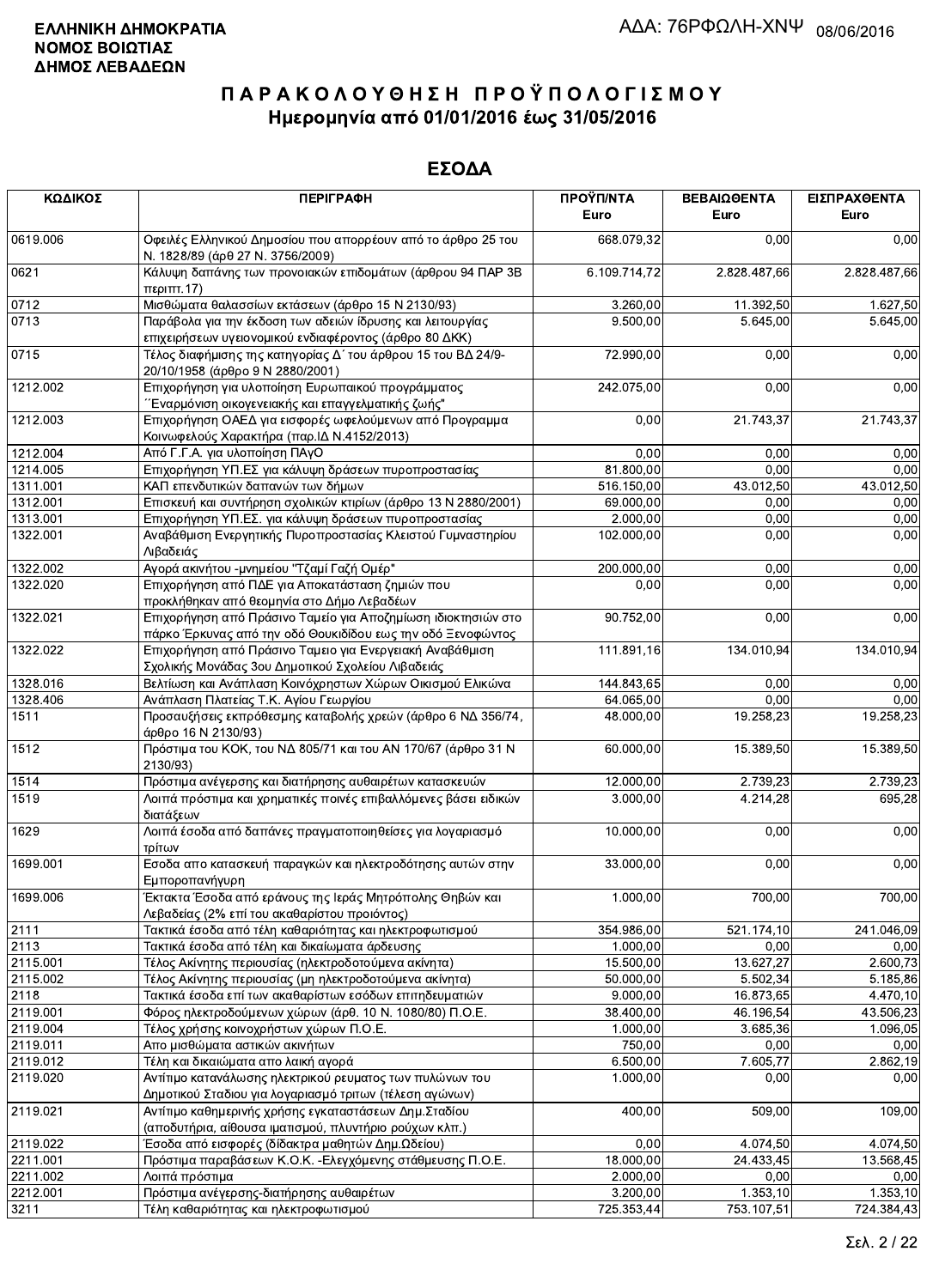| ΚΩΔΙΚΟΣ      | <b>ПЕРІГРАФН</b>                                                                        | ΠΡΟΫΠ/ΝΤΑ               | ΒΕΒΑΙΩΘΕΝΤΑ          | ΕΙΣΠΡΑΧΘΕΝΤΑ         |
|--------------|-----------------------------------------------------------------------------------------|-------------------------|----------------------|----------------------|
|              |                                                                                         | Euro                    | Euro                 | Euro                 |
| 3212         | Τέλη και δικαιώματα ύδρευσης                                                            | 205.470,59              | 205.235,04           | 1.233,86             |
| 3213         | Τέλη και δικαιώματα άρδευσης                                                            | 383.517,59              | 465.428,99           | 165.106,40           |
| 3214         | Τέλη και δικαιώματα αποχέτευσης                                                         | 17.075,65               | 17.004,89            | 167,49               |
| 3215         | Τέλος ακίνητης περιουσίας                                                               | 204.423,00              | 206 272,63           | 39.302,50            |
| 3217         | Εισφορά λόγω ένταξης ή επέκτασης πολεοδομικών σχεδίων                                   | $\overline{5.878,21}$   | 5.878,21             | 0,00                 |
| 3218         | Τακτικά έσοδα επί των ακαθαρίστων εσόδων επιτηδευματιών                                 | 853.553,62              | 888.358,76           | 14.859,71            |
| 3219.001     | Απο δικαιώματα και μισθώματα βοσκήσιμων εκτάσεων                                        | 15.005,31               | 14.908,71            | 1.200,00             |
| 3219.002     | Απο τέλη διαφήμισης και απο την εκμετάλλευση διαφημιστικών                              | 20.000,00               | 20.000,00            | 0,00                 |
|              | χώρων                                                                                   |                         |                      |                      |
| 3219.003     | Απο δικαιώματα νεκροταφείων                                                             | 17.958,70               | 17.943,11            | 314,32               |
| 3219.004     | Απο τέλη χρήσης κοινόχρηστων δημοτικών χώρων και απο                                    | 177.343,78              | 175.367,35           | 9.334,03             |
|              | παραχώρηση δικαιωμάτων χρήσης θέσεων των περιπτέρων                                     |                         |                      |                      |
| 3219.005     | Απο δικαιώματα Σφαγείων                                                                 | 3.838,35                | 3.828,95             | 127,50               |
| 3219.006     | Απο μισθώματα λατομείων                                                                 | 77.422,85               | 110.550,22           | 0,00                 |
| 3219.008     | Απο δικαιώματα χρήσης Χ.Υ.Τ.Α.                                                          | 71.015,54               | 70.984,86            | 155,35               |
| 3219.009     | Απο δικαιώματα συμμετοχής στην Κατασκήνωση                                              | 9.573,30                | 9.557,23             | 49,43                |
| 3219.010     | Απο τέλη και δικαιώματα λαικών αγορών                                                   | 102.066,40              | 102.715,33           | 13.280,05            |
| 3219.011     | Απο φόρο ηλεκτροδοτούμενων χώρων (άρθ. 10 Ν. 1080/80)                                   | 60.990,03               | 63.449,73            | 61.504,28            |
| 3219.013     | Απο μισθώματα αστικών ακινήτων                                                          | 382.090,77              | 373.712,52           | 11.915,90            |
| 3219.014     | Απο μισθώματα καλλιεργήσιμης γής                                                        | 28.539,71               | 17.293,74            | 2.276,17             |
| 3219.015     | Απο μισθώματα θαλασσίων εκτάσεων                                                        | 14.456,27               | 14.456,27            | 0,00                 |
| 3219.017     | Λοιπές περιπτώσεις                                                                      | 13.133,23               | 13.120,86            | 164,78               |
| 3219.018     | Απο εισφορές για τροφεία παιδικών και βρεφονηπιακών σταθμών                             | 18.491,04               | 20.126,24            | 616,22               |
| 3219.019     | Απο κρατήσεις υπέρ Δημοσίου                                                             | 45.250,90               | 23.818,81            | 530,18               |
| 3219.020     | Απο επιστροφές αχρεωστήτως καταβληθέντων προνοιακών                                     | 56.066,02               | 226.042,67           | 5.496,22             |
|              | επιδομάτων                                                                              |                         |                      |                      |
| 3219.021     | Από χρήση Δημοτικών Σταδίων (15% επί των ακαθαρίστων                                    | 49.589,39               | 49.589,39            | 0,00                 |
|              | εισπράξεων του χρήστη από την πώληση εισητηρίων για τους                                |                         |                      |                      |
|              | αγώνες)                                                                                 |                         |                      |                      |
| 3219.022     | Από αντίιτιμο κατανάλωσης ηλεκτρικού ρευματος των πυλώνων του                           | 39.337,20               | 39.337,20            | 0,00                 |
|              | Δημοτικού Σταδιου για λογαριασμό τρίτων (τέλεση αγώνων)                                 |                         |                      |                      |
| 3219.023     | Από αντίτιμο καθημερινής χρήσεως εγκαταστάσεων Δημ. Σταδίου                             | 0,00                    | 1.752,00             | 620,00               |
|              | (αποδυτήρια, αίθουσα ιματισμού, πλυντήριο ρούχων κλπ)                                   |                         |                      |                      |
| 3221.001     | Απο πρόστιμα παραβάσεων Κ.Ο.Κ.-Ελεγχόμενης στάθμευσης                                   | 678.216,17              | 675.743,75           | 3.043,45             |
| 3221.002     | Απο διάφορα πρόστιμα κλπ έκτακτα έσοδα                                                  | 139.045,95              | 145.746,08           | 3.510,15             |
| 3221.003     | Απο αποζημιώσεις καταβληθείσες για λογαριασμό των υπόχρεων,                             | 87.164,14               | 86.651,30            | 5.683,04             |
|              | λόγω προσκύρωσης ή ρυμοτόμησης ακινήτων (άρθρο 26 Ν                                     |                         |                      |                      |
|              | 1828/89)                                                                                |                         |                      |                      |
| 4111         | Εισφορά υπέρ του Δημοσίου στις αποδοχές και τα έξοδα                                    | 200.000,00              | 74.552,61            | 74.552,61            |
|              | παράστασης                                                                              |                         |                      |                      |
| 4121         | Φόροι μισθωτών υπηρεσιών                                                                | 230.000,00              | 89.921,45            | 89.921,45            |
| 4122         | Φοροί και χαρτόσημο Δημάρχων Αντιδημάρχων μελών Δημοτικών                               | 7.000.00                | 758,54               | 758,54               |
|              | Συμβουλίων και λοιπών συλλογικών οργάνων                                                |                         |                      |                      |
| 4123         | Φόρων προμηθευτών εργολάβων ελ. Επαγγελματιών κ.λ.π.                                    | 130.000,00              | 17.576,74            | 17.576,74            |
| 4124         | Λοιπές κρατήσεις υπέρ του Δημοσίου                                                      | 80.000,00               | 5.121,64             | 1.372,85             |
| 4131         | Εισφορές σε ασφαλιστικούς οργανισμούς και ταμεία                                        | 1.300.000,00            | 523.038,22           | 523.038,22           |
| 4132         | Εισφορά για το εφάπαξ βοήθημα του Ν 103/75                                              | 3.500,00                | 738,90               | 738,90               |
| 4141         | Κρατήσεις στις αποδοχές για την εξόφληση δανείων του Τ.Π. &                             | 91.000,00               | 26.299,86            | 26.299,86            |
|              | Δανείων.                                                                                |                         |                      |                      |
| 4142         | Λοιπές κρατήσεις υπέρ τρίτων                                                            | 250.000,00              | 51.572,54            | 51.572,54            |
| 4211         | Επιστροφή χρημάτων από υπολόγους χρηματικών ενταλμάτων                                  | 5.000,00                | 0,00                 | 0,00                 |
|              | προπληρωμής                                                                             |                         |                      |                      |
| 4212         | Επιστροφή πάγιας προκαταβολής                                                           | 29.000,00               | 0,00                 | 0,00                 |
| 4213         | Επιστροφή αχρεωστήτως καταβληθέντων χρηματικών ποσών                                    | 100.000,00              | 41.251,46            | 41.251,46            |
|              | (άρθρο 26 Ν 318/69, Αποφ. Υπ. Οικον. 2081241/11652/1997)                                |                         |                      |                      |
| 4219<br>5111 | Επιστροφή εν γένει χρημάτων<br>Χρηματικό υπόλοιπο προερχόμενο από τακτικά έσοδα για την | 45.000,00<br>367.577,88 | 600,00<br>443.123,57 | 600,00<br>443.123,57 |
|              | κάλυψη υποχρεώσεων παρελθόντων ετών                                                     |                         |                      |                      |
| 5112         | Χρηματικό υπόλοιπο προερχόμενο από τακτικά έσοδα για                                    | 865.910,94              | 697.635,70           | 697.635,70           |
|              | πιστώσεις προρριζόμενες νια επενδυτικές δαπάνες                                         |                         |                      |                      |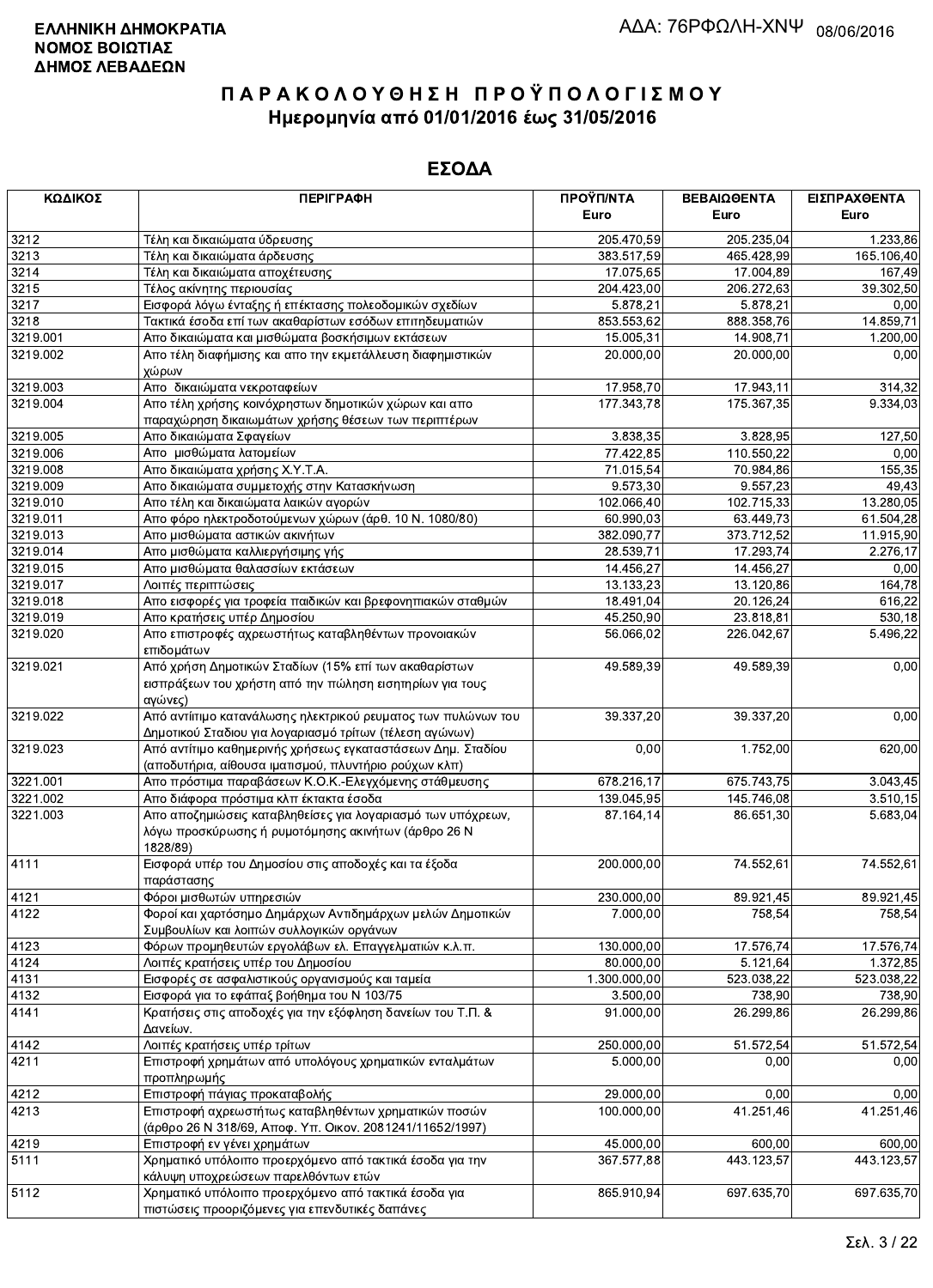### ΕΣΟΔΑ

| ΚΩΔΙΚΟΣ | <b>ПЕРІГРАФН</b>                                                                                                    | ΠΡΟΫΠ/ΝΤΑ<br>Euro | <b>ΒΕΒΑΙΩΘΕΝΤΑ</b><br>Euro | ΕΙΣΠΡΑΧΘΕΝΤΑ<br>Euro |
|---------|---------------------------------------------------------------------------------------------------------------------|-------------------|----------------------------|----------------------|
| 5113    | Χρηματικό υπόλοιπο προερχόμενο απο τακτικά έσοδα για την<br>κάλυψη ειδικευμένων δαπανών                             | 707.862,60        | 1.012.359.90               | 1.012.359,90         |
| 5119    | Χρηματικό υπόλοιπο προερχόμενο απο τακτικά έσοδα για την<br>κάλυψη εν γένει δαπανών του Δήμου                       | 0,00              | 168.798.82                 | 168.798,82           |
| 5121    | Χρηματικό υπόλοιπο προερχόμενο από έκτακτα έσοδα για την<br>κάλυψη υποχρεώσεων παρελθόντων ετών                     | 93.493.20         | 51.582.24                  | 51.582.24            |
| 5122    | Χρηματικό υπόλοιπο προερχόμενο από έκτακτα έσοδα (εκτός ΠΔΕ)<br>για πιστώσεις προοριζόμενες για επενδυτικές δαπάνες | 856.085.17        | 1.037.237.22               | 1.037.237.22         |
| 5123    | Χρηματικό υπόλοιπο προερχόμενο απο έκτακτα έσοδα για την<br>κάλυψη ειδικευμένων δαπανών                             | 34.165.06         | 96.067.18                  | 96.067,18            |
|         | ΣΥΝΟΛΑ                                                                                                              | 26.570.787.76     | 15.860.373.19              | 10.990.224.71        |

|                 | ΚΩΔΙΚΟΣ  | <b>ПЕРІГРАФН</b>                                                                                        | ΠΡΟΫΠ/ΝΤΑ<br>Euro | <b>ENTAAGENTA</b><br>Euro | ΠΛΗΡΩΘΕΝΤΑ<br>Euro |
|-----------------|----------|---------------------------------------------------------------------------------------------------------|-------------------|---------------------------|--------------------|
| 00              | 6031     | Τακτικές αποδοχές (περιλαμβάνονται βασικός μισθός, δώρα εορτών, γενικά και<br>ειδικά τακτικά επιδόματα) | 118.068,00        | 34.447,00                 | 33.296,00          |
| $00\,$          | 6053.001 | Εργοδ. εισφορές ΙΚΑ υπαλλήλων ειδικών θέσεων                                                            | 12.282,00         | 3.159,41                  | 2.876,72           |
| 00              | 6053.002 | Εργοδ. εισφορές Ταμείου Νομικών                                                                         | 6.330.00          | 296,40                    | 296.40             |
| 00              | 6053.003 | Εργοδοτικές εισφορές υπέρ ΤΣΜΕΔΕ                                                                        | 4.511,00          | 1.514.28                  | 1.514,28           |
| 00              | 6053.004 | Εργοδοτικές εισφορές υπέρ ΤΣΜΕΔΕ (επικουρικό)                                                           | 1.016,00          | 340,80                    | 340,80             |
| 00              | 6053.005 | Εργοδοτικές εισφορές υπέρ ΚΥΤ                                                                           | 1.456,00          | 488,48                    | 488,48             |
| 00              | 6073     | Δαπάνες επιμόρφωσης προσωπικού και συμμετοχής σε συνέδρια και<br>σεμινάρια                              | 1.000,00          | 0.00                      | 0,00               |
| 00              | 6111     | Αμοιβές νομικών και συμβολαιογράφων                                                                     | 3.000,00          | 0.00                      | 0,00               |
| $00\,$          | 6116     | Αμοιβές δικαστικών επιμελητών                                                                           | 5.000,00          | 1.307,49                  | 1.307,49           |
| 00              | 6117.001 | Ανάθεση παροχής υπηρεσιών Ιατρού Εργασίας του Δήμου                                                     | 2.600,00          | 0,00                      | 0.00               |
| 00              | 6117.002 | Ανάθεση παροχής υπηρεσιών τεχνικού ασφαλείας του Δήμου                                                  | 6.400,00          | 1.635,29                  | 1.635,29           |
| 00              | 6121.001 | Αντιμισθία δημάρχου, αντιδημάρχων και προέδρου δημοτικού συμβουλίου<br>(Άρθρο92 Ν.3852/2010)            | 123.120,00        | 41.040,00                 | 41.040,00          |
| $00\,$          | 6121.002 | Αντιμισθία συμπαραστάτη του δημότη και της επιχείρησης(άρθρο 77 παρ.6<br>N.3852/2010)                   | 5.760,00          | 0,00                      | 0,00               |
| $00\,$          | 6123     | Έξοδα κίνησης προέδρων Δ.Σ. (άρθρο 4 Ν 2539/97)                                                         | 87.600,00         | 21.900,00                 | 21.900,00          |
| 00              | 6126.008 | Εργοδοτικές εισφορές υπέρ ΙΚΑ-ΕΤΕΑ                                                                      | 10.490,00         | 3.359,84                  | 3.359,84           |
| 00              | 6151     | Δικαιώματα τρίτων (ΔΕΗ κλπ) από την είσπραξη τελών και φόρων                                            | 8.000,00          | 673,44                    | 673,44             |
| 00              | 6221     | Ταχυδρομικά τέλη                                                                                        | 20.000,00         | 4.440,58                  | 3.035,73           |
| 00              | 6222     | Τηλεφωνικά, τηλεγραφικά και τηλετυπία τέλη εσωτερικού                                                   | 31.000,00         | 9.780,50                  | 8.996,00           |
| 00              | 6331.001 | Λοιποί φόροι και τέλη                                                                                   | 15.000,00         | 0,00                      | 0,00               |
| 00              | 6331.003 | Φόρος εισοδήματος φορολογικού έτους 2015                                                                | 52.900,00         | 0,00                      | 0.00               |
| $00\,$          | 6331.004 | Φόρος επιτηδεύματος από εκπρόθεσμη παύση δραστηριοτήτων ΔΕΤΕΛ                                           | 0,00              | 2.609,60                  | 2.609,60           |
| $00\,$          | 6331.005 | Φόρος επιτηδεύματος από εκπρόθεσμη παύση δραστηριοτήτων ΔΕΠΑΛ                                           | 0,00              | 10.180,77                 | 10.180,77          |
| $\overline{00}$ | 6421     | Οδοιπορικά έξοδα και αποζημίωση μετακινούμενων αιρετών                                                  | 3.000,00          | 0.00                      | 0,00               |
| 00              | 6431     | Έξοδα ενημέρωσης και προβολής δραστηριοτήτων του Δήμου                                                  | 2.000,00          | 0.00                      | 0,00               |
| 00              | 6433     | Τιμητικές διακρίσεις, αναμνηστικά δώρα και έξοδα φιλοξενίας φυσικών<br>προσώπων και αντιπροσωπειών      | 2.000,00          | 0,00                      | 0,00               |
| 00              | 6434     | Λοιπές δαπάνες δημοσίων σχέσεων                                                                         | 1.500,00          | 0,00                      | 0,00               |
| $00\,$          | 6443     | Δαπάνες δεξιώσεων και εθνικών ή τοπικών εορτών                                                          | 4.000,00          | 0,00                      | 0,00               |
| 00              | 6451.001 | Συνδρομές σε εφημερίδες - περιοδικά                                                                     | 750,00            | 0,00                      | 0,00               |
| 00              | 6451.002 | Συνδρομή σε νομικές βάσεις δεδομένων                                                                    | 4.000,00          | 0,00                      | 0.00               |
| 00              | 6463     | Έξοδα λοιπών δημοσιεύσεων                                                                               | 3.000,00          | 221,40                    | 221,40             |
| 00              | 6492     | Δικαστικά έξοδα και έξοδα εκτέλεσης δικαστικών αποφάσεων ή<br>συμβιβαστικών πράξεων                     | 20.000,00         | 900,00                    | 400,00             |
| $00\,$          | 6494     | Έξοδα συμβολαιογράφων και δικαστικών επιμελητών                                                         | 5.000,00          | 43,05                     | 0,00               |
| 00              | 6495.007 | Δαπάνες για πάγια τέλη κτηματογράφησης ακινήτων του Δήμου                                               | 0,00              | 0,00                      | 0,00               |
| 00              | 6511     | Τόκοι δανείων εσωτερικού                                                                                | 192.630,12        | 87.559,15                 | 87.559,15          |
| 00              | 6515     | Αμοιβές και προμήθειες τραπεζών                                                                         | 3.000,00          | 230,00                    | 230,00             |
| 00              | 6516     | Χρεολύσια δανείων εσωτερικού                                                                            | 188.718,95        | 85.781,35                 | 85.781,35          |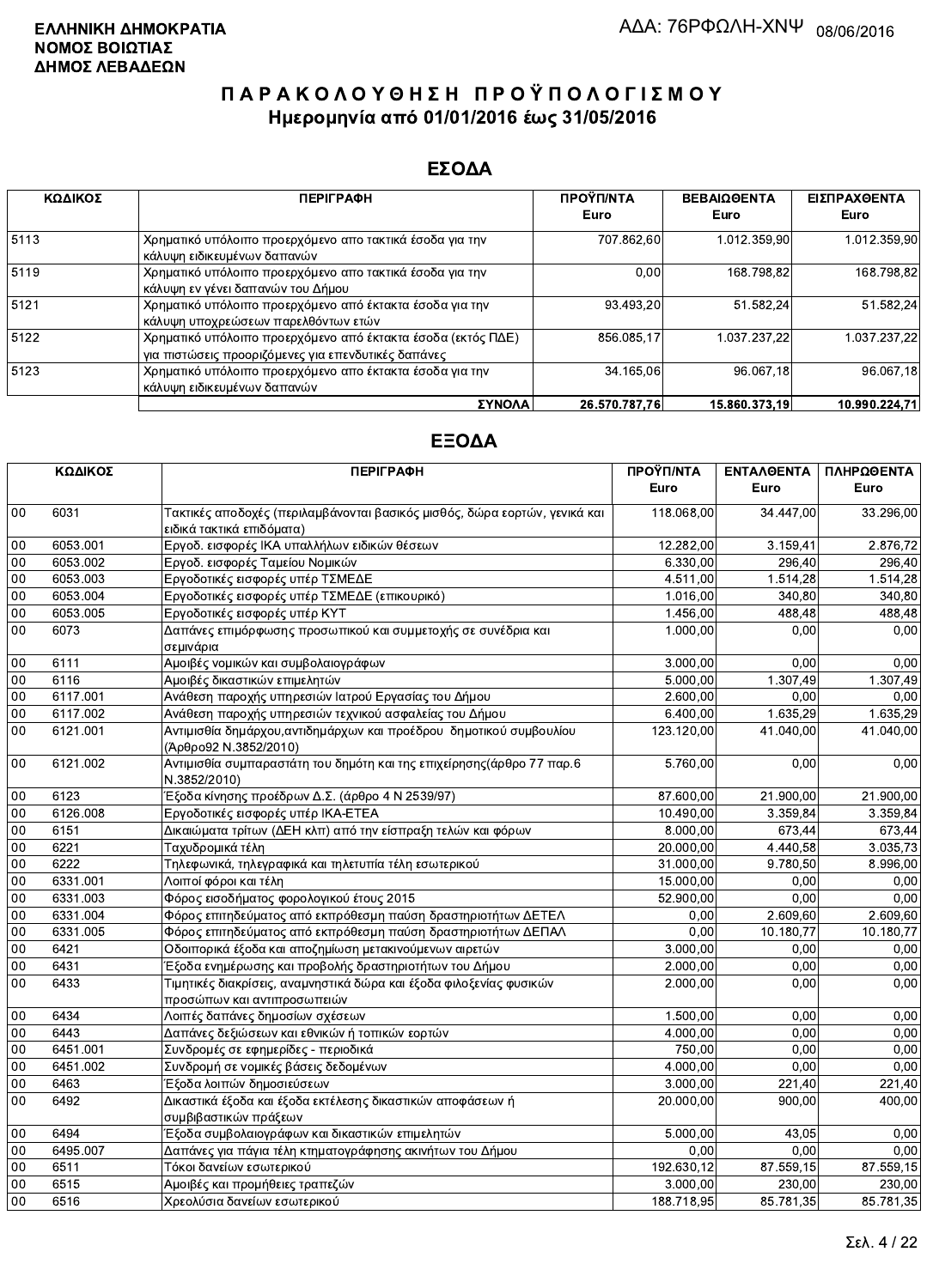|        | ΚΩΔΙΚΟΣ  | <b>ПЕРІГРАФН</b>                                                                                                          | ΠΡΟΫΠ/ΝΤΑ<br>Euro | ΕΝΤΑΛΘΕΝΤΑ<br>Euro | ΠΛΗΡΩΘΕΝΤΑ<br>Euro |
|--------|----------|---------------------------------------------------------------------------------------------------------------------------|-------------------|--------------------|--------------------|
| 00     | 6521     | Τόκοι δανείων εσωτερικού                                                                                                  | 129.695,30        | 58.952,40          | 58.952,40          |
| 00     | 6526     | Χρεολύσια δανείων εσωτερικού                                                                                              | 142.554,94        | 64.797,70          | 64.797,70          |
| 00     | 6711.001 | Μεταβιβάσεις σε σχολικές επιτροπές για λειτουργικές δαπάνες                                                               | 377.129,52        | 90.543,98          | 90.543,98          |
| 00     | 6711.003 | Μεταβιβάσεις σε σχολικές επιτροπές για έργα επισκευής και συντήρησης<br>σχολικών κτιρίων                                  | 20.000,00         | 0,00               | 0,00               |
| $00\,$ | 6721.001 | Εισφορά υπέρ συνδέσμου Δήμων και Κοινοτήτων Προστασίας & Ορθολογικής<br>Ανάπτυξης του Κορινθιακού Κόλπου (ΣΠΟΑΚ) ο 'ΑΡΙΩΝ | 7.184,50          | 0,00               | 0,00               |
| 00     | 6722     | Εισφορά για την εξασφάλιση μέσων προστασίας άμαχου πληθυσμού                                                              | 9.057,59          | 0,00               | 0,00               |
| 00     | 6723     | Κράτηση 0,50% υπέρ λογαριασμού του άρθρου 68 ΝΔ 3033/54                                                                   | 45.287,93         | 3.065,01           | 3.065,01           |
| $00\,$ | 6725     | Εισφορά υπέρ ΤΠΟΕΚΕ                                                                                                       | 750,00            | 0.00               | 0,00               |
| 00     | 6726.001 | Υπέρ δήμων και κοινοτήτων απο το Τέλος Ακίνητης Περιουσίας (15% επι των<br>εισπράξεων - Ν. 2130/93)                       | 22.000,00         | 4.826,59           | 4.826,59           |
| $00\,$ | 6733     | Καταβολή χρηματικών βοηθημάτων σε άπορους δημότες                                                                         | 10.000,00         | 0,00               | 0,00               |
| 00     | 6734     | Καταβολή επιδόματος ένδειας στους δικαιούχους                                                                             | 10.000,00         | 0,00               | 0,00               |
| 00     | 6736     | Επιχορηγήσεις σε πολιτιστικούς συλλόγους και σωματεία                                                                     | 10.100,00         | 0,00               | 0,00               |
| 00     | 6738.001 | Χρηματοδότηση Κοινωφελούς Επιχείρησης Δήμου Λεβαδέων                                                                      | 10.000,00         | 0,00               | 0,00               |
| 00     | 6821.001 | Φορολογικά πρόστιμα και προσαυξήσεις χρήσης                                                                               | 1.500,00          | 1.484,00           | 1.484,00           |
| 00     | 6821.002 | Πρόστιμα και προσαυξήσεις από εκπρόθεσμη παύση δραστηριότητας ΔΕΠΑΛ                                                       | 0,00              | 903,93             | 903,93             |
| $00\,$ | 6821.003 | Πρόστιμα και προσαυξήσεις από εκπρόθεσμη παύση δραστηριότητας ΔΕΤΕΛ                                                       | 0,00              | 288,94             | 288,94             |
| 00     | 6822     | Προσαυξήσεις Ασφαλιστικών ταμείων χρήσης                                                                                  | 4.000,00          | 0,00               | 0,00               |
| $00\,$ | 6823.001 | Τόκοι υπερημερίας χρήσης                                                                                                  | 60.000,00         | 4.633,41           | 90,41              |
| 10     | 6011     | Τακτικές αποδοχές (περιλαμβάνονται βασικός μισθός, δώρα εορτών, γενικά και<br>ειδικά τακτικά επιδόματα)                   | 1.029.279,00      | 449.230,40         | 449.230,40         |
| 10     | 6012.001 | Αποζημίωση υπερωριακής εργασίας μονίμων υπαλλήλων                                                                         | 1.000.00          | 0,00               | 0,00               |
| $10$   | 6012.002 | Αμοιβή υπαλλήλων που ασκούν καθήκοντα ληξιάρχου                                                                           | 3.840,00          | 521,74             | 521,74             |
| $10$   | 6012.003 | Αμοιβή υπαλλήλου που τηρεί τα πρακτικά του Δημοτικού Συμβουλίου                                                           | 950,00            | 242,14             | 242,14             |
| 10     | 6012.004 | Αμοιβή υπαλλήλων για την γραμματειακή υποστήριξη των συμβουλίων των<br>τοπικών και δημοτικών κοινοτήτων                   | 4.450,00          | 512,96             | 512,96             |
| $10$   | 6021.002 | Τακτικές αποδοχές υπαλλήλων με σύμβαση αορίστου χρόνου                                                                    | 202.393,00        | 64.694,16          | 64.694,16          |
| 10     | 6051.001 | Εργοδοτικές εισφορές ΙΚΑ μονίμων διοικητικών-οικονομικών υπηρεσιών                                                        | 7.121,00          | 2.866,40           | 2.866,40           |
| 10     | 6051.002 | Εργοδοτικές εισφορές ΤΥΔΚΥ μονίμων διοικητικών-οικονομικών υπηρεσιών                                                      | 114.459,00        | 46.396,39          | 46.396,39          |
| 10     | 6051.003 | Εργοδοτικές εισφορές ΤΑΔΚΥ- ΤΕΑΔΥ μονίμων διοικητικών-οικονομικών<br>υπηρεσιών                                            | 26.886,00         | 10.202,12          | 10.198,52          |
| 10     | 6051.004 | Εργοδοτικές εισφορές ΤΣΜΕΔΕ μονίμων διοικητικών-οικονομικών υπηρεσιών                                                     | 5.862,00          | 2.442,40           | 2.442,40           |
| 10     | 6051.005 | Εργοδοτικές εισφορές ΤΣΜΕΔΕ (ΕΠΙΚΟΥΡΙΚΟ) μονίμων διοικητικών-<br>οικονομικών υπηρεσιών                                    | 1.320,00          | 549,70             | 549,70             |
| 10     | 6051.006 | Εργοδοτικές εισφορές ΚΥΤ μονίμων διοικητικών-οικονομικών υπηρεσιών                                                        | 1.891,00          | 787,85             | 787,85             |
| $10$   | 6051.007 | Εργοδοτικές εισφορές τακτικών υπαλλήλων υπέρ ΚΣΚΥ                                                                         | 15.850,00         | 6.581,20           | 6.581,20           |
| 10     | 6051.008 | Εργοδοτικές εισφορές τακτικών υπαλλήλων υπέρ ΟΠΑΔ                                                                         | 4.774,00          | 1.892,35           | 1.892,35           |
| 10     | 6051.009 | Εργοδοτικές εισφορές ΤΕΑΔΥ μονίμων υπαλλήλων                                                                              | 1.417,00          | 368,85             | 368,85             |
| 10     | 6052.002 | Εργοδοτικές εισφορές ΙΚΑ υπαλλήλων με σύμβαση αορίστου χρόνου                                                             | 48.270,00         | 15.888,92          | 15.888,92          |
| 10     | 6056     | Εργοδοτικές εισφορές Δήμων Κοινωνικής Ασφάλισης                                                                           | 100.574,00        | 10.641,23          | 10.641,23          |
| 10     | 6117.002 | Απεντόμωση-μυοκτονία-απολύμανση κεντρικού δημοτικού κτιρίου                                                               | 0,00              | 0,00               | 0,00               |
| 10     | 6142.002 | Ανάθεση εργασίας σε ορκωτούς ελεγκτές για τον έλεγχο των οικονομικών<br>καταστάσεων του Δήμου (Ν. 2880/2001, Ν.3146/2003) | 9.600,00          | 0,00               | 0,00               |
| 10     | 6142.003 | Ανάθεση εργασίας σε ορκωτό ελεγκτή-λογιστή της εκκαθάρισης της δημοτικής<br>επιχείρησης Κ.Α.Ε.Κυριακίου                   | 7.380,00          | 0,00               | 0,00               |
| 10     | 6231.001 | Εκμίσθωση χώρου για λειτουργία εμποροπανήγυρης, εκθέσεων κλπ                                                              | 12.021,60         | 5.009,00           | 5.009,00           |
| 10     | 6232     | Μισθώματα κτιρίων - Τεχνικών έργων ακινήτων                                                                               | 52.026,24         | 21.677,60          | 21.677,60          |
| $10$   | 6236.001 | Μίσθωση χημικών τουαλετών για την Εμποροπανήγυρη                                                                          | 5.000,00          | 0,00               | 0,00               |
| 10     | 6253     | Ασφάλιστρα μεταφορικών μέσων                                                                                              | 2.550,00          | 1.410,70           | 1.410,70           |
| $10$   | 6262.001 | Συντήρηση και επισκευή ηλεκτρομηχανολογικιού εξοπλισμού κτιρίων<br>(ανελκυστήρας, κλιματιστικά κλπ)                       | 2.800,00          | 599,99             | 599,99             |
| $10$   | 6263.001 | Συντήρηση και επισκευή μεταφορικών μέσων                                                                                  | 6.800,00          | 0,00               | 0,00               |
| 10     | 6263.002 | Δαπάνες για τεχνικό έλεγχο αυτοκινήτων (Κ.Τ.Ε.Ο.)                                                                         | 250,00            | 0,00               | 0,00               |
| 10     | 6264.001 | Συντήρηση και επισκευή εγκαταστάσεων θέρμανσης, κλιματισμού, αερισμού και<br>λοιπών μηχανημάτων                           | 7.000,00          | 0,00               | 0,00               |
| 10     | 6265.002 | Συντήρηση και επισκευή ηλεκτρονικών υπολογιστών, φωτοτυπικών, fax κλπ                                                     | 5.000,00          | 1.208,48           | 0,00               |
| 10     | 6265.004 | Εργασίες συντήρησης συστημάτων κατάσβεσης-πυρόσβεσης                                                                      | 850,00            | 0,00               | 0,00               |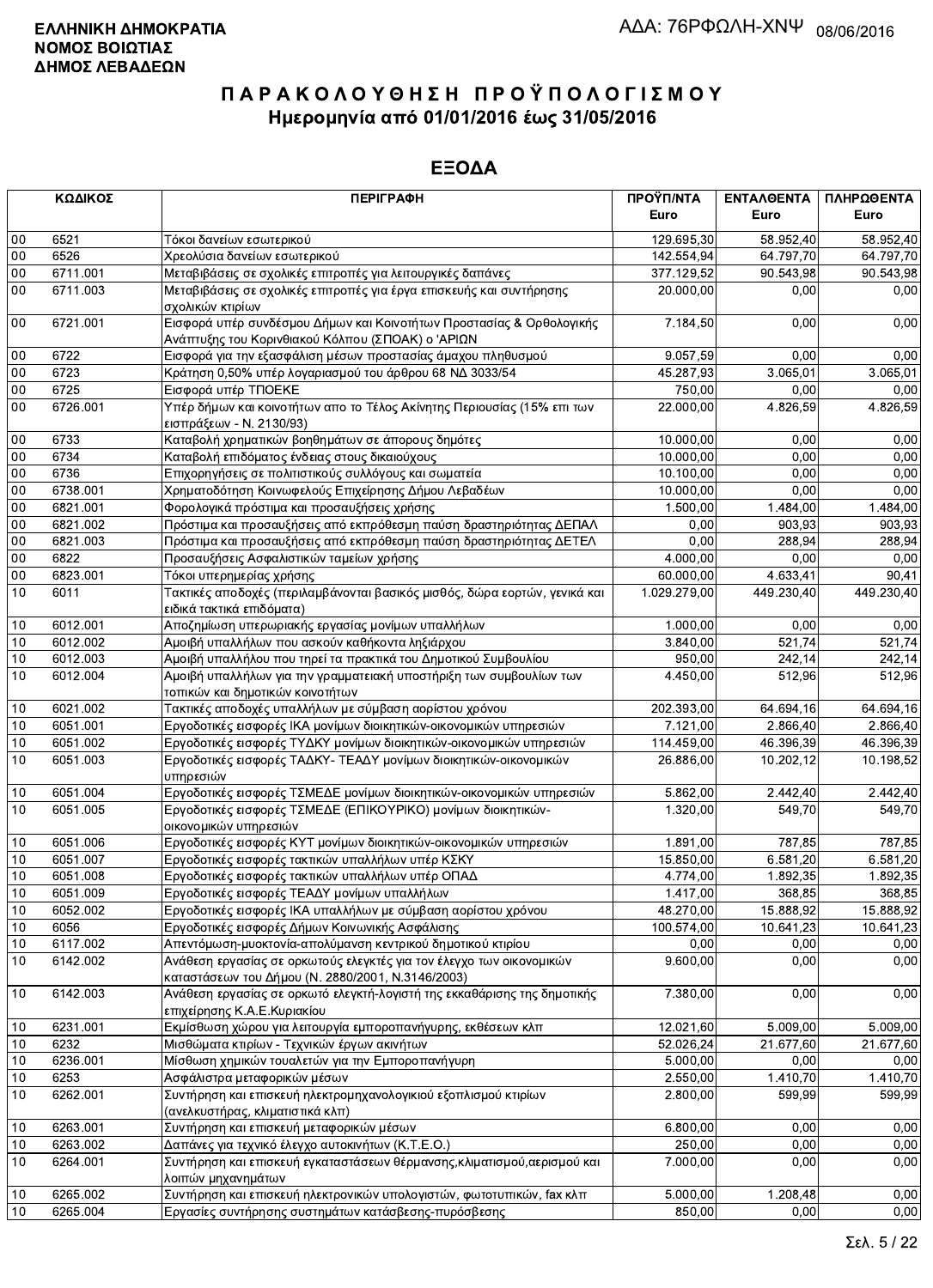|          | ΚΩΔΙΚΟΣ          | <b>ПЕРІГРАФН</b>                                                                                                                       | ΠΡΟΫΠ/ΝΤΑ        | ΕΝΤΑΛΘΕΝΤΑ   | ΠΛΗΡΩΘΕΝΤΑ   |
|----------|------------------|----------------------------------------------------------------------------------------------------------------------------------------|------------------|--------------|--------------|
|          |                  |                                                                                                                                        | Euro             | Euro         | Euro         |
| 10       | 6266.001         | Συντήρηση Εφαρμογών λογισμικού                                                                                                         | 25.388,00        | 0.00         | 0,00         |
| 10       | 6279.001         | Λοιπές δαπάνες για ύδρευση, άρδευση, φωτισμό, καθαριότητα                                                                              | 42.000,00        | 21.167,00    | 21.167,00    |
| 10       | 6321             | Τέλη κυκλοφορίας επιβατηγών αυτοκινήτων                                                                                                | 2.000,00         | 0,00         | 0,00         |
| 10       | 6411             | Έξοδα κίνησης ιδιοκτητών μεταφορικών μέσων (καύσιμα, λιπαντικά, διόδια<br>$\kappa\lambda\pi$ )                                         | 7.000,00         | 921,51       | 728,19       |
| 10       | 6422             | Οδοιπορικά έξοδα και αποζημίωση μετακινούμενων υπαλλήλων                                                                               | 1.250,00         | 300,00       | 0,00         |
| 10       | 6461             | Έξοδα δημοσίευσης οικονομικών καταστάσεων                                                                                              | 1.400,00         | 210,33       | 210,33       |
| 10       | 6462             | Δημοσίευση προκηρύξεων                                                                                                                 | 3.000,00         | 568,26       | 174,66       |
| 10       | 6611.001         | Προμήθεια βιβλίων, περιοδικών και λοιπών εκδόσεων                                                                                      | 500,00           | 0,00         | 0,00         |
| 10       | 6611.002         | Προμήθεια ληξιαρχικών βιβλίων (υποχρεωτ. εισφορά ΥΠ.ΕΣ 55327/89)                                                                       | 100,00           | 0,00         | 0,00         |
| $10$     | 6612             | Προμήθεια γραφικής ύλης και λοιπά υλικά γραφείων                                                                                       | 10.000,00        | 4.778,05     | 2.118,67     |
| 10       | 6613.001         | Προμήθεια εντύπων υπηρεσιών                                                                                                            | 850,00           | 0,00         | 0,00         |
| 10       | 6613.002         | Προμήθεια υλικών μηχανογράφησης και πολλαπλών εκτυπώσεων (τόνερ,                                                                       | 11.450,00        | 7.385,32     | 7.385,32     |
|          |                  | μελανοταινίες-αναλώσιμα fax κλπ)                                                                                                       |                  |              |              |
| 10       | 6615.001         | Εργασίες εκτυπώσεων, εκδόσεων, βιβλιοδετήσεων                                                                                          | 1.000,00         | 0,00         | 0,00         |
| $10$     | 6615.002         | Εργασίες εκτύπωσης φωτοτυπιών                                                                                                          | 2.000,00         | 0,00         | 0,00         |
| 10<br>10 | 6615.003<br>6634 | Εκτύπωση Μητρώου Αρρένων (υποχρεωτ. εισφορά ΥΠ.ΕΣ 55327/89)                                                                            | 100,00<br>600,00 | 0,00<br>0,00 | 0,00<br>0,00 |
| 10       | 6643             | Προμήθεια ειδών καθαριότητας και ευπρεπισμού<br>Προμήθεια καυσίμων για θέρμανση και φωτισμό                                            | 38.000,00        | 10.876,39    | 10.876,39    |
| 10       | 6662.001         | Προμήθεια υλικών ενεργητικής πυροπροστασίας - συστημάτων συναγερμού-                                                                   | 2.500,00         | 0,00         | 0,00         |
|          |                  | πυρανίχνευσης, αναγομώσεις πυροσβεστήρων                                                                                               |                  |              |              |
| 10       | 6662.002         | Προμήθεια ηλεκτρολογικού υλικού κτιριακών εγκαταστάσεων                                                                                | 1.000,00         | 0,00         | 0,00         |
| 10       | 6671.002         | Προμήθεια ελαστικών μεταφορικών μέσων                                                                                                  | 1.000,00         | 0,00         | 0,00         |
| 10       | 6673.001         | Ανταλλακτικά εγκαταστάσεων θέρμανσης, κλιματισμού, αερισμού και λοιπών<br>μηχανημάτων                                                  | 2.000,00         | 0,00         | 0,00         |
| 10       | 6691             | Προμήθεια ειδών σημαιοστολισμού και φωταγωγήσεων                                                                                       | 1.000,00         | 0,00         | 0,00         |
| 15       | 6011             | Τακτικές αποδοχές (περιλαμβάνονται βασικός μισθός, δώρα εορτών, γενικά και<br>ειδικά τακτικά επιδόματα)                                | 435.343,00       | 192.865,04   | 192.865,04   |
| 15       | 6013             | Εφάπαξ βοήθημα του Ν 103/75                                                                                                            | 15.000,00        | 0,00         | 0.00         |
| 15       | 6021.001         | Τακτικές αποδοχές καθαριστριών σχολικών μονάδων (αρθ. 18 Ν.3870/2010)                                                                  | 110.585,00       | 30.804,56    | 30.804,56    |
| 15       | 6021.002         | Τακτικές αποδοχές υπαλλήλων Κοινωνικής Προστασίας, Παιδείας, Αθλητισμού<br>και Πολιτισμού (Παιδικοί Σταθμοί, ΚΑΠΗ, Δημοτικό Ωδείο κλπ) | 228.075,00       | 77.846,34    | 77.846,34    |
| 15       | 6021.003         | Τακτικές αποδοχές σχολικών φυλάκων με σύμβαση Ιδιωτ. Δικαίου Αορίστου                                                                  | 102.260,00       | 33.886,44    | 33.886,44    |
| 15       | 6041.001         | Χρόνου<br>Τακτικές αποδοχές ωρομισθίων γυμναστών ΠΑγΟ                                                                                  | 0,00             | 0,00         | 0,00         |
| 15       | 6041.004         | Τακτικές αποδοχές εκτάκτων υπαλλήλων Κατασκήνωσης                                                                                      | 22.470,00        | 0,00         | 0,00         |
| 15       | 6041.005         | Αμοιβές συμβασιούχων αμιγώς αμοιβομένων από καταβολή αντιτίμου στο                                                                     | 4.725,00         | 2.496,30     | 2.496,30     |
|          |                  | Ωδείο Λιβαδειάς                                                                                                                        |                  |              |              |
| 15       | 6041.006         | Αμοιβές συμβασιούχων κοινωνικών δομών του Δήμου                                                                                        | 0,00             | 0,00         | 0,00         |
| 15       | 6051.001         | Εργοδοτικές εισφορές ΙΚΑ μονίμων κοινωνικών υπηρεσιών                                                                                  | 25.670,00        | 10.593,20    | 10.593,20    |
| 15       | 6051.002         | Εργοδοτικές εισφορες ΤΥΔΚΥ μονίμων κοινωνικών υπηρεσιών                                                                                | 30.808,00        | 12.706,55    | 12.706,55    |
| 15       | 6051.003         | Εργοδοτικές εισφορες ΤΑΔΚΥ-ΤΕΑΔΥ μονίμων υπαλλήλων κοινωνικών<br>υπηρεσιών                                                             | 2.720,00         | 977,35       | 977,35       |
| 15       | 6051.008         | Εργοδοτικές εισφορες ΤΕΑΔΥ τακτικών υπαλλήλων κοινωνικών υπηρεσιών                                                                     | 5.607,00         | 2.040,10     | 2.040,10     |
| 15       | 6051.009         | Εργοδοτικές εισφορές ΟΠΑΔ μονίμων κοινωνικών υπηρεσιών                                                                                 | 9.633,00         | 3.991,72     | 3.991,72     |
| 15       | 6052.001         | Εργοδοτικές εισφορές (ΙΚΑ) υπαλλήλων αορίστου. χρόνου (καθαρ. σχολικών<br>μονάδων)                                                     | 26.616,00        | 8.154,40     | 8.154,40     |
| 15       | 6052.002         | Εργοδοτικές εισφορές (ΙΚΑ) υπαλλήλων κοινωνικής προστασίας, πολιτισμού<br>και αθλητισμού (Παιδικοί Σταθμοί, ΚΑΠΗ, Δημ. Ωδείο κλπ)      | 59.052,00        | 18.029,98    | 18.029,98    |
| 15       | 6052.003         | Εργοδοτικές εισφορές (ΙΚΑ) σχολικών φυλάκων                                                                                            | 26.298,00        | 8.322,52     | 8.322,52     |
| 15       | 6054.001         | Εργοδοτικές εισφορές ωρομισθίων γυμναστών ΠΑγΟ                                                                                         | 0,00             | 0,00         | 0,00         |
| 15       | 6054.004         | Εργοδοτικές εισφορές ΙΚΑ εκτάκτων υπαλλήλων Κατασκήνωσης                                                                               | 5.840,00         | 0,00         | 0,00         |
| 15       | 6054.005         | Εργοδοτικές εισφορες συμβασιούχων αμιγώς αμοιβομένων από καταβολή                                                                      | 1.215,00         | 613,11       | 613,11       |
|          |                  | αντιτίμου στο Ωδείο Λιβαδειάς                                                                                                          |                  |              |              |
| 15       | 6054.006         | Εργοδοτικές εισφορές συμβασιούχων κοινωνικών δομών του Δήμου                                                                           | 0,00             | 0,00         | 0,00         |
| 15       | 6056             | Εργοδοτικές εισφορές Δήμων Κοινωνικής Ασφάλισης                                                                                        | 44.112,00        | 4.667,28     | 4.667,28     |
| 15       | 6061.001         | Παροχές σε ειδος- γάλα εργαζόμενων                                                                                                     | 10.173,00        | 2.279,71     | 1.606,05     |
| 15       | 6061.002         | Προμήθειες στολών μουσικών Φιλαρμονικής                                                                                                | 3.000,00         | 0,00         | 0,00         |
| 15       | 6117.002         | Εργασίες απολύμανσης-απεντόμωσης                                                                                                       | 800,00           | 0,00         | 0,00         |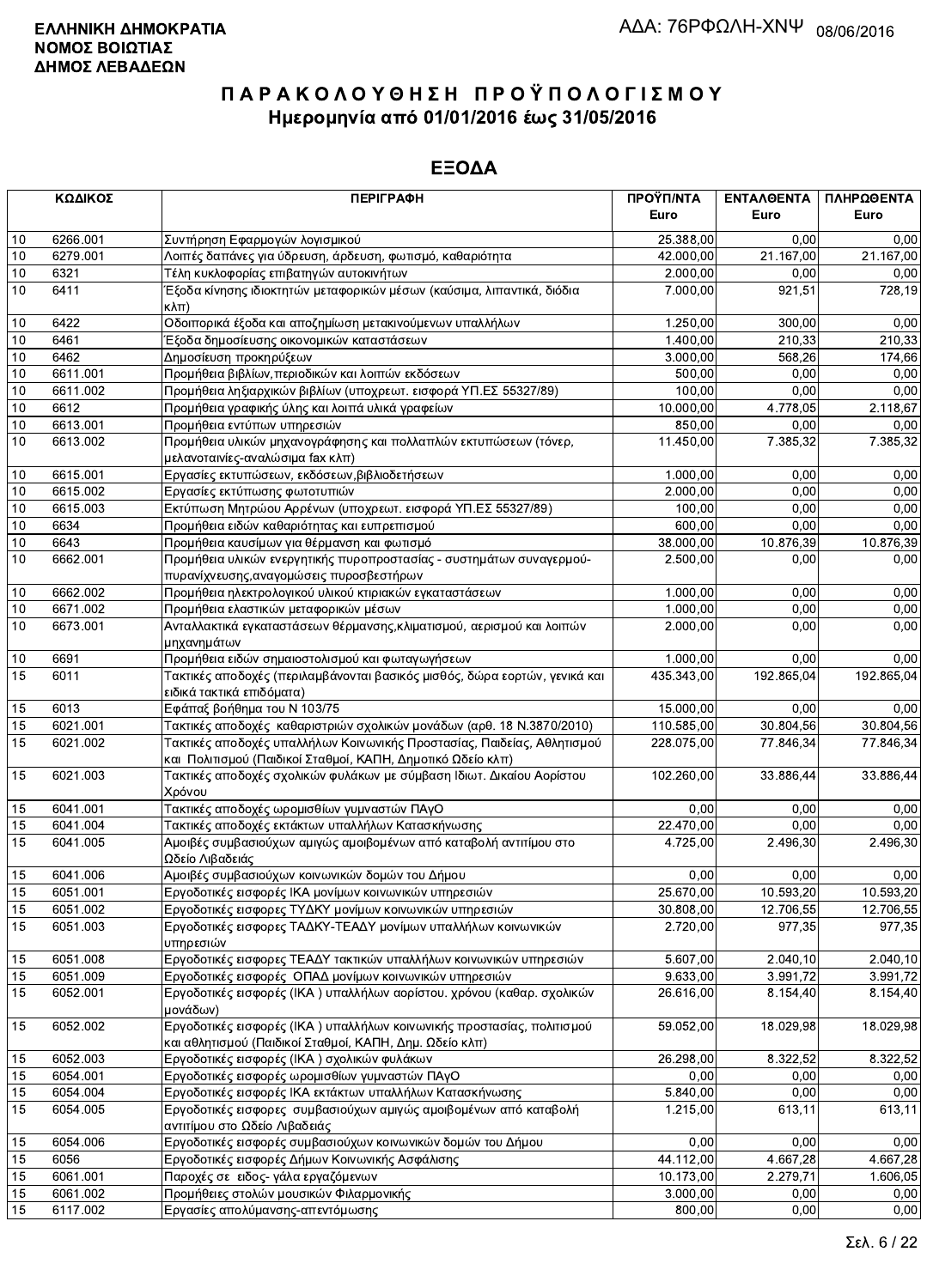|    | ΚΩΔΙΚΟΣ  | <b>ПЕРІГРАФН</b>                                                                      | ΠΡΟΫΠ/ΝΤΑ | ΕΝΤΑΛΘΕΝΤΑ | ΠΛΗΡΩΘΕΝΤΑ |
|----|----------|---------------------------------------------------------------------------------------|-----------|------------|------------|
|    |          |                                                                                       | Euro      | Euro       | Euro       |
| 15 | 6117.003 | Ανάθεση παροχής υπηρεσιών ιατρού για μέλη του ΚΑΠΗ                                    | 2.000,00  | 1.224,00   | 1.224,00   |
| 15 | 6117.004 | Ανάθεση παροχής υπηρεσιών σε παιδίατρο για Παιδικούς Σταθμούς                         | 5.000,00  | 0.00       | 0,00       |
| 15 | 6117.005 | Ανάθεση παροχής υπηρεσιών σε παιδίατρο για Κατασκήνωση                                | 1.200,00  | 0,00       | 0,00       |
| 15 | 6117.006 | Καθαρισμός εγκαταστάσεων Αθλητισμού, Πολιτισμού και λοιπών υπηρεσιών                  | 24.600,00 | 6.164,76   | 6.164,76   |
| 15 | 6117.007 | Ανάθεση εργασίας για χόρδισμα πιάνου Δημοτικού Ωδείου                                 | 0,00      | 0,00       | 0,00       |
| 15 | 6117.009 | Σύμβαση έργου με γιατρό για παροχή υπηρεσιών στα μέλη του ΚΑΠΗ                        | 2.000,00  | 0,00       | 0,00       |
| 15 | 6211.002 | Δαπάνη ηλεκτρικού ρεύματος για φωτισμό Δημοτικού Σταδίου                              | 23.000,00 | 0,00       | 0,00       |
| 15 | 6232.002 | Μίσθωμα κτιριου Β΄ Παιδικού Σταθμού Λιβαδειάς                                         | 15.288,00 | 3.822,00   | 3.822,00   |
| 15 | 6232.003 | Μίσθωμα κτιριου ΚΑΠΗ Δαύλειας                                                         | 2.851,20  | 1.188,00   | 1.188,00   |
| 15 | 6232.005 | Μίσθωμα κτιρίου ιατρειου (ΚΑΠΗ)                                                       | 4.602,00  | 1.917,50   | 1.917,50   |
| 15 | 6232.006 | Μίσθωμα κυλικείου ΚΑΠΗ Λιβαδειάς (καντίνα)                                            | 5.831,76  | 2.429,90   | 2.429,90   |
| 15 | 6232.008 | Μίσθωμα για στέγαση Δημοτικού Θεάτρου                                                 | 4.560,00  | 1.900,00   | 1.900,00   |
| 15 | 6236.001 | Μισθώματα σχολικών κτιρίων (άρθ.94 Ν.3852/10)                                         | 87.685,56 | 21.921,39  | 16.927,47  |
| 15 | 6236.002 | Μίσθωμα κτιρίου "Δια Βίου Μάθηση"                                                     | 3.200,00  | 1.296,00   | 777,60     |
| 15 | 6253.001 | Ασφάλιστρα μεταφορικών μέσων                                                          | 750,00    | 141,36     | 141,36     |
| 15 | 6262.001 | Συντήρηση και επισκευή λοιπών μονίμων εγκαταστάσεων Αθλητισμού -<br>Πολιτισμού        | 5.000,00  | 0,00       | 0,00       |
| 15 | 6263.002 | Συντήρηση και επισκευή μεταφορικών μέσων                                              | 700,00    | 0,00       | 0,00       |
| 15 | 6263.003 | Δαπάνες για τεχνιικό έλεγχο αυτοκινήτων (ΚΤΕΟ)                                        | 100,00    | 0,00       | 0,00       |
| 15 | 6264.001 | Συντήρηση και επισκευή εγκαταστάσεων θέρμανσης, κλιματισμού, αερισμού                 | 5.000.00  | 0,00       | 0,00       |
|    |          | και λοιπών μηχανημάτων                                                                |           |            |            |
| 15 | 6264.002 | Συντήρηση και επισκευή λοιπών μηχανημάτων                                             | 1.000,00  | 0,00       | 0,00       |
| 15 | 6265.001 | Συντήρηση και επισκευή λοιπού εξοπλισμού Κατασκήνωσης στην Παλιομηλιά                 | 1.000,00  | 0,00       | 0,00       |
| 15 | 6265.002 | Συντήρηση και επισκευή επίπλων και λοιπού εξοπλισμού σκευών και λοιπού                | 1.000,00  | 0,00       | 0,00       |
|    |          | εξοπλισμού Παιδικών Σταθμών                                                           |           |            |            |
| 15 | 6265.003 | Συντήρηση συστημάτων κατάσβεσης-πυρόσβεσης                                            | 2.000,00  | 0,00       | 0,00       |
| 15 | 6265.004 | Συντήρηση και επισκευή ηλεκτρικών συσκευών                                            | 500,00    | 0,00       | 0,00       |
| 15 | 6265.005 | Συντήρηση και επισκευή εξοπλισμού Δημοτικού Κολυμβητηρίου                             | 2.000,00  | 0,00       | 0,00       |
| 15 | 6265.006 | Συντήρηση και επισκευή επίπλων και λοιπού εξοπλισμού υπηρεσιών                        | 1.000,00  | 0,00       | 0,00       |
|    |          | Πολιτισμού-Αθλητισμού                                                                 |           |            |            |
| 15 | 6265.007 | Επισκευή επαγγελματικής σκούπας Δημοτικού Κολυμβητηρίου                               | 4.000,00  | 0,00       | 0,00       |
| 15 | 6271.001 | Ύδρευση Παιδικών Σταθμών και Δημοτικού Ωδείου                                         | 0,00      | 0,00       | 0,00       |
| 15 | 6279.001 | Λοιπές δαπάνες για ύδρευση, άρδευση, φωτισμό, καθαριότητα                             | 60.000,00 | 17.012,00  | 17.012,00  |
| 15 | 6279.002 | Δαπάνη κοινόχρηστων για το κτίριο στέγασης ΄΄Δια Βίου Μάθηση΄΄                        | 750,00    | 0.00       | 0,00       |
| 15 | 6321     | Τέλη κυκλοφορίας επιβατηγών αυτοκινήτων                                               | 0,00      | 0,00       | 0,00       |
| 15 | 6413.001 | Δαπάνη για εκδρομές ΚΑΠΗ                                                              | 3.000,00  | 0,00       | 0,00       |
| 15 | 6462     | Δημοσίευση προκηρύξεων                                                                | 1.250,00  | 333,08     | 333,08     |
| 15 | 6471.001 | Εκδηλώσεις εορτών ΠΑΣΧΑ                                                               | 35.000,00 | 14.206,50  | 14.206,50  |
| 15 | 6471.002 | Πολιτιστικές εκδηλώσεις ΤΡΟΦΩΝΕΙΑ                                                     | 30.000,00 | 0,00       | 0,00       |
| 15 | 6471.003 | Πολιτιστικές εκδηλώσεις ΓΑΙΤΑΝΑΚΙ ΛΙΒΑΔΕΙΑΣ                                           | 5.000,00  | 5.958,19   | 4.558,65   |
| 15 | 6471.005 | Επετειακές-εορταστικές εκδηλώσεις και δραστηριότητες όλων των Κοινοτήτων<br>του Δήμου | 10.000,00 | 2.137,74   | 2.137,74   |
| 15 | 6471.006 | Εκδηλώσεις εορτασμού Χριστουγέννων & Πρωτοχρονιάς                                     | 15.000,00 | 0,00       | 0,00       |
| 15 | 6472.001 | Εξοδα αθλητικών δραστηριοτήτων και εκδηλώσεων                                         | 3.000,00  | 622,38     | 622,38     |
| 15 | 6473.001 | Εκδηλώσεις στα ΚΑΠΗ                                                                   | 2.000,00  | 0,00       | 0,00       |
| 15 | 6481.001 | Προμήθεια ειδών παντοπωλείου                                                          | 13.000,00 | 3.950,58   | 3.950,58   |
| 15 | 6481.002 | Προμήθεια φρούτων και λαχανικών                                                       | 10.200,00 | 3.106,38   | 1.631,30   |
| 15 | 6481.003 | Προμήθεια ειδών κρεοπωλείου                                                           | 13.000,00 | 3.424,43   | 1.802,11   |
| 15 | 6481.004 | Προμήθεια γαλακτοκομικών ειδων                                                        | 7.500,00  | 2.027,30   | 2.027,30   |
| 15 | 6481.005 | Προμήθεια κατεψυγμένων ειδών                                                          | 3.000,00  | 804,57     | 804,57     |
| 15 | 6481.006 | Προμήθεια ειδών αρτοποιείου                                                           | 8.000,00  | 2.628,41   | 2.628,41   |
| 15 | 6482.001 | Προμήθεια ειδών παντοπωλείου για Κατασκήνωση                                          | 4.600,00  | 0,00       | 0,00       |
| 15 | 6482.002 | Προμήθεια φρούτων και λαχανικών για Κατασκήνωση                                       | 5.020,00  | 0,00       | 0,00       |
| 15 | 6482.003 | Προμήθεια ειδών κρεοπωλείου για Κατασκήνωση                                           | 4.700,00  | 0,00       | 0,00       |
| 15 | 6482.004 | Προμήθεια γαλακτοκομικών ειδών για Κατασκήνωση                                        | 3.200,00  | 0,00       | 0,00       |
| 15 | 6482.005 | Προμήθεια κατεψυγμένων ειδών για Κατασκήνωση                                          | 1.250,00  | 0,00       | 0,00       |
| 15 | 6482.006 | Προμήθεια ειδών αρτοποιείου για Κατασκήνωση                                           | 4.150,00  | 0,00       | 0,00       |
| 15 | 6482.007 | Προμήθεια ειδών ζαχαροπλαστείου για Κατασκήνωση                                       | 950,00    | 0,00       | 0,00       |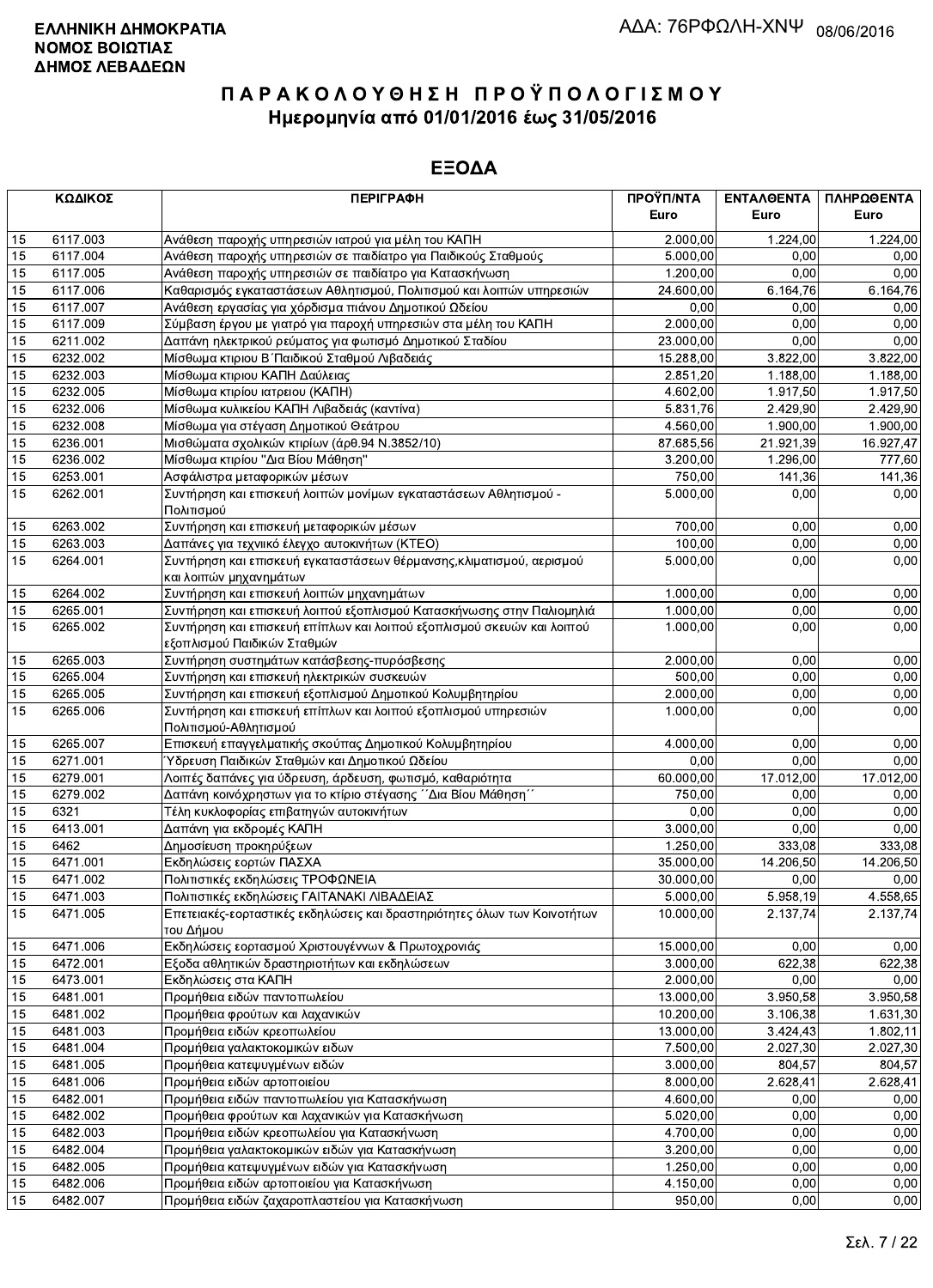|            | ΚΩΔΙΚΟΣ  | <b>ПЕРІГРАФН</b>                                                                                                         | ΠΡΟΫΠ/ΝΤΑ    | ΕΝΤΑΛΘΕΝΤΑ   | ΠΛΗΡΩΘΕΝΤΑ   |
|------------|----------|--------------------------------------------------------------------------------------------------------------------------|--------------|--------------|--------------|
|            |          |                                                                                                                          | Euro         | Euro         | Euro         |
| 15         | 6612     | Προμήθεια γραφικής ύλης και λοιπά υλικά γραφείων                                                                         | 500,00       | 0,00         | 0,00         |
| 15         | 6613.001 | Προμήθεια βιβλιαρίων υγείας κοινωνικής πρόνοιας                                                                          | 1.200,00     | 0.00         | 0,00         |
| 15         | 6613.002 | Προμήθεια εντύπων και υλικών μηχανογράφησης και πολλαπλών<br>εκτυπώσεων Παιδικών Σταθμών                                 | 750,00       | 0,00         | 0,00         |
| 15         | 6613.003 | Προμήθεια εντύπων και υλικών μηχανογράφησης και πολλαπλών<br>εκτυπώσεων ΚΑΠΗ                                             | 200,00       | 0,00         | 0,00         |
| 15         | 6615.001 | Διάφορες εκδόσεις για την προβολή του Δήμου                                                                              | 8.500,00     | 0,00         | 0,00         |
| 15         | 6615.002 | Εκτύπωση ενημερωτικού υλικού για το Ιστορικό-Εθνολογικό Μουσείο                                                          | 0,00         | 0,00         | 0,00         |
| 15         | 6615.003 | Εκτύπωση βιβλιαρίων σπουδών για τους μαθητές του Δημοτικού Ωδείου                                                        | 0,00         | 0,00         | 0,00         |
| 15         | 6622.003 | Προμήθεια ειδών ψυχαγωγίας για Παιδικούς Σταθμούς                                                                        | 2.000,00     | 0,00         | 0,00         |
| 15         | 6622.005 | Προμήθεια ειδών δημιουργικής απασχόλησης για τους παιδικούς σταθμούς<br>(χαρτικά, μπογιές, εκπαιδευτικό υλικό κλπ)       | 3.000,00     | 0,00         | 0,00         |
| 15         | 6622.006 | Προμήθεια παιδικών στρωμάτων                                                                                             | 700,00       | 0,00         | 0,00         |
| 15         | 6622.008 | Προμήθεια τροφίμων για Κοινωνικό Παντοπωλείο                                                                             | 70.500,00    | 12.989,52    | 12.989,52    |
| 15         | 6622.010 | Προμήθεια δύο (2) ανοξείδωτων ποδοκίνητων κάδων για Κατασκήνωση                                                          | 500,00       | 0,00         | 0,00         |
| 15         | 6631.001 | Προμήθεια υγειονομικού και φαρμακευτικού υλικού                                                                          | 200,00       | 0,00         | 0,00         |
| 15         | 6631.002 | Προμήθεια υγειονομικού υλικού για Δημοτικό Κλειστό Γυμναστήριο                                                           | 0.00         | 0,00         | 0,00         |
| 15         | 6633     | Προμήθεια χημικού υλικού (απολυμαντικά, χημικά κλπ)                                                                      | 2.000,00     | 0,00         | 0,00         |
| 15         | 6634.001 | Προμήθεια ειδών καθαριότητας και ευπρεπισμού για Παιδικούς Σταθμούς,<br>Κατασκήνωση και υπηρεσίες Πολιτισμού, Αθλητισμού | 8.000,00     | 1.324,44     | 1.324,44     |
| 15         | 6634.002 | Προμήθεια ειδών καθαριότητας και ευπρεπισμού για Κοινωνικό Παντοπωλείο                                                   | 11.500,00    | 3.863,67     | 3.863,67     |
| 15         | 6641.001 | Προμήθεια καυσίμων και λιπαντικών για κίνηση μεταφορικών μέσων                                                           | 700,00       | 379,18       | 135,74       |
| 15         | 6643     | Προμήθεια καυσίμων για θέρμανση και φωτισμό                                                                              | 45.000,00    | 15.548,83    | 15.548,83    |
| 15         | 6644.001 | Προμήθεια καυσίμων κίνησης και λιπαντικών για μηχ/τα κίνησης του νερού της<br>πισινας                                    | 60.000,00    | 0,00         | 0,00         |
| 15         | 6662.001 | Προμήθεια υλικών ενεργητικής πυροπροστασίας-συστημάτων συναγερμού-<br>πυρανίχνευσης, αναγομώσεις πυροσβεστήρων           | 6.000,00     | 0,00         | 0,00         |
| 15         | 6662.002 | Προμήθεια ηλεκτρολογικού υλικού κτιριακών εγκαταστάσεων                                                                  | 1.000,00     | 0,00         | 0,00         |
| 15         | 6662.003 | Προμήθεια υδραυλικών υλικών και εξαρτημάτων                                                                              | 1.500,00     | 0,00         | 0,00         |
| 15         | 6672.001 | Ανταλλακτικά μηχανολογικού-ηλεκτρολογικού εξοπλισμού                                                                     | 2.000,00     | 0,00         | 0,00         |
| 15         | 6673.002 | Ανταλλακτικά εγκαταστάσεων θέρμανσης, κλιματισμού, αερισμού και λοιπών<br>μηχανημάτων                                    | 2.000,00     | 0,00         | 0,00         |
| 15         | 6673.003 | Ανταλλακτικά μουσικών οργάνων Φιλαρμονικής                                                                               | 1.150,00     | 0,00         | 0,00         |
| 15         | 6681.002 | Προμήθεια ειδων φαρμακείου                                                                                               | 500,00       | 0,00         | 0,00         |
| 15         | 6699.001 | Διάφορα αναλώσιμα υλικά για τον χώρο του Ιατρείου του ΚΑΠΗ                                                               | 400,00       | 0,00         | 0,00         |
| 15         | 6699.002 | Διάφορα αναλώσιμα υλικά για τον χώρο του Φυσιοθεραπευτηρίου του ΚΑΠΗ                                                     | 300,00       | 0,00         | 0,00         |
| 15         | 6699.003 | Ταινίες για μηχανήματα μέτρησης σακχάρου και χοληστερίνης                                                                | 500,00       | 0,00         | 0,00         |
| 15         | 6699.004 | Προμήθεια εκπαιδευτικού υλικού για τμήματα μουσικής προπαιδείας<br>(τυμπανάκια, μεταλλόφωνα, ντέφια, μαράκες κλπ.)       | 500,00       | 0,00         | 0,00         |
| 15         | 6699.005 | Προμήθεια αθλητικού υλικού (μπάλες, κορύνες, δίκτυα κλπ.)                                                                | 3.000,00     | 0,00         | 0,00         |
| 15         | 6699.006 | Προμήθεια σακουλών ηλεκτρικών σκουπών των Παιδικών Σταθμών                                                               | 400,00       | 0,00         | 0,00         |
| 15         | 6699.007 | Προμήθεια ιματισμού Παιδικών Σταθμών (σαλιάρες, πετσέτες κουζίνας κλπ.)                                                  | 800,00       | 0,00         | 0,00         |
| 15         | 6741.001 | Ενίσχυση ατόμων με ανάγκες Βαριάς Αναπηρίας                                                                              | 3.005.079,72 | 1.436.106,60 | 1.436.106,60 |
| 15         | 6741.002 | Επίδομα αιματολογικών νοσημάτων, αιμολυτική αναιμία, αιμορροφυλία, AIDS                                                  | 539.360,00   | 248.551,87   | 248.551,87   |
| 15         | 6741.004 | Επίδομα βαριάς νοητικής καθυστέρησης                                                                                     | 1.020.000,00 | 462.169,56   | 462.169,56   |
| 15         | 6741.005 | Επίδομα κίνησης σε παραπληγικούς/τετραπληγικούς/ακρωτηριασμένους                                                         | 175.340,00   | 84.744,00    | 84.744,00    |
| 15         | 6741.007 | Επίδομα Ανασφάλιστων Παραπληγικών, Τετραπληγικών                                                                         | 96.640,00    | 38.439,47    | 38.439,47    |
| 15         | 6741.008 | Επίδομα Παραπληγικών, Τετραπληγικών Δημοσίου                                                                             | 102.000,00   | 54.170.18    | 54.170,18    |
| 15         | 6741.009 | Επίδομα Τυφλότητας                                                                                                       | 960.745,00   | 425.711,56   | 425.711,56   |
| 15         | 6741.010 | Επίδομα σε Κωφάλαλα άτομα                                                                                                | 118.792,00   | 52.912,33    | 52.912,33    |
| 15         | 6741.011 | Επίδομα εγκεφαλικής παράλυσης                                                                                            | 8.364,00     | 2.741,53     | 2.741,53     |
| 15         | 6741.012 | Επίδομα απροστάτευτων παιδιών                                                                                            | 75.394,00    | 19.361,41    | 19.361,41    |
| 15         | 6741.013 | Επίδομα ομογενών-προσφύγων                                                                                               | 8.000,00     | 3.578,35     | 3.578,35     |
| 20         | 6011     | Τακτικές αποδοχές (περιλαμβάνονται βασικός μισθός, δώρα εορτών, γενικά και<br>ειδικά τακτικά επιδόματα)                  | 551.363,00   | 239.504,63   | 239.504,63   |
| 20         | 6012.001 | Αποζημίωση υπερωριακής εργασίας μονίμων υπαλλήλων                                                                        | 3.000,00     | 0,00         | 0,00         |
| 20         | 6021     | Τακτικές αποδοχές (περιλαμβάνονται βασικός μισθός, δώρα εορτών, γενικά και<br>ειδικά τακτικά επιδόματα)                  | 116.831,00   | 47.419,07    | 32.419,24    |
| $\vert$ 20 | 6022.001 | Αποζημίωση υπερωριακής εργασίας υπαλλήλων με σύμβαση Αορ. Χρόνου                                                         | 580,00       | 0,00         | 0,00         |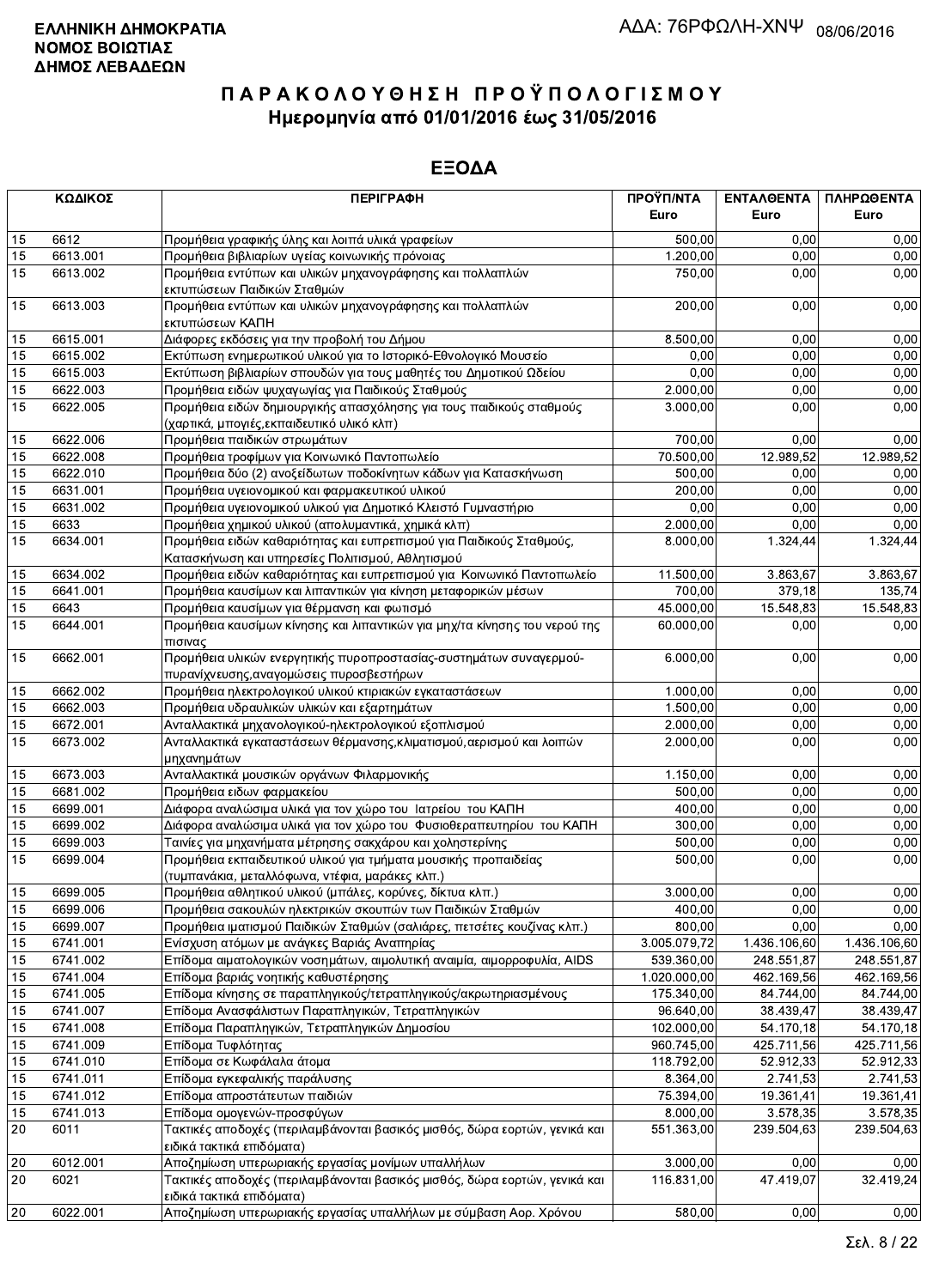|                 | ΚΩΔΙΚΟΣ  | <b>ПЕРІГРАФН</b>                                                                                                        | ΠΡΟΫΠ/ΝΤΑ<br>Euro | ΕΝΤΑΛΘΕΝΤΑ<br>Euro | ΠΛΗΡΩΘΕΝΤΑ<br>Euro |
|-----------------|----------|-------------------------------------------------------------------------------------------------------------------------|-------------------|--------------------|--------------------|
| 20              | 6041     | Τακτικές αποδοχές (περιλαμβάνονται βασικός μισθός, δώρα εορτών, γενικά και<br>ειδικά τακτικά επιδόματα)                 | 69.389,00         | 20.621,19          | 20.621,19          |
| 20              | 6051.002 | Εργοδοτικές εισφορές ΤΥΔΚΥ μονίμων υπ. καθαριότητας και ηλεκτροφωτισμού                                                 | 65.220,00         | 26.436,77          | 26.436,77          |
| 20              | 6051.003 | Εργοδοτικές εισφορές ΤΑΔΚΥ μονίμων υπ. καθαριότητας και ηλεκτροφωτισμού                                                 | 15.533,00         | 5.673,75           | 5.673,75           |
| 20              | 6051.004 | Εργοδοτικές εισφορές ΤΣΜΕΔΕ μονίμων υπηρεσίας καθαριότητας και<br>ηλεκτροφωτισμού                                       | 3.947,00          | 1.644,55           | 1.644,55           |
| 20              | 6051.005 | Εργοδοτικές εισφορές ΤΣΜΕΔΕ (ΕΠΙΚΟΥΡΙΚΟ) μονίμων υπηρεσίας<br>καθαριότητας και ηλεκτροφωτισμού                          | 889,00            | 370,10             | 370,10             |
| 20              | 6051.006 | Εργοδοτικές εισφορές ΚΥΤ μονίμων υπηρεσίας καθαριότητας και<br>ηλεκτροφωτισμού                                          | 1.274,00          | 530,50             | 530,50             |
| 20              | 6051.007 | Εργοδοτικές εισφορές Τ.Σ.Κ.Υ                                                                                            | 2.302,00          | 819,20             | 819,20             |
| 20              | 6052.001 | Εργοδοτικές εισφορές ΙΚΑ υπαλλήλων αορ. χρόνου υπ. καθαριότητας και<br>ηλεκτροφωτισμού                                  | 30.061,00         | 9.205,32           | 9.205,32           |
| 20              | 6054.001 | Εργοδοτικές εισφορές ΙΚΑ εκτάκτων υπ. καθαριότητας και ηλεκτροφωτισμού                                                  | 20.790,00         | 5.764,57           | 5.764,57           |
| 20              | 6056     | Εργοδοτικές εισφορές Δήμων Κοινωνικής Ασφάλισης                                                                         | 56.463,00         | 5.974,05           | 5.974,05           |
| $20\,$          | 6061.001 | Παροχές σε είδος-είδη ατομικής προστασίας εργαζομένων (ένδυση κλπ)                                                      | 3.000,00          | 0,00               | 0,00               |
| $\overline{20}$ | 6061.002 | Παροχές σε είδος-γάλα εργαζομένων                                                                                       | 15.110,00         | 3.724,67           | 2.694,65           |
| 20              | 6063     | Λοιπές παροχές σε είδος (ένδυση εργατοτεχνικού προσωπικού κ.λ.π.)                                                       | 2.000,00          | 0,00               | 0,00               |
| 20              | 6151     | Δικαιώματα τρίτων (ΔΕΗ κλπ) από την είσπραξη τελών και φόρων                                                            | 58.000,00         | 26.321,39          | 26.321,39          |
| 20              | 6211.001 | Ηλεκτρικό ρεύμα για φωτισμό οδών, πλατειών και κοινοχρήστων χώρων                                                       | 535.000,00        | 317.347,51         | 317.347,51         |
| $20\,$          | 6211.002 | Δαπάνες ηλεκτρικών παροχών, οδικών φωτισμών, αυξήσεις ισχύος κλπ                                                        | 2.700,00          | 689,80             | 689,80             |
| 20              | 6234.001 | Μισθώματα γερανοφόρων οχημάτων για μεταφορά οχημάτων, κοντέϊνερ, κοπή<br>και κλάδεμα ψηλών και επικίνδυνων δένδρων κλπ. | 3.000,00          | 0,00               | 0,00               |
| $20\,$          | 6253.001 | Ασφάλιστρα μεταφορικών μέσων και αυτοκινούμενων μηχανημάτων                                                             | 12.000,00         | 5.510,82           | 5.510,82           |
| $20\,$          | 6263.001 | Συντηρήσεις-Επισκευές αυτοκινήτων                                                                                       | 123.000,00        | 0,00               | 0,00               |
| 20              | 6263.002 | Δαπάνες για τεχνικό έλεγχο οχημάτων (ΚΤΕΟ)                                                                              | 1.000,00          | 0,00               | 0,00               |
| $\overline{20}$ | 6263.010 | Συντήρηση και επισκευή κοντέινερς απορριμμάτων                                                                          | 500,00            | 0,00               | 0,00               |
| 20              | 6264.001 | Συντηρήσεις και Επισκευές μηχανημάτων Χ.Υ.Τ.Α.                                                                          | 22.500,00         | 0,00               | 0,00               |
| 20              | 6265.002 | Συντήρηση λοιπού εξοπλισμού                                                                                             | 500,00            | 0,00               | 0,00               |
| $20\,$          | 6265.003 | Επισκευή μεταλλικών κάδων απορριμμάτων                                                                                  | 8.000,00          | 0,00               | 0,00               |
| $20\,$          | 6265.004 | Επισκευή μεταλλικών καλαθιών απορριμμάτων                                                                               | 1.000,00          | 0,00               | 0,00               |
| 20              | 6279.001 | Λοιπές δαπάνες για ύδρευση, άρδευση, φωτισμό, καθαριότητα                                                               | 7.000,00          | 7.000,00           | 7.000,00           |
| 20              | 6322     | Τέλη κυκλοφορίας φορτηγών αυτοκινήτων                                                                                   | 1.500,00          | 0,00               | 0,00               |
| $20\,$          | 6323     | Λοιπά τέλη κυκλοφορίας                                                                                                  | 2.500,00          | 0,00               | 0,00               |
| $20\,$          | 6422     | Οδοιπορικά έξοδα και αποζημίωση μετακινούμενων υπαλλήλων                                                                | 250,00            | 0,00               | 0,00               |
| 20              | 6462     | Δημοσίευση προκηρύξεων                                                                                                  | 600,00            | 0,00               | 0,00               |
| 20              | 6633     | Προμήθεια χημικού υλικού (απολυμαντικά, χημικά κλπ)                                                                     | 2.500,00          | 0,00               | 0,00               |
| $20\,$          | 6635     | Προμήθεια λοιπών ειδών υγιεινής και καθαριότητας                                                                        | 500,00            | 0,00               | 0,00               |
| 20              | 6641.001 | Προμήθεια καυσίμων και λιπαντικών για κίνηση μεταφ. μέσων υπ.<br>καθαριότητας και ηλεκτροφωτισμού                       | 145.000,00        | 20.642,79          | 18.836,43          |
| $20\,$          | 6641.002 | Καύσιμα και λιπαντικά για μηχανήματα Χ.Υ.Τ.Α.                                                                           | 40.000,00         | 5.275,38           | 1.386,98           |
| 20              | 6662.001 | Προμήθεια ηλεκτρολογικού υλικού για τη συντήρηση ηλεκτροφωτισμού<br>Λιβαδειάς και τοπικών διαμερισμάτων                 | 32.000,00         | 0,00               | 0,00               |
| $20\,$          | 6671.002 | Προμήθεια και τοποθέτηση ελαστικών μεταφορικών μέσων                                                                    | 10.000,00         | 0,00               | 0,00               |
| 20              | 6671.003 | Προμήθεια και τοποθέτηση ελαστικών μηχανημάτων Χ.Υ.Τ.Α.                                                                 | 5.000,00          | 0,00               | 0,00               |
| 20              | 6673.001 | Ανταλλακτικά επίπλων και σκευών και λοιπού εξοπλισμού                                                                   | 500,00            | 0,00               | 0,00               |
| $20\,$          | 6691.001 | Προμήθεια εορταστικού φωτιζόμενου διάκοσμου                                                                             | 6.000,00          | 0,00               | 0,00               |
| $20\,$          | 6699.001 | Προμήθεια σάκκων απορριμμάτων                                                                                           | 6.000,00          | 0,00               | 0,00               |
| 20              | 6699.002 | Κάρτες ταχογράφου οδηγών                                                                                                | 0,00              | 0,00               | 0,00               |
| $20\,$          | 6699.003 | Προμήθεια λοιπών αναλωσίμων                                                                                             | 500,00            | 0,00               | 0,00               |
| $\overline{20}$ | 6721.001 | Ετήσια εισφορά σε ΔΕΠΟΔΑΛ-Α.Ε. (ΦΟΔΣΑ) 1ης Διαχειριστικής Ενότητας Ν.<br>Βοιωτίας                                       | 412.911,00        | 99.387,74          | 0,00               |
| 25              | 6041     | Τακτικές αποδοχές (περιλαμβάνονται βασικός μισθός, δώρα εορτών, γενικά και<br>ειδικά τακτικά επιδόματα)                 | 22.800,00         | 0,00               | 0,00               |
| 25              | 6054.001 | Εργοδοτικές εισφορές Ι.Κ.Α. εκτάκτου προσωπικού                                                                         | 5.968,00          | 0,00               | 0,00               |
| 25              | 6211.001 | Αντίτιμο ηλεκτρικού ρεύματος για την κίνηση των αντλιοστασίων άρδευσης                                                  | 285.000,00        | 6.342,18           | 6.342,18           |
| 25              | 6262.005 | Συντήρηση και επισκευή αντλιοστασίων άρδευσης                                                                           | 15.000,00         | 0,00               | 0.00               |
| 25              | 6673.002 | Προμήθεια ανταλλακτικών και σωλήνων άρδευσης                                                                            | 15.000,00         | 0,00               | 0,00               |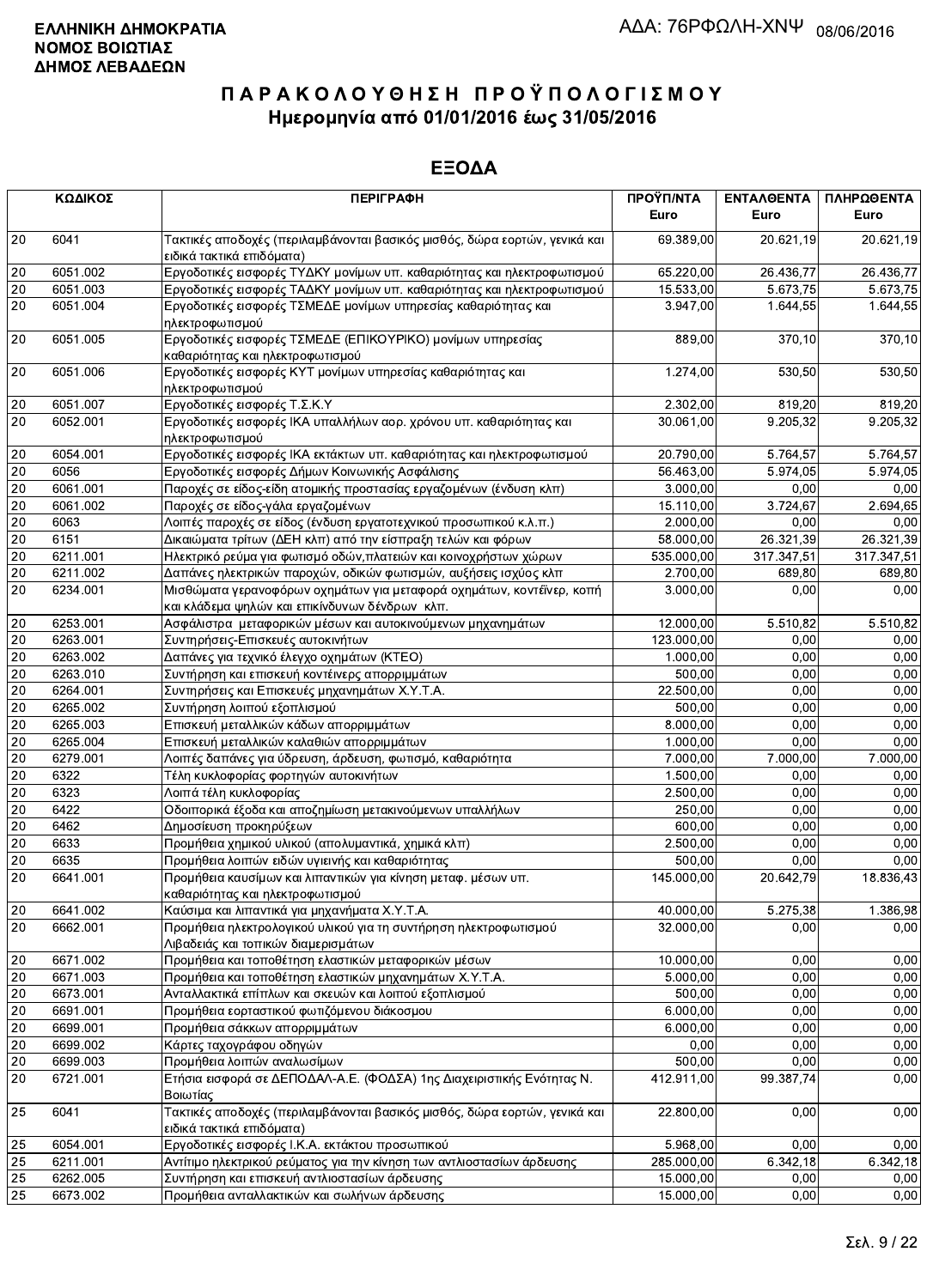|        | ΚΩΔΙΚΟΣ  | <b>ПЕРІГРАФН</b>                                                                                                                                | ΠΡΟΫΠ/ΝΤΑ<br>Euro | ΕΝΤΑΛΘΕΝΤΑ<br>Euro | ΠΛΗΡΩΘΕΝΤΑ<br>Euro |
|--------|----------|-------------------------------------------------------------------------------------------------------------------------------------------------|-------------------|--------------------|--------------------|
| 30     | 6011     | Τακτικές αποδοχές (περιλαμβάνονται βασικός μισθός, δώρα εορτών, γενικά και                                                                      | 463.578,00        | 204.625,35         | 204.625,35         |
| 30     | 6012.001 | ειδικά τακτικά επιδόματα)<br>Αποζημίωση υπερωριακής εργασίας                                                                                    | 2.000,00          | 0.00               | 0,00               |
| 30     | 6021     | Τακτικές αποδοχές (περιλαμβάνονται βασικός μισθός, δώρα εορτών, γενικά και<br>ειδικά τακτικά επιδόματα)                                         | 46.548,00         | 15.095,46          | 15.095,46          |
| 30     | 6022.001 | Αποζημίωση υπερωριακής εργασίας και για εξαιρέσιμες ημέρες και νυκτερινές<br>ώρες και λοιπές πρόσθετες αμοιβές                                  | 500,00            | 0,00               | 0,00               |
| 30     | 6051.001 | Εργοδοτικές εισφορές Ι.Κ.Α. μονίμων υπαλλήλων                                                                                                   | 9.697,00          | 4.016,15           | 4.016,15           |
| 30     | 6051.002 | Εργοδοτικές εισφορές ΤΥΔΚΥ μονίμων υπαλλήλων                                                                                                    | 51.356,00         | 21.247,85          | 21.247,85          |
| 30     | 6051.003 | Εργοδοτικές εισφορές ΤΑΔΚΥ μονίμων υπαλλήλων                                                                                                    | 11.036,00         | 4.518,80           | 4.518,80           |
| 30     | 6051.004 | Εργοδοτικές εισφορές ΤΣΜΕΔΕ μονίμων υπαλλήλων                                                                                                   | 21.545,00         | 8.811,60           | 8.811,60           |
| 30     | 6051.005 | Εργοδοτικές εισφορές ΤΣΜΕΔΕ (ΕΠΙΚΟΥΡΙΚΟ) μονίμων υπαλλήλων                                                                                      | 631,00            | 226,05             | 226,05             |
| 30     | 6051.006 | Εργοδοτικές εισφορές ΚΥΤ μονίμων υπαλλήλων                                                                                                      | 904,00            | 324,00             | 324,00             |
| 30     | 6051.008 | Εργοδοτικές εισφορές ΤΕΑΔΥ μονίμων υπαλλήλων                                                                                                    | 392,00            | 0.00               | 0,00               |
| $30\,$ | 6052.001 | Εργοδοτικές εισφορές Ι.Κ.Α. υπαλλήλων με σχέση Αορ. Χρόνου                                                                                      | 11.493,00         | 3.707,47           | 3.707,47           |
| 30     | 6056     | Εργοδοτικές εισφορές Δήμων Κοινωνικής Ασφάλισης                                                                                                 | 40.583,00         | 4.293,89           | 4.293,89           |
| $30\,$ | 6061.001 | Παροχές σε είδος-είδη ατομικής προστασίας εργαζομένων (ένδυση κλπ)                                                                              | 1.000,00          | 0,00               | 0,00               |
| 30     | 6061.002 | Παροχές σε είδος-γάλα εργαζομένων                                                                                                               | 4.595,00          | 1.210,63           | 873,80             |
| 30     | 6117.002 | Κατεδάφιση κτιρίων (σε κοινόχρηστους χώρους, ετοιμόρροπα και επικίνδυνα)                                                                        | 5.000,00          | 0,00               | 0,00               |
| 30     | 6117.003 | Απεντόμωση-μυοκτονία-απολύμανση αμαξοστασίου                                                                                                    | 0,00              | 0.00               | 0,00               |
| 30     | 6142.001 | Αμοιβή για ανάθεση διαμόρφωσης-κατασκευής των παραγκών της<br>εμποροπανήγυρης                                                                   | 25.000,00         | 0,00               | 0,00               |
| 30     | 6142.002 | Παροχή υπηρεσιών για πιστοποίηση-καταχώρηση ανελκυστήρων                                                                                        | 650,00            | 0,00               | 0,00               |
| 30     | 6142.003 | Αμοιβή αξιολόγησης συμμόρφωσης απαιτήσεων ασφαλείας παιδικών χαρών                                                                              | 6.000,00          | 0,00               | 0,00               |
| 30     | 6142.005 | Αμοιβή για εργαστηριακές δοκιμές αντοχής υλικών                                                                                                 | 500,00            | 0,00               | 0,00               |
| 30     | 6142.006 | Αμοιβή για έλεγχο πιστοποίησης για αλεξικέραυνα                                                                                                 | 2.000,00          | 0,00               | 0,00               |
| 30     | 6142.401 | Αποκατάσταση ΧΑΔΑ πλησίον της Τ.Κ. Αγίας Αννας                                                                                                  | 96.000,00         | 0.00               | 0,00               |
| 30     | 6211.001 | Ηλεκτροδότηση προσωρινών τριφασικών παροχών Εμποροπανήγυρης<br>Λιβαδειάς                                                                        | 2.200,00          | 0,00               | 0,00               |
| 30     | 6232     | Μισθώματα κτιρίων - Τεχνικών έργων ακινήτων                                                                                                     | 3.000,00          | 1.256,40           | 1.256,40           |
| 30     | 6253.001 | Ασφάλιστρα μεταφορικών μέσων                                                                                                                    | 6.000,00          | 2.803,02           | 2.803,02           |
| 30     | 6262.002 | Συντήρηση-επισκευή φωτεινών σηματοδοτών ρύθμισης κυκλοφορίας                                                                                    | 8.000,00          | 0,00               | 0,00               |
| 30     | 6262.101 | Έκτακτες και επείγουσες δαπάνες για επισκευή και αποκατάσταση ακινήτων,<br>εγκαταστάσεων, κοινόχρηστων χώρων και λοιπών χώρων Δ.Κ. Λιβαδειάς    | 3.000,00          | 0,00               | 0,00               |
| 30     | 6262.102 | Έκτακτες και επείγουσες δαπάνες για επισκευή και αποκατάσταση ακινήτων,<br>εγκαταστάσεων, κοινόχρηστων χώρων και λοιπών χώρων Τ.Κ.Λαφυστίου     | 1.000,00          | 0,00               | 0,00               |
| 30     | 6262.103 | Έκτακτες και επείγουσες δαπάνες για επισκευή και αποκατάσταση ακινήτων,<br>εγκαταστάσεων, κοινόχρηστων χώρων και λοιπών χώρων Τ.Κ. Ρωμαίικου    | 1.000,00          | 0,00               | 0,00               |
| 30     | 6262.201 | Έκτακτες και επείγουσες δαπάνες για επισκευή και αποκατάσταση ακινήτων,<br>εγκαταστάσεων, κοινόχρηστων χώρων και λοιπών χώρων Τ.Κ. Χαιρώνειας   | 1.000,00          | 0,00               | 0,00               |
| 30     | 6262.202 | Έκτακτες και επείγουσες δαπάνες για επισκευή και αποκατάσταση ακινήτων,<br>εγκαταστάσεων, κοινόχρηστων χώρων και λοιπών χώρων Τ.Κ. Προφήτη Ηλία | 1.000,00          | 0,00               | 0,00               |
| 30     | 6262.203 | Έκτακτες και επείγουσες δαπάνες για επισκευή και αποκατάσταση ακινήτων,<br>εγκαταστάσεων, κοινόχρηστων χώρων και λοιπών χώρων Τ.Κ. Προσηλίου    | 1.000,00          | 0,00               | 0,00               |
| 30     | 6262.204 | Έκτακτες και επείγουσες δαπάνες για επισκευή και αποκατάσταση ακινήτων,<br>εγκαταστάσεων, κοινόχρηστων χώρων και λοιπών χώρων Τ.Κ.Θουρίου       | 1.000,00          | 0,00               | 0,00               |
| 30     | 6262.205 | Έκτακτες και επείγουσες δαπάνες για επισκευή και αποκατάσταση ακινήτων,<br>εγκαταστάσεων, κοινόχρηστων χώρων και λοιπών χώρων Τ.Κ.Βασιλικών     | 1.000,00          | 0,00               | 0,00               |
| $30\,$ | 6262.206 | Έκτακτες και επείγουσες δαπάνες για επισκευή και αποκατάσταση ακινήτων,<br>εγκαταστάσεων, κοινόχρηστων χώρων και λοιπών χώρων Τ.Κ.Ανθοχωρίου    | 1.000,00          | 0,00               | 0,00               |
| 30     | 6262.207 | Έκτακτες και επείγουσες δαπάνες για επισκευή και αποκατάσταση ακινήτων,<br>εγκαταστάσεων, κοινόχρηστων χώρων και λοιπών χώρων Τ.Κ.Ακοντίου      | 1.000,00          | 0,00               | 0,00               |
| 30     | 6262.208 | Έκτακτες και επείγουσες δαπάνες για επισκευή και αποκατάσταση ακινήτων,<br>εγκαταστάσεων, κοινόχρηστων χώρων και λοιπών χώρων Τ.Κ.Αγίου Βλασίου | 1.000,00          | 0,00               | 0,00               |
| 30     | 6262.301 | Επείγουσες εργασίες επισκευής και γενικά εγκαταστάσεων κοινοχρήστων<br>χώρων Τ.Κ.Δαυλείας                                                       | 1.000,00          | 0,00               | 0,00               |
| 30     | 6262.302 | Έκτακτες και επείγουσες δαπάνες για επισκευή και αποκατάσταση ακινήτων,<br>εγκαταστάσεων, κοινόχρηστων χώρων και λοιπών χώρων Τ.Κ.Μαυρονερίου   | 1.000,00          | 0,00               | 0,00               |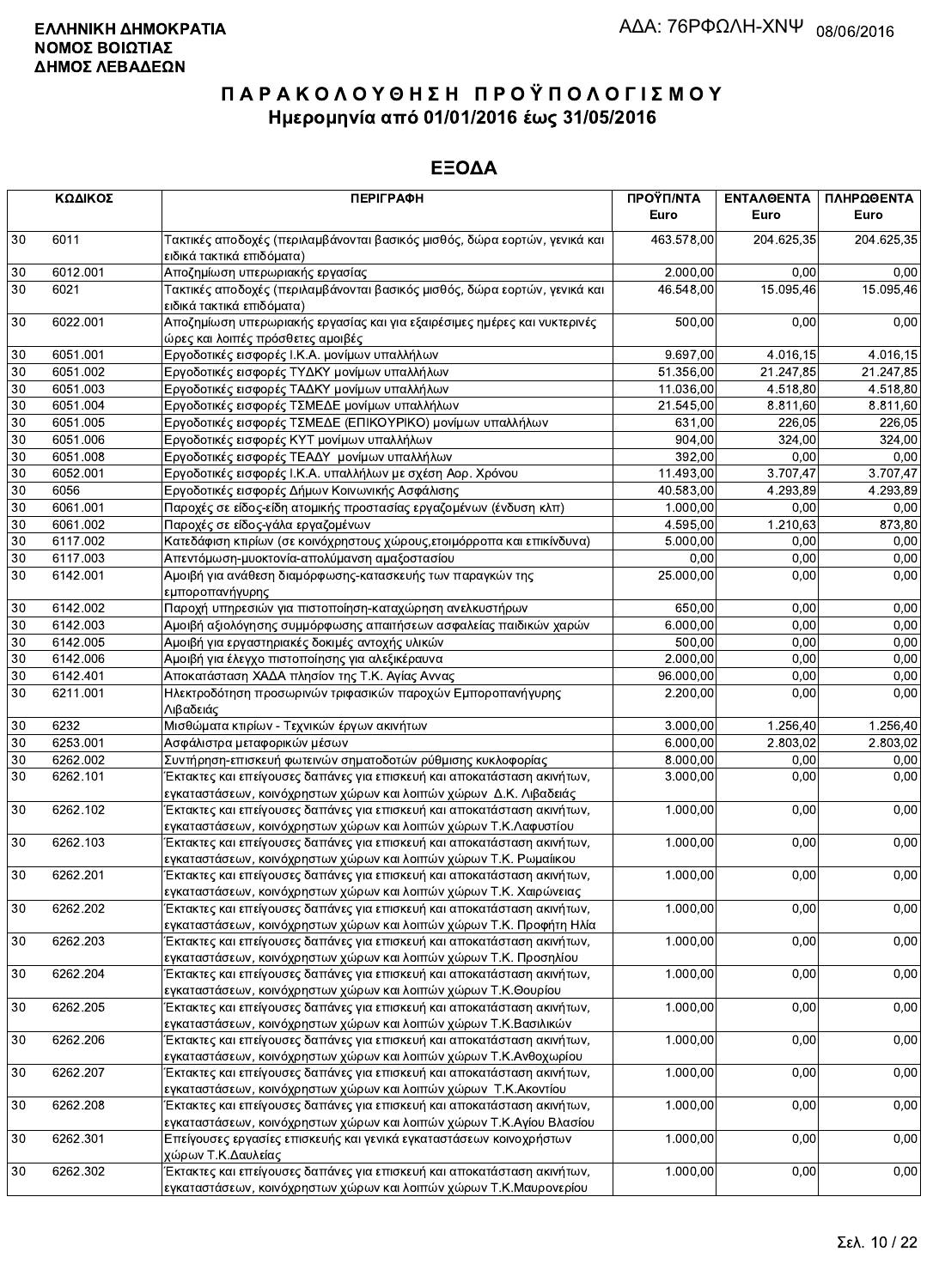|                 | ΚΩΔΙΚΟΣ  | <b>ПЕРІГРАФН</b>                                                                                                                                 | ΠΡΟΫΠ/ΝΤΑ<br>Euro | ΕΝΤΑΛΘΕΝΤΑ<br>Euro | ΠΛΗΡΩΘΕΝΤΑ<br>Euro |
|-----------------|----------|--------------------------------------------------------------------------------------------------------------------------------------------------|-------------------|--------------------|--------------------|
|                 |          |                                                                                                                                                  |                   |                    |                    |
| 30              | 6262.303 | Έκτακτες και επείγουσες δαπάνες για επισκευή και αποκατάσταση ακινήτων,<br>εγκαταστάσεων, κοινόχρηστων χώρων και λοιπών χώρων Τ.Κ.Παρορίου       | 1.000,00          | 0,00               | 0,00               |
| 30              | 6262.401 | Έκτακτες και επείγουσες δαπάνες για επισκευή και αποκατάσταση ακινήτων,<br>εγκαταστάσεων, κοινόχρηστων χώρων και λοιπών χώρων Τ.Κ.Αγίας Αννας    | 1.000,00          | 0,00               | 0,00               |
| 30              | 6262.402 | Έκτακτες και επείγουσες δαπάνες για επισκευή και αποκατάσταση ακινήτων,                                                                          | 1.000,00          | 0,00               | 0,00               |
| 30              | 6262.403 | εγκαταστάσεων, κοινόχρηστων χώρων και λοιπών χώρων Τ.Κ Αγίας Τριάδας<br>Έκτακτες και επείγουσες δαπάνες για επισκευή και αποκατάσταση ακινήτων,  | 1.000,00          | 0,00               | 0,00               |
| 30              | 6262.404 | εγκαταστάσεων, κοινόχρηστων χώρων και λοιπών χώρων Τ.Κ.Αγίου Γεωργίου<br>Έκτακτες και επείγουσες δαπάνες για επισκευή και αποκατάσταση ακινήτων, | 1.000,00          | 0,00               | 0,00               |
|                 |          | εγκαταστάσεων, κοινόχρηστων χώρων και λοιπών χώρων Τ.Κ.Αλαλκομενών                                                                               |                   |                    |                    |
| $30\,$          | 6262.405 | Έκτακτες και επείγουσες δαπάνες για επισκευή και αποκατάσταση ακινήτων,<br>εγκαταστάσεων, κοινόχρηστων χώρων και λοιπών χώρων Τ.Κ.Κορώνειας      | 1.000,00          | 0,00               | 0,00               |
| $30\,$          | 6262.501 | Έκτακτες και επείγουσες δαπάνες για επισκευή και αποκατάσταση ακινήτων,<br>εγκαταστάσεων, κοινόχρηστων χώρων και λοιπών χώρων Δ.Κ. Κυριακίου     | 2.000,00          | 0,00               | 0,00               |
| $30\,$          | 6263.001 | Συντήρηση και επισκευή μεταφορικών μέσων και μηχανημάτων                                                                                         | 50.000,00         | 0.00               | 0,00               |
| 30              | 6263.002 | Δαπάνες για τεχνικό έλεγχο οχημάτων (ΚΤΕΟ)                                                                                                       | 600,00            | 0,00               | 0,00               |
| 30              | 6266     | Συντήρηση Εφαρμογών λογισμικού                                                                                                                   | 2.000,00          | 0,00               | 0,00               |
| 30              | 6277.002 | Δαπάνες για διάθεση και διαχείριση απορριμμάτων σπηλαιοβάραθρου                                                                                  | 108.000.00        | 0,00               | 0,00               |
|                 |          | πλησίον Τ.Κ. Αγίας Άννας                                                                                                                         |                   |                    |                    |
| 30              | 6279.002 | Δαπάνη για νέα κτιριακή τριφασική παροχή στο αναψυκτήριο Χαιρώνειας                                                                              | 350,00            | 290,71             | 290,71             |
| 30              | 6322     | Τέλη κυκλοφορίας φορτηγών αυτοκινήτων                                                                                                            | 1.255,00          | 0,00               | 0,00               |
| $30\,$          | 6323     | Λοιπά τέλη κυκλοφορίας                                                                                                                           | 2.045,00          | 0.00               | 0,00               |
| 30              | 6411.001 | Έξοδα κίνησης ιδιόκτητων μεταφορικών μέσων (καύσιμα, λιπαντικά, διόδια<br>$\kappa\lambda\pi$                                                     | 1.400,00          | 0,00               | 0,00               |
| 30              | 6422     | Οδοιπορικά έξοδα και αποζημίωση μετακινούμενων υπαλλήλων                                                                                         | 1.300,00          | 0,00               | 0,00               |
| 30              | 6462     | Δημοσίευση προκηρύξεων                                                                                                                           | 4.200,00          | 0,00               | 0,00               |
| 30              | 6611.001 | Προμήθεια βιβλίων, περιοδικών και λοιπών εκδόσεων                                                                                                | 500,00            | 0,00               | 0,00               |
| 30              | 6615.001 | Εργασίες εκτύπωσης φωτοτυπιών                                                                                                                    | 3.000,00          | 949,56             | 0,00               |
| 30              | 6635     | Προμήθεια λοιπών ειδών υγιεινής και καθαριότητας                                                                                                 | 150,00            | 0.00               | 0,00               |
| 30              | 6641.001 | Προμήθεια καυσίμων και λιπαντικών για κίνηση μεταφορικών μέσων και<br>μηχανημάτων                                                                | 45.000,00         | 10.411,38          | 10.297,32          |
| 30              | 6651     | Προμήθεια υλικού τοπογραφήσεων και σχεδιάσεων                                                                                                    | 1.000,00          | 0,00               | 0,00               |
| 30              | 6661.002 | Προμήθεια χρωμάτων για συντήρηση δημοτικών κτιρίων                                                                                               | 5.000,00          | 2.946,50           | 0,00               |
| 30              | 6661.004 | Προμήθεια υαλοπινάκων-κουφωμάτων                                                                                                                 | 2.000,00          | 0,00               | 0,00               |
| 30              | 6662.001 | Προμήθεια ξυλείας                                                                                                                                | 2.000,00          | 1.932,33           | 1.932,33           |
| $30\,$          | 6662.002 | Προμήθεια χρωμάτων για κοινόχρηστους χώρους, διαγράμμιση οδών κλπ.                                                                               | 3.500.00          | 0,00               | 0,00               |
| 30              | 6662.004 | Προμήθεια ειδών κιγκαλερίας                                                                                                                      | 1.000.00          | 0,00               | 0,00               |
| 30              | 6662.007 | Προμήθεια σκυροδέματος                                                                                                                           | 5.000,00          | 1.906,50           | 1.296,42           |
| 30              | 6662.008 | Προμήθεια ασφαλτομίγματος και ψυχρής ασφάλτου                                                                                                    | 15.000,00         | 0,00               | 0,00               |
| $\overline{30}$ | 6662.009 | Προμήθεια υδραυλικών υλικών και εξαρτημάτων                                                                                                      | 5.000,00          | 0,00               | 0,00               |
| 30              | 6662.010 | Προμήθεια σιδηρών κιγκλιδωμάτων και φρεατίων                                                                                                     | 3.000,00          | 0,00               | 0,00               |
| 30              | 6662.011 | Προμήθεια αδρανών υλικών λατομείου                                                                                                               | 15.000,00         | 0,00               | 0,00               |
| 30              | 6662.012 | Προμήθεια οικοδομικών υλικών                                                                                                                     | 10.000,00         | 4.771,17           | 0,00               |
| $30\,$          | 6662.013 | Προμήθεια μονωτικών-στεγανωτικών υλικών                                                                                                          | 750,00            | 0,00               | 0,00               |
| 30              | 6671.002 | Προμήθεια ελαστικών οχημάτων και μηχανημάτων                                                                                                     | 10.000,00         | 0,00               | 0,00               |
| 30              | 6673.002 | Ανταλλακτικά φωτεινών σηματοδοτών                                                                                                                | 8.000,00          | 0,00               | 0,00               |
| $30\,$          | 6673.003 | Ανταλλακτικά αντικεραυνικής προστασίας                                                                                                           | 5.000,00          | 0,00               | 0,00               |
| 30              | 6699.001 | Προμήθεια διάφορων μικροεργαλείων                                                                                                                | 500,00            | 0,00               | 0,00               |
| 30              | 6699.007 | Προμήθεια αλατιού για αντιμετώπιση επιπτώσεων από έκτακτα καιρικά                                                                                | 7.000,00          | 0,00               | 0,00               |
| 35              | 6011     | φαινόμενα (χιονοπτώσεις κ.λ.π.)<br>Τακτικές αποδοχές (περιλαμβάνονται βασικός μισθός, δώρα εορτών, γενικά και                                    | 130.634,00        | 57.563,74          | 57.563,74          |
|                 |          | ειδικά τακτικά επιδόματα)                                                                                                                        |                   |                    |                    |
| 35              | 6012.001 | Αποζημίωση υπερωριακής εργασίας μονίμων υπαλλήλων                                                                                                | 600,00            | 0,00               | 0,00               |
| 35              | 6021     | Τακτικές αποδοχές (περιλαμβάνονται βασικός μισθός, δώρα εορτών, γενικά και                                                                       | 14.112,00         | 4.343,68           | 4.343,68           |
|                 |          | ειδικά τακτικά επιδόματα)                                                                                                                        |                   |                    |                    |
| 35              | 6022.001 | Αποζημίωση υπερωριακής εργασίας για την καταβολή εκλογικής<br>αποζημίωσης                                                                        | 500,00            | 0,00               | 0,00               |
| 35              | 6041     | Τακτικές αποδοχές (περιλαμβάνονται βασικός μισθός, δώρα εορτών, γενικά και<br>ειδικά τακτικά επιδόματα)                                          | 16.476,00         | 0,00               | 0,00               |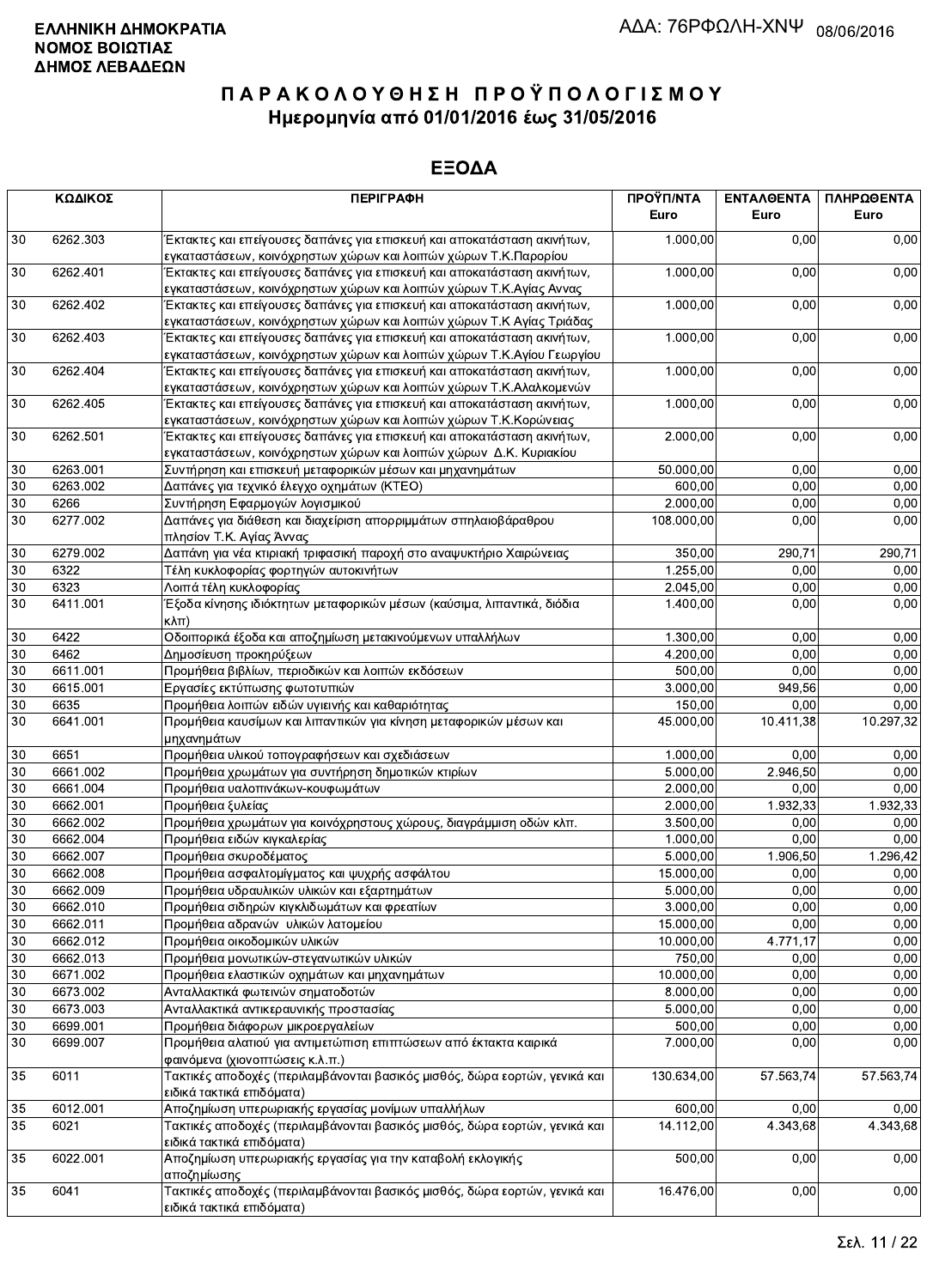|                 | ΚΩΔΙΚΟΣ<br><b>ПЕРІГРАФН</b> |                                                                                                                                | ΠΡΟΫΠ/ΝΤΑ<br>Euro | ΕΝΤΑΛΘΕΝΤΑ<br>Euro | ΠΛΗΡΩΘΕΝΤΑ<br>Euro |
|-----------------|-----------------------------|--------------------------------------------------------------------------------------------------------------------------------|-------------------|--------------------|--------------------|
| 35              | 6051.001                    | Εργοδοτικές εισφορές Ι.Κ.Α. μονίμων υπαλλήλων                                                                                  | 5.380,00          | 2.218,25           | 2.218,25           |
| 35              | 6051.002                    | Εργοδοτικές εισφορές ΤΥΔΚΥ μονίμων υπαλλήλων                                                                                   | 13.860,00         | 5.727,65           | 5.727,65           |
| 35              | 6051.003                    | Εργοδοτικές εισφορές ΤΑΔΚΥ μονίμων υπαλλήλων                                                                                   | 3.189,00          | 1.306,45           | 1.306,45           |
| 35              | 6052.001                    | Εργοδοτικες εισφορές Ι.Κ.Α. υπαλλήλων με σχέση Αορ.Χρόνου                                                                      | 3.486,00          | 1.066,80           | 1.066,80           |
| 35              | 6054.001                    | Εργοδοτικές εισφορές Ι.Κ.Α. εκτάκτου προσωπικού                                                                                | 4.247,00          | 0,00               | 0,00               |
| 35              | 6056                        | Εργοδοτικές εισφορές Δήμων Κοινωνικής Ασφάλισης                                                                                | 12.351,00         | 1.306,81           | 1.306,81           |
| 35              | 6061.001                    | Παροχές σε είδος-είδη ατομικής προστασίας εργαζομένων (ένδυση κλπ)                                                             | 500,00            | 0,00               | 0,00               |
| 35              | 6061.002                    | Παροχές σε είδος- γάλα εργαζομένων                                                                                             | 1.645,00          | 403,95             | 281,91             |
| $\overline{35}$ | 6233.001                    | Μίσθωση μηχανημάτων για αντιμετώπιση εκτάκτων αναγκών για δράσεις<br>πολιτικής προστασίας                                      | 24.508,00         | 0,00               | 0,00               |
| 35              | 6233.002                    | Μίσθωση μηχανημάτων για Αποχιονισμό, αντιπλημμυρική προστασία και<br>λοιπές δράσεις πολιτικής προστασίας                       | 20.000,00         | 6.199,20           | 6.199,20           |
| 35              | 6233.003                    | Μίσθωση γερανοφόρου οχήματος για την κοπή επικίνδυνων και ψηλών<br>δένδρων                                                     | 2.000,00          | 0,00               | 0,00               |
| 35              | 6233.010                    | Μίσθωση μηχανημάτων για την αντιμετώπιση εκτάκτων αναγκών για δράσεις<br>πολιτικής προστασίας στην Δημοτική Ενότητα Λιβαδειάς  | 14.477,00         | 0,00               | 0,00               |
| 35              | 6233.201                    | Μίσθωση μηχανημάτων για την αντιμετώπιση εκτάκτων αναγκών για δράσεις<br>πολιτικής προστασίας στην Δημοτική Ενότητα Χαιρώνειας | 8.000,00          | 0,00               | 0,00               |
| 35              | 6233.302                    | Μίσθωση μηχανημάτων για αντιμετώπιση εκτάκτων αναγκών για δράσεις<br>πολιτιικής προστασίας στην Δημοτική Ενότητα Δαύλειας      | 8.000,00          | 0,00               | 0,00               |
| 35              | 6233.402                    | Μίσθωση μηχανημάτων για αντιμετώπιση εκτάκτων αναγκών για δράσεις<br>πολιτικής προστασίας στην Δημοτική Ενότητας Κορωνείας     | 8.000,00          | 0,00               | 0,00               |
| 35              | 6233.503                    | Μίσθωση μηχανημάτων για αντιμετώπιση εκτάκτων αναγκών για δράσεις<br>πολιτικής προστασίας στην Δημοτική Ενότητα Κυριακίου      | 8.000,00          | 0,00               | 0,00               |
| 35              | 6262.002                    | Συντήρηση και επισκευή συντριβανιών                                                                                            | 1.000,00          | 0,00               | 0,00               |
| 35              | 6263.001                    | Συντήρηση και επισκευή οχημάτων και μηχανημάτων                                                                                | 8.000,00          | 0,00               | 0,00               |
| 35              | 6264.001                    | Συντήρηση και επισκευή λοιπών μηχανημάτων                                                                                      | 900,00            | 0,00               | 0,00               |
| 35              | 6265                        | Συντήρηση και επισκευή επίπλων και λοιπού εξοπλισμού σκευών και λοιπού<br>εξοπλισμού                                           | 300,00            | 0,00               | 0,00               |
| 35              | 6411.001                    | Έξοδα κίνησης ιδιόκτητων μεταφορικών μέσων (καύσιμα, λιπαντικά, διόδια<br>$\kappa\lambda\pi$ )                                 | 1.400,00          | 0,00               | 0,00               |
| 35              | 6635                        | Προμήθεια λοιπών ειδών υγιεινής και καθαριότητας                                                                               | 200,00            | 0,00               | 0,00               |
| 35              | 6641.001                    | Προμήθεια καυσίμων και λιπαντικών για την κίνηση μεταφορικών μέσων και<br>μηχανημάτων για τις ανάγκες της πυροπροστασίας       | 8.000,00          | 0,00               | 0,00               |
| 35              | 6641.002                    | Προμήθεια καυσίμων και λιπαντικών για την κίνηση μεταφορικών μέσων και<br>μηχανημάτων για τις ανάγκες της πυροπροστασίας       | 9.000,00          | 0,00               | 0,00               |
| 35              | 6644                        | Προμήθεια καυσίμων και λιπαντικών για λοιπές ανάγκες                                                                           | 3.000,00          | 402,96             | 402,96             |
| $\overline{35}$ | 6673.001                    | Προμήθεια ανταλλακτικών για αυτόματα συστήματα ποτίσματος                                                                      | 3.000,00          | 0,00               | 0,00               |
| 35              | 6673.002                    | Προμήθεια ανταλλακτικών λοιπού εξοπλισμού                                                                                      | 3.000,00          | 0,00               | 0,00               |
| 35              | 6673.003                    | Προμήθεια ανταλλακτικών για εγκαταστάσεις Η/Μ συντριβανιών                                                                     | 1.000,00          | 0,00               | 0,00               |
| 35              | 6692.001                    | Προμήθεια σπόρων, φυτών, δενδρυλλίων                                                                                           | 250,00            | 0,00               | 0,00               |
| 35              | 6692.002                    | Προμήθεια καλλωπιστικών φυτών                                                                                                  | 4.000,00          | 0,00               | 0,00               |
| 35              | 6692.003                    | Προμήθεια δένδρων                                                                                                              | 2.500,00          | 0,00               | 0,00               |
| 35              | 6693.001                    | Προμήθεια λιπασμάτων, φαρμάκων, ζιζανιοκτόνων κλπ                                                                              | 2.000,00          | 0,00               | 0,00               |
| 40              | 6011                        | Τακτικές αποδοχές (περιλαμβάνονται βασικός μισθός, δώρα εορτών, γενικά και<br>ειδικά τακτικά επιδόματα)                        | 210.057,00        | 93.157,33          | 93.157,33          |
| 40              | 6012                        | Αποζημίωση υπερωριακής εργασίας και για εξαιρέσιμες ημέρες και νυκτερινές<br>ώρες και λοιπές πρόσθετες αμοιβές                 | 600,00            | 0,00               | 0,00               |
| 40              | 6051.001                    | Εργοδοτικές εισφορές Ι.Κ.Α. μονίμων υπαλλήλων                                                                                  | 5.852,00          | 2.472,63           | 2.472,63           |
| 40              | 6051.002                    | Εργοδοτικές εισφορές ΤΥΔΚΥ μονίμων υπαλλήλων                                                                                   | 2.345,00          | 976,70             | 976,70             |
| 40              | 6051.003                    | Εργοδοτικές εισφορές ΤΑΔΚΥ μονίμων υπαλλήλων                                                                                   | 477,00            | 198,35             | 198,35             |
| $40\,$          | 6051.004                    | Εργοδοτικές εισφορές ΤΣΜΕΔΕ μονίμων υπαλλήλων                                                                                  | 15.561,00         | 6.450,40           | 6.450,40           |
| 40              | 6051.005                    | Εργοδοτικές εισφορές ΤΣΜΕΔΕ (ΕΠΙΚΟΥΡΙΚΟ) μονίμων υπαλλήλων                                                                     | 2.654,00          | 1.105,85           | 1.105,85           |
| 40              | 6051.006                    | Εργοδοτικές εισφορές ΚΥΤ μονίμων υπαλλήλων                                                                                     | 3.804,00          | 1.585,00           | 1.585,00           |
| 40              | 6051.007                    | Εργοδοτικές εισφορες τακτικών υπαλλήλων υπέρ ΟΠΑΔ                                                                              | 4.389,00          | 1.812,04           | 1.812,04           |
| 40              | 6051.008                    | Εργοδοτικές εισφορές ΤΕΑΔΥ μονίμων υπαλλήλων                                                                                   | 2.202,00          | 916,80             | 916,80             |
| 40              | 6056                        | Εργοδοτικές εισφορές Δήμων Κοινωνικής Ασφάλισης                                                                                | 8.822,00          | 933,37             | 933,37             |
| 40              | 6331.001                    | Παράβολα για την νομιμοποίηση αυθαιρέτων                                                                                       | 3.000,00          | 0,00               | 0,00               |
| 40              | 6422                        | Οδοιπορικά έξοδα και αποζημίωση μετακινούμενων υπαλλήλων                                                                       | 4.000,00          | 0,00               | 0,00               |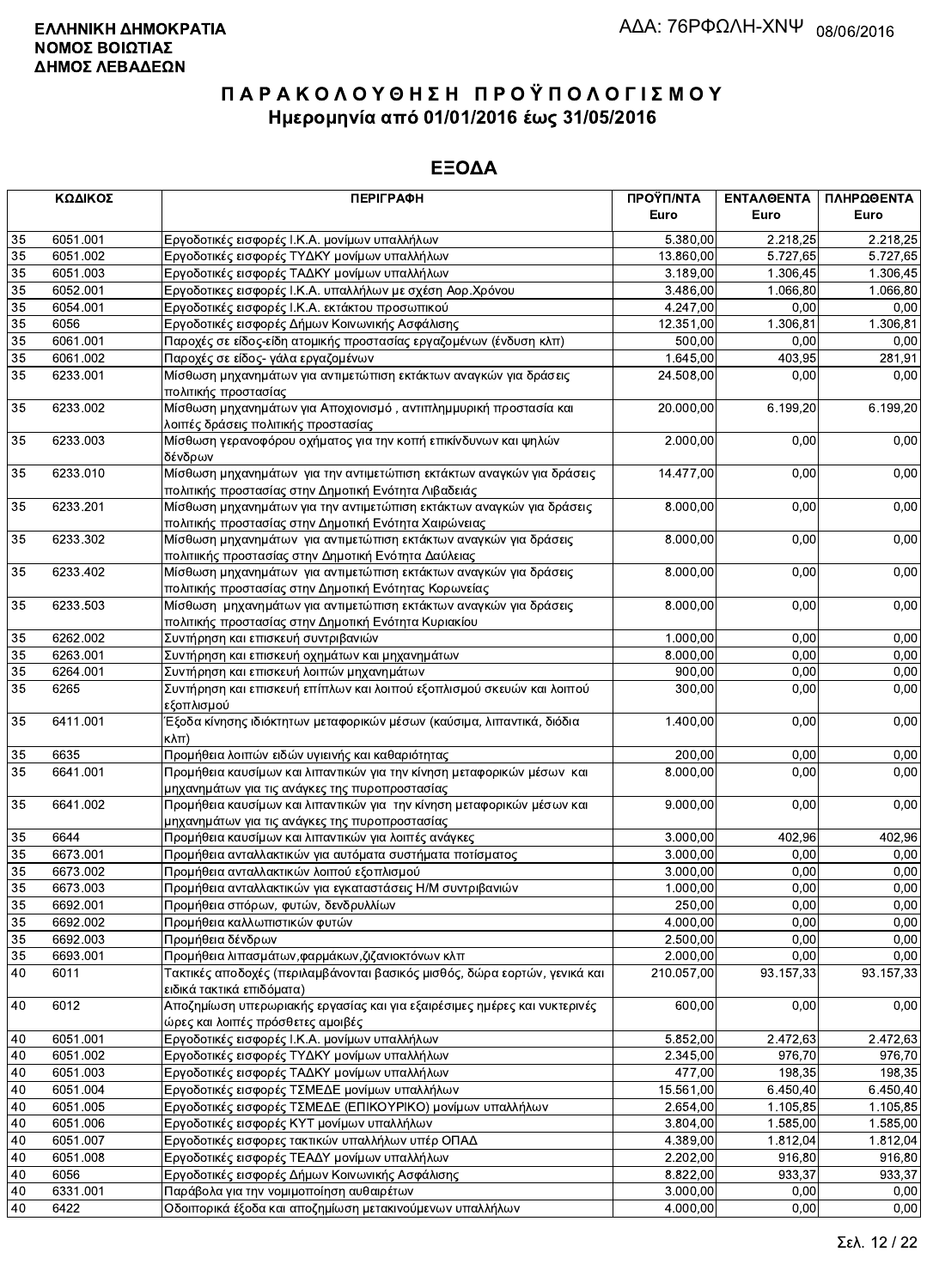|              | ΚΩΔΙΚΟΣ  | <b>ПЕРІГРАФН</b>                                                           | ΠΡΟΫΠ/ΝΤΑ<br>Euro      | ΕΝΤΑΛΘΕΝΤΑ<br>Euro | ΠΛΗΡΩΘΕΝΤΑ<br>Euro |
|--------------|----------|----------------------------------------------------------------------------|------------------------|--------------------|--------------------|
| 40           | 6462     | Δημοσίευση προκηρύξεων                                                     | 650,00                 | 0.00               | 0,00               |
| 40           | 6612     | Προμήθεια γραφικής ύλης και λοιπά υλικά γραφείων                           | 1.000,00               | 0,00               | 0,00               |
| 40           | 6613.001 | Προμήθεια εντύπων υπηρεσιών                                                | 500,00                 | 0,00               | 0,00               |
| 40           | 6615.002 | Εργασίες εκτύπωσης φωτοτυπιών                                              | 1.200,00               | 0,00               | 0,00               |
| 40           | 6634     | Προμήθεια ειδών καθαριότητας και ευπρεπισμού                               | 200,00                 | 0,00               | 0,00               |
| 45           | 6011     | Τακτικές αποδοχές (περιλαμβάνονται βασικός μισθός, δώρα εορτών, γενικά και | 44.163,00              | 19.308,53          | 19.308,53          |
|              |          | ειδικά τακτικά επιδόματα)                                                  |                        |                    |                    |
| 45           | 6051.002 | Εργοδοτικές εισφορές ΤΥΔΚΥ μονίμων υπαλλήλων                               | 5.521,00               | 2.293,10           | 2.293,10           |
| 45           | 6051.003 | Εργοδοτικές εισφορές ΤΑΔΚΥ μονίμων υπαλλήλων                               | $\overline{1}$ .274,00 | 508,20             | 508,20             |
| 45           | 6056     | Εργοδοτικές εισφορές Δήμων Κοινωνικής Ασφάλισης                            | 5.293,00               | 560.02             | 560,02             |
| 45           | 6061.001 | Παροχές σε είδος-είδη ατομικής προστασίας εργαζομένων (ένδυση κλπ)         | 450,00                 | 0,00               | 0,00               |
| 45           | 6061.002 | Παροχές σε είδος-γάλα εργαζομένων                                          | 660,00                 | 167,21             | 118,39             |
| 45           | 6279     | Λοιπές δαπάνες για ύδρευση, άρδευση, φωτισμό, καθαριότητα                  | 7.300,00               | 3.478,00           | 3.478,00           |
| 45           | 6635     | Προμήθεια λοιπών ειδών υγιεινής και καθαριότητας                           | 150,00                 | 0,00               | 0,00               |
| 45           | 6693.001 | Προμήθεια φαρμάκων, ζιζανιοκτόνων κλπ                                      | 300,00                 | 0,00               | 0,00               |
| 45           | 6699.001 | Προμήθεια λαδιού για τις ανάγκες του Νεκροταφείου                          | 7.000,00               | 684,50             | 684,50             |
| 45           | 6699.002 | Προμήθεια κεριών για τις ανάγκες του Νεκροταφείου                          | 1.500,00               | 0,00               | 0,00               |
| 50           | 6011     | Τακτικές αποδοχές (περιλαμβάνονται βασικός μισθός, δώρα εορτών, γενικά και | 0,00                   | 0,00               | 0,00               |
|              |          | ειδικά τακτικά επιδόματα)                                                  |                        |                    |                    |
| 50           | 6051.002 | Εργοδοτικές εισφορές ΤΥΔΚΥ μονίμων υπαλλήλων                               | 0,00                   | 0,00               | 0,00               |
| 50           | 6051.003 | Εργοδοτικές εισφορές ΤΑΔΚΥ μονίμων υπαλλήλων                               | 0,00                   | 0,00               | 0,00               |
| 60           | 6021     | Τακτικές αποδοχές (περιλαμβάνονται βασικός μισθός, δώρα εορτών, γενικά και | 49.710,00              | 16.561,80          | 16.561,80          |
|              |          | ειδικά τακτικά επιδόματα)                                                  |                        |                    |                    |
| 60           | 6041     | Τακτικές αποδοχές εκτάκτων υπαλλήλων Παιδικών Σταθμών                      | 142.813,00             | 12.421,33          | 12.421,33          |
| 60           | 6052.001 | Εργοδοτικές εισφορές Ι.Κ.Α.υπαλλήλων με σχέση Αορ.Χρόνου                   | 12.769,00              | 4.067,60           | 4.067,60           |
| 60           | 6054.001 | Εργοδοτικές εισφορές ΙΚΑ εκτάκτων υπαλλήλων Παιδικών Σταθμών               | 36.783,00              | 3.170,09           | 3.170,09           |
| 60           | 6726.001 | Εισφορές (ωφελούμενων και εργοδότη) μέσω Προγραμμάτων Κοινωφελούς          | 0,00                   | 21.746,32          | 21.746,32          |
|              |          | Χαρακτήρα (παρ. ΙΔ Ν.4152/2013)                                            |                        |                    |                    |
| 70           | 6011     | Τακτικές αποδοχές (περιλαμβάνονται βασικός μισθός, δώρα εορτών, γενικά και | 34.152,00              | 15.006,52          | 15.006,52          |
|              |          | ειδικά τακτικά επιδόματα)                                                  |                        |                    |                    |
| 70           | 6021     | Τακτικές αποδοχές υπαλλήλων (περιλαμβάνονται βασικός μισθός, δώρα          | 33.269,00              | 10.622,68          | 10.622,68          |
|              |          | εορτών, γενικά και ειδικά τακτικά επιδόματα)                               |                        |                    |                    |
| 70           | 6051.002 | Εργοδοτικές εισφορές ΤΥΔΚΥ μονίμων υπαλλήλων                               | 4.270,00               | 1.753,60           | 1.753,60           |
| $70\,$       | 6051.003 | Εργοδοτικές εισφορές ΤΑΔΚΥ μονίμων υπαλλήλων                               | 1.028,00               | 394,20             | 394,20             |
| 70           | 6052.001 | Εργοδοτικές εισφορές Ι.Κ.Α. εργαζομένων με σχέση Αορ. Χρόνου (υπαλλήλων    | 8.211,00               | 2.608,92           | 2.608,92           |
|              |          | τοπ. οικονομ. ανάπτυξης)                                                   |                        |                    |                    |
| 70           | 6056     | Εργοδοτικές εισφορές Δήμων Κοινωνικής Ασφάλισης                            | 3.529,00               | 373,35             | 373,35             |
| $70\,$       | 6117.001 | Δαπάνη για στείρωση σκύλων                                                 | 14.500,00              | 0,00               | 0,00               |
| 70           | 6142.001 | Καθαρισμός, απολύμανση και συντήρηση χημικών τουαλετών                     | 0,00                   | 0,00               | 0,00               |
| $\boxed{70}$ | 6236.001 | Μίσθωση χημικών τουαλετών για την Εμποροπανήγυρη                           | 0,00                   | 0,00               | 0,00               |
| 70           | 6262.002 | Συντήρηση Ρολογιών Δήμου Λεβαδέων                                          | 4.500,00               | 1.200,48           | 1.200,48           |
| 70           | 6263     | Συντήρηση και επισκευή μεταφορικών μέσων                                   | 6.000,00               | 0,00               | 0,00               |
| 70           | 6279.001 | Λοιπές δαπάνες για ύδρευση, άρδευση, φωτισμό, καθαριότητα                  | 115.000,00             | 60.211,00          | 60.211,00          |
| 70           | 6321     | Τέλη κυκλοφορίας επιβατηγών αυτοκινήτων                                    | 0,00                   | 0,00               | 0,00               |
| 70           | 6613     | Προμήθεια εντύπων και υλικών μηχανογράφησης και πολλαπλών                  | 500,00                 | 0,00               | 0,00               |
|              |          | εκτυπώσεων                                                                 |                        |                    |                    |
| 70           | 6615.001 | Εκτύπωση ενημερωτικών εντύπων για την ευαισθητοποίηση πολιτών στο          | 500,00                 | 0,00               | 0,00               |
|              |          | θέμα των αδέσποτων ζώων του Δήμου                                          |                        |                    |                    |
| 70           | 6641     | Προμήθεια καυσίμων και λιπαντικών για κίνηση μεταφορικών μέσων             | 7.000,00               | 1.296,84           | 1.099,00           |
| 70           | 6671.002 | Προμήθεια ελαστικών μεταφορικών μέσων                                      | 1.500,00               | 0,00               | 0,00               |
| 70           | 6699.001 | Προμήθεια ζωοτροφών σκύλων                                                 | 1.680,00               | 0,00               | 0,00               |
| 10           | 7133     | Έπιπλα σκεύη                                                               | 5.000,00               | 0,00               | 0,00               |
| 10           | 7134.001 | Μηχανογραφικός εξοπλισμός                                                  | 10.000,00              | 0,00               | 0,00               |
| 10           | 7134.002 | Προμήθεια λογισμικού ηλεκτρονικών υπολογιστών                              | 8.000,00               | 0,00               | 0,00               |
| 10           | 7134.014 | Προμήθεια χρονομέτρου για τις συνεδριάσεις του Δ.Σ. και κονσόλας           | 0,00                   | 0,00               | 0,00               |
| 10           | 7135.003 | Προμήθεια κλιματιστικών DATA ROOM                                          | 2.000,00               | 0,00               | 0,00               |
| 10           | 7518.001 | Συμμετοχή στην ίδρυση της Αγροδιατροφικής Σύμπραξης Περιφέρειας Στερεάς    | 1.000,00               | 1.000,00           | 1.000,00           |
|              |          | Ελλάδας                                                                    |                        |                    |                    |
| 15           | 7131.001 | Προμήθεια πλυντηρίου πιάτων                                                | 700,00                 | 0.00               | 0.00               |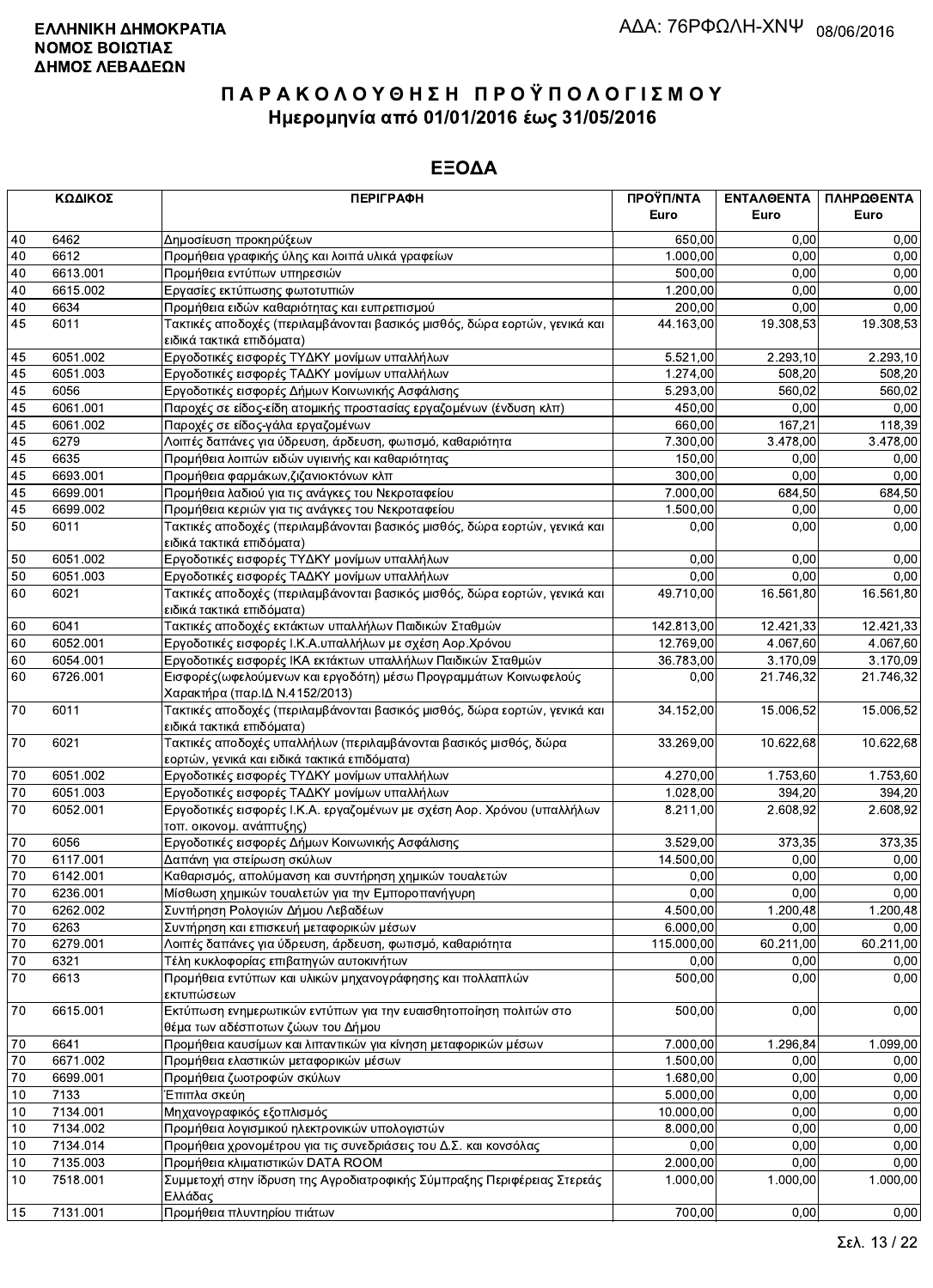| 7131.003<br>0,00<br>15<br>Προμήθεια μηχανημάτων φυσιοθεραπείας<br>3.000,00<br>15<br>7131.006<br>Προμήθεια αλεξικέραυνου για την αντικεραυνική προστασία του<br>9.840,00<br>0.00<br>Κατασκηνωτικού Κέντρου<br>7131.007<br>15<br>Προμήθεια πλυντηρίων ρούχων για τους παιδκούς σταθμούς<br>1.200,00<br>0,00<br>7131.008<br>1.500,00<br>0,00<br>15<br>Προμήθεια ηλεκτρικών ψυγείων για τους Παιδικούς Σταθμούς<br>15<br>7131.009<br>300,00<br>0,00<br>Προμήθεια ηλεκτρικών σκουπών για τους Παιδικούς Σταθμούς<br>15<br>1.993,83<br>7131.010<br>Προμήθεια ηλεκτρικού πιάνου Δημοτικού Ωδείου<br>2.000,00<br>15<br>7131.011<br>Προμήθεια ρομποτικής σκούπας καθαρισμού κολυμβητικών δεξαμενών του<br>0,00<br>0,00<br>Δημοτικού Κολυμβητηρίου<br>Σύστημα ασφαλείας Μουσείου Αγροτικής Κληρονομιάς στον οικισμό Ελικώνα<br>7131.012<br>0.00<br>0,00<br>15<br>15<br>7131.013<br>Προμήθεια επαγγελματικού ψυγείου για τις ανάγκες συντήρησης<br>0,00<br>0,00<br>προιόντων "Κοινωνικού Παντοπωλείου"<br>7131.014<br>0,00<br>0,00<br>15<br>Προμήθεια μηχανήματος υπέρηχου για τις ανάγκες του "Κοινωνικού Ιατρείου"<br>7133.002<br>2.500,00<br>0,00<br>15<br>Προμήθεια επίπλων και σκευών για Παιδικούς Σταθμούς και ΚΑΠΗ<br>Προμήθεια πλαστικών καθισμάτων<br>0,00<br>15<br>7133.003<br>0,00<br>0,00<br>15<br>7134.004<br>Προμήθεια πολυμηχανήματος (φωτοτυπικό-fax) για την υπηρεσία Κοινωνικής<br>600,00<br>0,00<br>προστασίας<br>Προμήθεια πολυμηχανήματος (φωτοτυπικό-fax) για την υπηρεσία Δια Βίου<br>15<br>7134.005<br>600,00<br>0,00<br>Μάθηση<br>0,00<br>7135.002<br>Προμήθεια σκευών μαγειρικής<br>600,00<br>0,00<br>15<br>7135.010<br>200,00<br>0,00<br>15<br>Προμήθεια μηχανημάτων μέτρησης χοληστερίνης και σακχάρου<br>0,00<br>0,00<br>15<br>7135.011<br>0,00<br>Προμήθεια και κατασκευή περίφραξης χώρου Κολυμβητηρίου<br>5.000,00<br>2.000,00<br>1.999,46<br>15<br>7135.012<br>0,00<br>Προμήθεια μουσικών οργάνων Φιλαρμονικής<br>15<br>7135.015<br>Προμήθεια μεταλλικών πάγκων για κουζίνα Κατασκήνωσης<br>1.000,00<br>0,00<br>0,00<br>15<br>7135.016<br>Προμήθεια μοκετών για Βρεφονηπιακούς Σταθμούς<br>600,00<br>0,00<br>0,00<br>15<br>7135.017<br>Προμήθεια πλαστικού σκεπάσματος κολυμβητικής δεξαμενής Δημοτικού<br>0,00<br>0,00<br>Κολυμβητηρίου<br>7135.018<br>Προμήθεια δύο πάρκων για το βρεφικό τμήμα του Β΄ Βρεφονηπιακού Σταθμού<br>0,00<br>0,00<br>0,00<br>15<br>7135.019<br>0,00<br>0,00<br>0,00<br>15<br>Προμήθεια CD PLAYER για Παιδικούς Σταθμούς και Δημοτικό Ωδείο<br>0,00<br>0,00<br>15<br>7135.020<br>Προμήθεια οργάνων παιδικών χαρών<br>0,00<br>15<br>48.951,80<br>48.951,80<br>7311.103<br>Βελτίωση Σχολικών Συγκροτημάτων<br>64.000,00<br>15<br>7311.105<br>Επισκευή στεγών-στεγάστρων σχολικών συγκροτημάτων<br>33.951,80<br>0,00<br>0,00<br>0,00<br>15<br>7326.001<br>Αναβάθμιση αθλητικών εγκαταστάσεων<br>154.813,79<br>0,00<br>15<br>Ανάδειξη ψηφιδωτών παλαιοχριστιανικού ναού στην οδό Σπυροπούλου<br>7326.003<br>135.000,00<br>0,00<br>Λιβαδειάς<br>7326.404<br>Βελτίωση γηπέδου ποδοσφαίρου Αγίας Τριάδας<br>15<br>13.739,72<br>0,00<br>0,00<br>735,26<br>0,00<br>15<br>7336.001<br>Συντήρηση Ανοικτού Θεάτρου Κρύας.<br>0,00<br>5.500,00<br>0,00<br>15<br>7413.001<br>Μελέτη αποκατάστασης ρηγματώσεων πέτρινου θεάτρου Λιβαδειάς<br>0,00<br>15<br>7413.002<br>0,00<br>0,00<br>Μουσειολογική μελέτη για την δημιουργία "Μουσείου Πολιτισμού"<br>0,00<br>20<br>7131.001<br>Μηχάνημα καθαρισμού (σάρωθρο)<br>2.100,00<br>0,00<br>0,00<br>20<br>7131.002<br>3.600,00<br>0,00<br>0,00<br>Σάρωθρο συλλογής<br>7.000,00<br>Προμήθεια κάδων απορριμμάτων για κομποστοποίηση<br>20<br>7135.001<br>0,00<br>0,00<br>0,00<br>20<br>7135.002<br>Προμήθεια κάδων απορριμμάτων διαφόρων τύπων<br>15.000,00<br>0,00<br>7135.003<br>2.000,00<br>0,00<br>20<br>Προμήθεια διαφόρων εργαλείων<br>0,00<br>7135.005<br>Προμήθεια επιστύλιων καλαθιών απορριμμάτων<br>3.500,00<br>0,00<br>20<br>0,00<br>0,00<br>20<br>7135.007<br>Προμήθεια συστήματος τηλεματικής διαχείρησης στόλου οχημάτων<br>0,00<br>0,00<br>10.000,00<br>7325.001<br>Επεκτάσεις Ηλεκτροφωτισμού<br>5.500, 55<br>20<br>5 500,55<br>257.898,10<br>30<br>7131.001<br>Ανακαίνιση Παιδικών Χαρών<br>0,00<br>0,00<br>30<br>7134.001<br>Προμήθεια λογισμικού ηλεκτρονικών υπολογιστών<br>2.500,00<br>0,00<br>0,00<br>7135.002<br>Προμήθεια αναλυτή καυσαερίων<br>2.000,00<br>0,00<br>0,00<br>30<br>30<br>Προμήθεια διαφόρων εργαλείων<br>1.500,00<br>0,00<br>7135.003<br>0,00<br>Προμήθεια πληροφοριακών πινακίδων και κυκλοφοριακών ρυθμίσεων και<br>0,00<br>30<br>7135.007<br>6.000,00<br>ιστών<br>7135.008<br>Προμήθεια κατόπτρων ρύθμισης κυκλοφορίας<br>5.000,00<br>0,00<br>30<br>0,00<br>7135.009<br>Προμήθεια πληροφοριακών πινακίδων σήμανσης,ονοματοθεσίας και<br>2.000,00<br>30<br>0,00<br>αρίθμησης<br>7311.001<br>Ανακαίνιση κτιρίων και διαμόρφωση περιβάλλοντος χώρου αμαξοστασίου<br>115.114,38<br>0,00<br>0,00<br>30<br>30<br>7311.002<br>Ανακατασκευή κτιρίου του Πνευματικού Κέντρου σε Νέο Δημαρχείο<br>0,00<br>0,00<br>7322.003<br>Βελτίωση παιδικών χαρών (Δημ. Κοιν. Λιβαδειάς)<br>0,00<br>30<br>30.000,00 | ΚΩΔΙΚΟΣ | <b>ПЕРІГРАФН</b> | ΠΡΟΫΠ/ΝΤΑ | ΕΝΤΑΛΘΕΝΤΑ | ΠΛΗΡΩΘΕΝΤΑ |
|-----------------------------------------------------------------------------------------------------------------------------------------------------------------------------------------------------------------------------------------------------------------------------------------------------------------------------------------------------------------------------------------------------------------------------------------------------------------------------------------------------------------------------------------------------------------------------------------------------------------------------------------------------------------------------------------------------------------------------------------------------------------------------------------------------------------------------------------------------------------------------------------------------------------------------------------------------------------------------------------------------------------------------------------------------------------------------------------------------------------------------------------------------------------------------------------------------------------------------------------------------------------------------------------------------------------------------------------------------------------------------------------------------------------------------------------------------------------------------------------------------------------------------------------------------------------------------------------------------------------------------------------------------------------------------------------------------------------------------------------------------------------------------------------------------------------------------------------------------------------------------------------------------------------------------------------------------------------------------------------------------------------------------------------------------------------------------------------------------------------------------------------------------------------------------------------------------------------------------------------------------------------------------------------------------------------------------------------------------------------------------------------------------------------------------------------------------------------------------------------------------------------------------------------------------------------------------------------------------------------------------------------------------------------------------------------------------------------------------------------------------------------------------------------------------------------------------------------------------------------------------------------------------------------------------------------------------------------------------------------------------------------------------------------------------------------------------------------------------------------------------------------------------------------------------------------------------------------------------------------------------------------------------------------------------------------------------------------------------------------------------------------------------------------------------------------------------------------------------------------------------------------------------------------------------------------------------------------------------------------------------------------------------------------------------------------------------------------------------------------------------------------------------------------------------------------------------------------------------------------------------------------------------------------------------------------------------------------------------------------------------------------------------------------------------------------------------------------------------------------------------------------------------------------------------------------------------------------------------------------------------------------------------------------------------------------------------------------------------------------------------------------------------------------------------------------------------------------------------------------------------------------------------------------------------------------------------------------------------------------------------------------------------------------------------------------------------------------------------------------------------------------------------------------------------------------------------------------------------------------------------------------------------------------------------------------------------------------------------------------------------------------------------------------------------------------------------------------------------------------------|---------|------------------|-----------|------------|------------|
|                                                                                                                                                                                                                                                                                                                                                                                                                                                                                                                                                                                                                                                                                                                                                                                                                                                                                                                                                                                                                                                                                                                                                                                                                                                                                                                                                                                                                                                                                                                                                                                                                                                                                                                                                                                                                                                                                                                                                                                                                                                                                                                                                                                                                                                                                                                                                                                                                                                                                                                                                                                                                                                                                                                                                                                                                                                                                                                                                                                                                                                                                                                                                                                                                                                                                                                                                                                                                                                                                                                                                                                                                                                                                                                                                                                                                                                                                                                                                                                                                                                                                                                                                                                                                                                                                                                                                                                                                                                                                                                                                                                                                                                                                                                                                                                                                                                                                                                                                                                                                                                                                                                       |         |                  | Euro      | Euro       | Euro       |
|                                                                                                                                                                                                                                                                                                                                                                                                                                                                                                                                                                                                                                                                                                                                                                                                                                                                                                                                                                                                                                                                                                                                                                                                                                                                                                                                                                                                                                                                                                                                                                                                                                                                                                                                                                                                                                                                                                                                                                                                                                                                                                                                                                                                                                                                                                                                                                                                                                                                                                                                                                                                                                                                                                                                                                                                                                                                                                                                                                                                                                                                                                                                                                                                                                                                                                                                                                                                                                                                                                                                                                                                                                                                                                                                                                                                                                                                                                                                                                                                                                                                                                                                                                                                                                                                                                                                                                                                                                                                                                                                                                                                                                                                                                                                                                                                                                                                                                                                                                                                                                                                                                                       |         |                  |           |            | 0,00       |
|                                                                                                                                                                                                                                                                                                                                                                                                                                                                                                                                                                                                                                                                                                                                                                                                                                                                                                                                                                                                                                                                                                                                                                                                                                                                                                                                                                                                                                                                                                                                                                                                                                                                                                                                                                                                                                                                                                                                                                                                                                                                                                                                                                                                                                                                                                                                                                                                                                                                                                                                                                                                                                                                                                                                                                                                                                                                                                                                                                                                                                                                                                                                                                                                                                                                                                                                                                                                                                                                                                                                                                                                                                                                                                                                                                                                                                                                                                                                                                                                                                                                                                                                                                                                                                                                                                                                                                                                                                                                                                                                                                                                                                                                                                                                                                                                                                                                                                                                                                                                                                                                                                                       |         |                  |           |            | 0,00       |
|                                                                                                                                                                                                                                                                                                                                                                                                                                                                                                                                                                                                                                                                                                                                                                                                                                                                                                                                                                                                                                                                                                                                                                                                                                                                                                                                                                                                                                                                                                                                                                                                                                                                                                                                                                                                                                                                                                                                                                                                                                                                                                                                                                                                                                                                                                                                                                                                                                                                                                                                                                                                                                                                                                                                                                                                                                                                                                                                                                                                                                                                                                                                                                                                                                                                                                                                                                                                                                                                                                                                                                                                                                                                                                                                                                                                                                                                                                                                                                                                                                                                                                                                                                                                                                                                                                                                                                                                                                                                                                                                                                                                                                                                                                                                                                                                                                                                                                                                                                                                                                                                                                                       |         |                  |           |            | 0,00       |
|                                                                                                                                                                                                                                                                                                                                                                                                                                                                                                                                                                                                                                                                                                                                                                                                                                                                                                                                                                                                                                                                                                                                                                                                                                                                                                                                                                                                                                                                                                                                                                                                                                                                                                                                                                                                                                                                                                                                                                                                                                                                                                                                                                                                                                                                                                                                                                                                                                                                                                                                                                                                                                                                                                                                                                                                                                                                                                                                                                                                                                                                                                                                                                                                                                                                                                                                                                                                                                                                                                                                                                                                                                                                                                                                                                                                                                                                                                                                                                                                                                                                                                                                                                                                                                                                                                                                                                                                                                                                                                                                                                                                                                                                                                                                                                                                                                                                                                                                                                                                                                                                                                                       |         |                  |           |            | 0,00       |
|                                                                                                                                                                                                                                                                                                                                                                                                                                                                                                                                                                                                                                                                                                                                                                                                                                                                                                                                                                                                                                                                                                                                                                                                                                                                                                                                                                                                                                                                                                                                                                                                                                                                                                                                                                                                                                                                                                                                                                                                                                                                                                                                                                                                                                                                                                                                                                                                                                                                                                                                                                                                                                                                                                                                                                                                                                                                                                                                                                                                                                                                                                                                                                                                                                                                                                                                                                                                                                                                                                                                                                                                                                                                                                                                                                                                                                                                                                                                                                                                                                                                                                                                                                                                                                                                                                                                                                                                                                                                                                                                                                                                                                                                                                                                                                                                                                                                                                                                                                                                                                                                                                                       |         |                  |           |            | 0,00       |
|                                                                                                                                                                                                                                                                                                                                                                                                                                                                                                                                                                                                                                                                                                                                                                                                                                                                                                                                                                                                                                                                                                                                                                                                                                                                                                                                                                                                                                                                                                                                                                                                                                                                                                                                                                                                                                                                                                                                                                                                                                                                                                                                                                                                                                                                                                                                                                                                                                                                                                                                                                                                                                                                                                                                                                                                                                                                                                                                                                                                                                                                                                                                                                                                                                                                                                                                                                                                                                                                                                                                                                                                                                                                                                                                                                                                                                                                                                                                                                                                                                                                                                                                                                                                                                                                                                                                                                                                                                                                                                                                                                                                                                                                                                                                                                                                                                                                                                                                                                                                                                                                                                                       |         |                  |           |            | 0,00       |
|                                                                                                                                                                                                                                                                                                                                                                                                                                                                                                                                                                                                                                                                                                                                                                                                                                                                                                                                                                                                                                                                                                                                                                                                                                                                                                                                                                                                                                                                                                                                                                                                                                                                                                                                                                                                                                                                                                                                                                                                                                                                                                                                                                                                                                                                                                                                                                                                                                                                                                                                                                                                                                                                                                                                                                                                                                                                                                                                                                                                                                                                                                                                                                                                                                                                                                                                                                                                                                                                                                                                                                                                                                                                                                                                                                                                                                                                                                                                                                                                                                                                                                                                                                                                                                                                                                                                                                                                                                                                                                                                                                                                                                                                                                                                                                                                                                                                                                                                                                                                                                                                                                                       |         |                  |           |            | 0,00       |
|                                                                                                                                                                                                                                                                                                                                                                                                                                                                                                                                                                                                                                                                                                                                                                                                                                                                                                                                                                                                                                                                                                                                                                                                                                                                                                                                                                                                                                                                                                                                                                                                                                                                                                                                                                                                                                                                                                                                                                                                                                                                                                                                                                                                                                                                                                                                                                                                                                                                                                                                                                                                                                                                                                                                                                                                                                                                                                                                                                                                                                                                                                                                                                                                                                                                                                                                                                                                                                                                                                                                                                                                                                                                                                                                                                                                                                                                                                                                                                                                                                                                                                                                                                                                                                                                                                                                                                                                                                                                                                                                                                                                                                                                                                                                                                                                                                                                                                                                                                                                                                                                                                                       |         |                  |           |            | 0,00       |
|                                                                                                                                                                                                                                                                                                                                                                                                                                                                                                                                                                                                                                                                                                                                                                                                                                                                                                                                                                                                                                                                                                                                                                                                                                                                                                                                                                                                                                                                                                                                                                                                                                                                                                                                                                                                                                                                                                                                                                                                                                                                                                                                                                                                                                                                                                                                                                                                                                                                                                                                                                                                                                                                                                                                                                                                                                                                                                                                                                                                                                                                                                                                                                                                                                                                                                                                                                                                                                                                                                                                                                                                                                                                                                                                                                                                                                                                                                                                                                                                                                                                                                                                                                                                                                                                                                                                                                                                                                                                                                                                                                                                                                                                                                                                                                                                                                                                                                                                                                                                                                                                                                                       |         |                  |           |            | 0,00       |
|                                                                                                                                                                                                                                                                                                                                                                                                                                                                                                                                                                                                                                                                                                                                                                                                                                                                                                                                                                                                                                                                                                                                                                                                                                                                                                                                                                                                                                                                                                                                                                                                                                                                                                                                                                                                                                                                                                                                                                                                                                                                                                                                                                                                                                                                                                                                                                                                                                                                                                                                                                                                                                                                                                                                                                                                                                                                                                                                                                                                                                                                                                                                                                                                                                                                                                                                                                                                                                                                                                                                                                                                                                                                                                                                                                                                                                                                                                                                                                                                                                                                                                                                                                                                                                                                                                                                                                                                                                                                                                                                                                                                                                                                                                                                                                                                                                                                                                                                                                                                                                                                                                                       |         |                  |           |            | 0,00       |
|                                                                                                                                                                                                                                                                                                                                                                                                                                                                                                                                                                                                                                                                                                                                                                                                                                                                                                                                                                                                                                                                                                                                                                                                                                                                                                                                                                                                                                                                                                                                                                                                                                                                                                                                                                                                                                                                                                                                                                                                                                                                                                                                                                                                                                                                                                                                                                                                                                                                                                                                                                                                                                                                                                                                                                                                                                                                                                                                                                                                                                                                                                                                                                                                                                                                                                                                                                                                                                                                                                                                                                                                                                                                                                                                                                                                                                                                                                                                                                                                                                                                                                                                                                                                                                                                                                                                                                                                                                                                                                                                                                                                                                                                                                                                                                                                                                                                                                                                                                                                                                                                                                                       |         |                  |           |            | 0,00       |
|                                                                                                                                                                                                                                                                                                                                                                                                                                                                                                                                                                                                                                                                                                                                                                                                                                                                                                                                                                                                                                                                                                                                                                                                                                                                                                                                                                                                                                                                                                                                                                                                                                                                                                                                                                                                                                                                                                                                                                                                                                                                                                                                                                                                                                                                                                                                                                                                                                                                                                                                                                                                                                                                                                                                                                                                                                                                                                                                                                                                                                                                                                                                                                                                                                                                                                                                                                                                                                                                                                                                                                                                                                                                                                                                                                                                                                                                                                                                                                                                                                                                                                                                                                                                                                                                                                                                                                                                                                                                                                                                                                                                                                                                                                                                                                                                                                                                                                                                                                                                                                                                                                                       |         |                  |           |            |            |
|                                                                                                                                                                                                                                                                                                                                                                                                                                                                                                                                                                                                                                                                                                                                                                                                                                                                                                                                                                                                                                                                                                                                                                                                                                                                                                                                                                                                                                                                                                                                                                                                                                                                                                                                                                                                                                                                                                                                                                                                                                                                                                                                                                                                                                                                                                                                                                                                                                                                                                                                                                                                                                                                                                                                                                                                                                                                                                                                                                                                                                                                                                                                                                                                                                                                                                                                                                                                                                                                                                                                                                                                                                                                                                                                                                                                                                                                                                                                                                                                                                                                                                                                                                                                                                                                                                                                                                                                                                                                                                                                                                                                                                                                                                                                                                                                                                                                                                                                                                                                                                                                                                                       |         |                  |           |            | 0,00       |
|                                                                                                                                                                                                                                                                                                                                                                                                                                                                                                                                                                                                                                                                                                                                                                                                                                                                                                                                                                                                                                                                                                                                                                                                                                                                                                                                                                                                                                                                                                                                                                                                                                                                                                                                                                                                                                                                                                                                                                                                                                                                                                                                                                                                                                                                                                                                                                                                                                                                                                                                                                                                                                                                                                                                                                                                                                                                                                                                                                                                                                                                                                                                                                                                                                                                                                                                                                                                                                                                                                                                                                                                                                                                                                                                                                                                                                                                                                                                                                                                                                                                                                                                                                                                                                                                                                                                                                                                                                                                                                                                                                                                                                                                                                                                                                                                                                                                                                                                                                                                                                                                                                                       |         |                  |           |            | 0,00       |
|                                                                                                                                                                                                                                                                                                                                                                                                                                                                                                                                                                                                                                                                                                                                                                                                                                                                                                                                                                                                                                                                                                                                                                                                                                                                                                                                                                                                                                                                                                                                                                                                                                                                                                                                                                                                                                                                                                                                                                                                                                                                                                                                                                                                                                                                                                                                                                                                                                                                                                                                                                                                                                                                                                                                                                                                                                                                                                                                                                                                                                                                                                                                                                                                                                                                                                                                                                                                                                                                                                                                                                                                                                                                                                                                                                                                                                                                                                                                                                                                                                                                                                                                                                                                                                                                                                                                                                                                                                                                                                                                                                                                                                                                                                                                                                                                                                                                                                                                                                                                                                                                                                                       |         |                  |           |            |            |
|                                                                                                                                                                                                                                                                                                                                                                                                                                                                                                                                                                                                                                                                                                                                                                                                                                                                                                                                                                                                                                                                                                                                                                                                                                                                                                                                                                                                                                                                                                                                                                                                                                                                                                                                                                                                                                                                                                                                                                                                                                                                                                                                                                                                                                                                                                                                                                                                                                                                                                                                                                                                                                                                                                                                                                                                                                                                                                                                                                                                                                                                                                                                                                                                                                                                                                                                                                                                                                                                                                                                                                                                                                                                                                                                                                                                                                                                                                                                                                                                                                                                                                                                                                                                                                                                                                                                                                                                                                                                                                                                                                                                                                                                                                                                                                                                                                                                                                                                                                                                                                                                                                                       |         |                  |           |            |            |
|                                                                                                                                                                                                                                                                                                                                                                                                                                                                                                                                                                                                                                                                                                                                                                                                                                                                                                                                                                                                                                                                                                                                                                                                                                                                                                                                                                                                                                                                                                                                                                                                                                                                                                                                                                                                                                                                                                                                                                                                                                                                                                                                                                                                                                                                                                                                                                                                                                                                                                                                                                                                                                                                                                                                                                                                                                                                                                                                                                                                                                                                                                                                                                                                                                                                                                                                                                                                                                                                                                                                                                                                                                                                                                                                                                                                                                                                                                                                                                                                                                                                                                                                                                                                                                                                                                                                                                                                                                                                                                                                                                                                                                                                                                                                                                                                                                                                                                                                                                                                                                                                                                                       |         |                  |           |            |            |
|                                                                                                                                                                                                                                                                                                                                                                                                                                                                                                                                                                                                                                                                                                                                                                                                                                                                                                                                                                                                                                                                                                                                                                                                                                                                                                                                                                                                                                                                                                                                                                                                                                                                                                                                                                                                                                                                                                                                                                                                                                                                                                                                                                                                                                                                                                                                                                                                                                                                                                                                                                                                                                                                                                                                                                                                                                                                                                                                                                                                                                                                                                                                                                                                                                                                                                                                                                                                                                                                                                                                                                                                                                                                                                                                                                                                                                                                                                                                                                                                                                                                                                                                                                                                                                                                                                                                                                                                                                                                                                                                                                                                                                                                                                                                                                                                                                                                                                                                                                                                                                                                                                                       |         |                  |           |            |            |
|                                                                                                                                                                                                                                                                                                                                                                                                                                                                                                                                                                                                                                                                                                                                                                                                                                                                                                                                                                                                                                                                                                                                                                                                                                                                                                                                                                                                                                                                                                                                                                                                                                                                                                                                                                                                                                                                                                                                                                                                                                                                                                                                                                                                                                                                                                                                                                                                                                                                                                                                                                                                                                                                                                                                                                                                                                                                                                                                                                                                                                                                                                                                                                                                                                                                                                                                                                                                                                                                                                                                                                                                                                                                                                                                                                                                                                                                                                                                                                                                                                                                                                                                                                                                                                                                                                                                                                                                                                                                                                                                                                                                                                                                                                                                                                                                                                                                                                                                                                                                                                                                                                                       |         |                  |           |            |            |
|                                                                                                                                                                                                                                                                                                                                                                                                                                                                                                                                                                                                                                                                                                                                                                                                                                                                                                                                                                                                                                                                                                                                                                                                                                                                                                                                                                                                                                                                                                                                                                                                                                                                                                                                                                                                                                                                                                                                                                                                                                                                                                                                                                                                                                                                                                                                                                                                                                                                                                                                                                                                                                                                                                                                                                                                                                                                                                                                                                                                                                                                                                                                                                                                                                                                                                                                                                                                                                                                                                                                                                                                                                                                                                                                                                                                                                                                                                                                                                                                                                                                                                                                                                                                                                                                                                                                                                                                                                                                                                                                                                                                                                                                                                                                                                                                                                                                                                                                                                                                                                                                                                                       |         |                  |           |            |            |
|                                                                                                                                                                                                                                                                                                                                                                                                                                                                                                                                                                                                                                                                                                                                                                                                                                                                                                                                                                                                                                                                                                                                                                                                                                                                                                                                                                                                                                                                                                                                                                                                                                                                                                                                                                                                                                                                                                                                                                                                                                                                                                                                                                                                                                                                                                                                                                                                                                                                                                                                                                                                                                                                                                                                                                                                                                                                                                                                                                                                                                                                                                                                                                                                                                                                                                                                                                                                                                                                                                                                                                                                                                                                                                                                                                                                                                                                                                                                                                                                                                                                                                                                                                                                                                                                                                                                                                                                                                                                                                                                                                                                                                                                                                                                                                                                                                                                                                                                                                                                                                                                                                                       |         |                  |           |            | 0,00       |
|                                                                                                                                                                                                                                                                                                                                                                                                                                                                                                                                                                                                                                                                                                                                                                                                                                                                                                                                                                                                                                                                                                                                                                                                                                                                                                                                                                                                                                                                                                                                                                                                                                                                                                                                                                                                                                                                                                                                                                                                                                                                                                                                                                                                                                                                                                                                                                                                                                                                                                                                                                                                                                                                                                                                                                                                                                                                                                                                                                                                                                                                                                                                                                                                                                                                                                                                                                                                                                                                                                                                                                                                                                                                                                                                                                                                                                                                                                                                                                                                                                                                                                                                                                                                                                                                                                                                                                                                                                                                                                                                                                                                                                                                                                                                                                                                                                                                                                                                                                                                                                                                                                                       |         |                  |           |            |            |
|                                                                                                                                                                                                                                                                                                                                                                                                                                                                                                                                                                                                                                                                                                                                                                                                                                                                                                                                                                                                                                                                                                                                                                                                                                                                                                                                                                                                                                                                                                                                                                                                                                                                                                                                                                                                                                                                                                                                                                                                                                                                                                                                                                                                                                                                                                                                                                                                                                                                                                                                                                                                                                                                                                                                                                                                                                                                                                                                                                                                                                                                                                                                                                                                                                                                                                                                                                                                                                                                                                                                                                                                                                                                                                                                                                                                                                                                                                                                                                                                                                                                                                                                                                                                                                                                                                                                                                                                                                                                                                                                                                                                                                                                                                                                                                                                                                                                                                                                                                                                                                                                                                                       |         |                  |           |            |            |
|                                                                                                                                                                                                                                                                                                                                                                                                                                                                                                                                                                                                                                                                                                                                                                                                                                                                                                                                                                                                                                                                                                                                                                                                                                                                                                                                                                                                                                                                                                                                                                                                                                                                                                                                                                                                                                                                                                                                                                                                                                                                                                                                                                                                                                                                                                                                                                                                                                                                                                                                                                                                                                                                                                                                                                                                                                                                                                                                                                                                                                                                                                                                                                                                                                                                                                                                                                                                                                                                                                                                                                                                                                                                                                                                                                                                                                                                                                                                                                                                                                                                                                                                                                                                                                                                                                                                                                                                                                                                                                                                                                                                                                                                                                                                                                                                                                                                                                                                                                                                                                                                                                                       |         |                  |           |            |            |
|                                                                                                                                                                                                                                                                                                                                                                                                                                                                                                                                                                                                                                                                                                                                                                                                                                                                                                                                                                                                                                                                                                                                                                                                                                                                                                                                                                                                                                                                                                                                                                                                                                                                                                                                                                                                                                                                                                                                                                                                                                                                                                                                                                                                                                                                                                                                                                                                                                                                                                                                                                                                                                                                                                                                                                                                                                                                                                                                                                                                                                                                                                                                                                                                                                                                                                                                                                                                                                                                                                                                                                                                                                                                                                                                                                                                                                                                                                                                                                                                                                                                                                                                                                                                                                                                                                                                                                                                                                                                                                                                                                                                                                                                                                                                                                                                                                                                                                                                                                                                                                                                                                                       |         |                  |           |            |            |
|                                                                                                                                                                                                                                                                                                                                                                                                                                                                                                                                                                                                                                                                                                                                                                                                                                                                                                                                                                                                                                                                                                                                                                                                                                                                                                                                                                                                                                                                                                                                                                                                                                                                                                                                                                                                                                                                                                                                                                                                                                                                                                                                                                                                                                                                                                                                                                                                                                                                                                                                                                                                                                                                                                                                                                                                                                                                                                                                                                                                                                                                                                                                                                                                                                                                                                                                                                                                                                                                                                                                                                                                                                                                                                                                                                                                                                                                                                                                                                                                                                                                                                                                                                                                                                                                                                                                                                                                                                                                                                                                                                                                                                                                                                                                                                                                                                                                                                                                                                                                                                                                                                                       |         |                  |           |            |            |
|                                                                                                                                                                                                                                                                                                                                                                                                                                                                                                                                                                                                                                                                                                                                                                                                                                                                                                                                                                                                                                                                                                                                                                                                                                                                                                                                                                                                                                                                                                                                                                                                                                                                                                                                                                                                                                                                                                                                                                                                                                                                                                                                                                                                                                                                                                                                                                                                                                                                                                                                                                                                                                                                                                                                                                                                                                                                                                                                                                                                                                                                                                                                                                                                                                                                                                                                                                                                                                                                                                                                                                                                                                                                                                                                                                                                                                                                                                                                                                                                                                                                                                                                                                                                                                                                                                                                                                                                                                                                                                                                                                                                                                                                                                                                                                                                                                                                                                                                                                                                                                                                                                                       |         |                  |           |            |            |
|                                                                                                                                                                                                                                                                                                                                                                                                                                                                                                                                                                                                                                                                                                                                                                                                                                                                                                                                                                                                                                                                                                                                                                                                                                                                                                                                                                                                                                                                                                                                                                                                                                                                                                                                                                                                                                                                                                                                                                                                                                                                                                                                                                                                                                                                                                                                                                                                                                                                                                                                                                                                                                                                                                                                                                                                                                                                                                                                                                                                                                                                                                                                                                                                                                                                                                                                                                                                                                                                                                                                                                                                                                                                                                                                                                                                                                                                                                                                                                                                                                                                                                                                                                                                                                                                                                                                                                                                                                                                                                                                                                                                                                                                                                                                                                                                                                                                                                                                                                                                                                                                                                                       |         |                  |           |            | 0,00       |
|                                                                                                                                                                                                                                                                                                                                                                                                                                                                                                                                                                                                                                                                                                                                                                                                                                                                                                                                                                                                                                                                                                                                                                                                                                                                                                                                                                                                                                                                                                                                                                                                                                                                                                                                                                                                                                                                                                                                                                                                                                                                                                                                                                                                                                                                                                                                                                                                                                                                                                                                                                                                                                                                                                                                                                                                                                                                                                                                                                                                                                                                                                                                                                                                                                                                                                                                                                                                                                                                                                                                                                                                                                                                                                                                                                                                                                                                                                                                                                                                                                                                                                                                                                                                                                                                                                                                                                                                                                                                                                                                                                                                                                                                                                                                                                                                                                                                                                                                                                                                                                                                                                                       |         |                  |           |            |            |
|                                                                                                                                                                                                                                                                                                                                                                                                                                                                                                                                                                                                                                                                                                                                                                                                                                                                                                                                                                                                                                                                                                                                                                                                                                                                                                                                                                                                                                                                                                                                                                                                                                                                                                                                                                                                                                                                                                                                                                                                                                                                                                                                                                                                                                                                                                                                                                                                                                                                                                                                                                                                                                                                                                                                                                                                                                                                                                                                                                                                                                                                                                                                                                                                                                                                                                                                                                                                                                                                                                                                                                                                                                                                                                                                                                                                                                                                                                                                                                                                                                                                                                                                                                                                                                                                                                                                                                                                                                                                                                                                                                                                                                                                                                                                                                                                                                                                                                                                                                                                                                                                                                                       |         |                  |           |            |            |
|                                                                                                                                                                                                                                                                                                                                                                                                                                                                                                                                                                                                                                                                                                                                                                                                                                                                                                                                                                                                                                                                                                                                                                                                                                                                                                                                                                                                                                                                                                                                                                                                                                                                                                                                                                                                                                                                                                                                                                                                                                                                                                                                                                                                                                                                                                                                                                                                                                                                                                                                                                                                                                                                                                                                                                                                                                                                                                                                                                                                                                                                                                                                                                                                                                                                                                                                                                                                                                                                                                                                                                                                                                                                                                                                                                                                                                                                                                                                                                                                                                                                                                                                                                                                                                                                                                                                                                                                                                                                                                                                                                                                                                                                                                                                                                                                                                                                                                                                                                                                                                                                                                                       |         |                  |           |            |            |
|                                                                                                                                                                                                                                                                                                                                                                                                                                                                                                                                                                                                                                                                                                                                                                                                                                                                                                                                                                                                                                                                                                                                                                                                                                                                                                                                                                                                                                                                                                                                                                                                                                                                                                                                                                                                                                                                                                                                                                                                                                                                                                                                                                                                                                                                                                                                                                                                                                                                                                                                                                                                                                                                                                                                                                                                                                                                                                                                                                                                                                                                                                                                                                                                                                                                                                                                                                                                                                                                                                                                                                                                                                                                                                                                                                                                                                                                                                                                                                                                                                                                                                                                                                                                                                                                                                                                                                                                                                                                                                                                                                                                                                                                                                                                                                                                                                                                                                                                                                                                                                                                                                                       |         |                  |           |            |            |
|                                                                                                                                                                                                                                                                                                                                                                                                                                                                                                                                                                                                                                                                                                                                                                                                                                                                                                                                                                                                                                                                                                                                                                                                                                                                                                                                                                                                                                                                                                                                                                                                                                                                                                                                                                                                                                                                                                                                                                                                                                                                                                                                                                                                                                                                                                                                                                                                                                                                                                                                                                                                                                                                                                                                                                                                                                                                                                                                                                                                                                                                                                                                                                                                                                                                                                                                                                                                                                                                                                                                                                                                                                                                                                                                                                                                                                                                                                                                                                                                                                                                                                                                                                                                                                                                                                                                                                                                                                                                                                                                                                                                                                                                                                                                                                                                                                                                                                                                                                                                                                                                                                                       |         |                  |           |            |            |
|                                                                                                                                                                                                                                                                                                                                                                                                                                                                                                                                                                                                                                                                                                                                                                                                                                                                                                                                                                                                                                                                                                                                                                                                                                                                                                                                                                                                                                                                                                                                                                                                                                                                                                                                                                                                                                                                                                                                                                                                                                                                                                                                                                                                                                                                                                                                                                                                                                                                                                                                                                                                                                                                                                                                                                                                                                                                                                                                                                                                                                                                                                                                                                                                                                                                                                                                                                                                                                                                                                                                                                                                                                                                                                                                                                                                                                                                                                                                                                                                                                                                                                                                                                                                                                                                                                                                                                                                                                                                                                                                                                                                                                                                                                                                                                                                                                                                                                                                                                                                                                                                                                                       |         |                  |           |            |            |
|                                                                                                                                                                                                                                                                                                                                                                                                                                                                                                                                                                                                                                                                                                                                                                                                                                                                                                                                                                                                                                                                                                                                                                                                                                                                                                                                                                                                                                                                                                                                                                                                                                                                                                                                                                                                                                                                                                                                                                                                                                                                                                                                                                                                                                                                                                                                                                                                                                                                                                                                                                                                                                                                                                                                                                                                                                                                                                                                                                                                                                                                                                                                                                                                                                                                                                                                                                                                                                                                                                                                                                                                                                                                                                                                                                                                                                                                                                                                                                                                                                                                                                                                                                                                                                                                                                                                                                                                                                                                                                                                                                                                                                                                                                                                                                                                                                                                                                                                                                                                                                                                                                                       |         |                  |           |            |            |
|                                                                                                                                                                                                                                                                                                                                                                                                                                                                                                                                                                                                                                                                                                                                                                                                                                                                                                                                                                                                                                                                                                                                                                                                                                                                                                                                                                                                                                                                                                                                                                                                                                                                                                                                                                                                                                                                                                                                                                                                                                                                                                                                                                                                                                                                                                                                                                                                                                                                                                                                                                                                                                                                                                                                                                                                                                                                                                                                                                                                                                                                                                                                                                                                                                                                                                                                                                                                                                                                                                                                                                                                                                                                                                                                                                                                                                                                                                                                                                                                                                                                                                                                                                                                                                                                                                                                                                                                                                                                                                                                                                                                                                                                                                                                                                                                                                                                                                                                                                                                                                                                                                                       |         |                  |           |            |            |
|                                                                                                                                                                                                                                                                                                                                                                                                                                                                                                                                                                                                                                                                                                                                                                                                                                                                                                                                                                                                                                                                                                                                                                                                                                                                                                                                                                                                                                                                                                                                                                                                                                                                                                                                                                                                                                                                                                                                                                                                                                                                                                                                                                                                                                                                                                                                                                                                                                                                                                                                                                                                                                                                                                                                                                                                                                                                                                                                                                                                                                                                                                                                                                                                                                                                                                                                                                                                                                                                                                                                                                                                                                                                                                                                                                                                                                                                                                                                                                                                                                                                                                                                                                                                                                                                                                                                                                                                                                                                                                                                                                                                                                                                                                                                                                                                                                                                                                                                                                                                                                                                                                                       |         |                  |           |            |            |
|                                                                                                                                                                                                                                                                                                                                                                                                                                                                                                                                                                                                                                                                                                                                                                                                                                                                                                                                                                                                                                                                                                                                                                                                                                                                                                                                                                                                                                                                                                                                                                                                                                                                                                                                                                                                                                                                                                                                                                                                                                                                                                                                                                                                                                                                                                                                                                                                                                                                                                                                                                                                                                                                                                                                                                                                                                                                                                                                                                                                                                                                                                                                                                                                                                                                                                                                                                                                                                                                                                                                                                                                                                                                                                                                                                                                                                                                                                                                                                                                                                                                                                                                                                                                                                                                                                                                                                                                                                                                                                                                                                                                                                                                                                                                                                                                                                                                                                                                                                                                                                                                                                                       |         |                  |           |            |            |
|                                                                                                                                                                                                                                                                                                                                                                                                                                                                                                                                                                                                                                                                                                                                                                                                                                                                                                                                                                                                                                                                                                                                                                                                                                                                                                                                                                                                                                                                                                                                                                                                                                                                                                                                                                                                                                                                                                                                                                                                                                                                                                                                                                                                                                                                                                                                                                                                                                                                                                                                                                                                                                                                                                                                                                                                                                                                                                                                                                                                                                                                                                                                                                                                                                                                                                                                                                                                                                                                                                                                                                                                                                                                                                                                                                                                                                                                                                                                                                                                                                                                                                                                                                                                                                                                                                                                                                                                                                                                                                                                                                                                                                                                                                                                                                                                                                                                                                                                                                                                                                                                                                                       |         |                  |           |            |            |
|                                                                                                                                                                                                                                                                                                                                                                                                                                                                                                                                                                                                                                                                                                                                                                                                                                                                                                                                                                                                                                                                                                                                                                                                                                                                                                                                                                                                                                                                                                                                                                                                                                                                                                                                                                                                                                                                                                                                                                                                                                                                                                                                                                                                                                                                                                                                                                                                                                                                                                                                                                                                                                                                                                                                                                                                                                                                                                                                                                                                                                                                                                                                                                                                                                                                                                                                                                                                                                                                                                                                                                                                                                                                                                                                                                                                                                                                                                                                                                                                                                                                                                                                                                                                                                                                                                                                                                                                                                                                                                                                                                                                                                                                                                                                                                                                                                                                                                                                                                                                                                                                                                                       |         |                  |           |            |            |
|                                                                                                                                                                                                                                                                                                                                                                                                                                                                                                                                                                                                                                                                                                                                                                                                                                                                                                                                                                                                                                                                                                                                                                                                                                                                                                                                                                                                                                                                                                                                                                                                                                                                                                                                                                                                                                                                                                                                                                                                                                                                                                                                                                                                                                                                                                                                                                                                                                                                                                                                                                                                                                                                                                                                                                                                                                                                                                                                                                                                                                                                                                                                                                                                                                                                                                                                                                                                                                                                                                                                                                                                                                                                                                                                                                                                                                                                                                                                                                                                                                                                                                                                                                                                                                                                                                                                                                                                                                                                                                                                                                                                                                                                                                                                                                                                                                                                                                                                                                                                                                                                                                                       |         |                  |           |            |            |
|                                                                                                                                                                                                                                                                                                                                                                                                                                                                                                                                                                                                                                                                                                                                                                                                                                                                                                                                                                                                                                                                                                                                                                                                                                                                                                                                                                                                                                                                                                                                                                                                                                                                                                                                                                                                                                                                                                                                                                                                                                                                                                                                                                                                                                                                                                                                                                                                                                                                                                                                                                                                                                                                                                                                                                                                                                                                                                                                                                                                                                                                                                                                                                                                                                                                                                                                                                                                                                                                                                                                                                                                                                                                                                                                                                                                                                                                                                                                                                                                                                                                                                                                                                                                                                                                                                                                                                                                                                                                                                                                                                                                                                                                                                                                                                                                                                                                                                                                                                                                                                                                                                                       |         |                  |           |            |            |
|                                                                                                                                                                                                                                                                                                                                                                                                                                                                                                                                                                                                                                                                                                                                                                                                                                                                                                                                                                                                                                                                                                                                                                                                                                                                                                                                                                                                                                                                                                                                                                                                                                                                                                                                                                                                                                                                                                                                                                                                                                                                                                                                                                                                                                                                                                                                                                                                                                                                                                                                                                                                                                                                                                                                                                                                                                                                                                                                                                                                                                                                                                                                                                                                                                                                                                                                                                                                                                                                                                                                                                                                                                                                                                                                                                                                                                                                                                                                                                                                                                                                                                                                                                                                                                                                                                                                                                                                                                                                                                                                                                                                                                                                                                                                                                                                                                                                                                                                                                                                                                                                                                                       |         |                  |           |            |            |
|                                                                                                                                                                                                                                                                                                                                                                                                                                                                                                                                                                                                                                                                                                                                                                                                                                                                                                                                                                                                                                                                                                                                                                                                                                                                                                                                                                                                                                                                                                                                                                                                                                                                                                                                                                                                                                                                                                                                                                                                                                                                                                                                                                                                                                                                                                                                                                                                                                                                                                                                                                                                                                                                                                                                                                                                                                                                                                                                                                                                                                                                                                                                                                                                                                                                                                                                                                                                                                                                                                                                                                                                                                                                                                                                                                                                                                                                                                                                                                                                                                                                                                                                                                                                                                                                                                                                                                                                                                                                                                                                                                                                                                                                                                                                                                                                                                                                                                                                                                                                                                                                                                                       |         |                  |           |            |            |
|                                                                                                                                                                                                                                                                                                                                                                                                                                                                                                                                                                                                                                                                                                                                                                                                                                                                                                                                                                                                                                                                                                                                                                                                                                                                                                                                                                                                                                                                                                                                                                                                                                                                                                                                                                                                                                                                                                                                                                                                                                                                                                                                                                                                                                                                                                                                                                                                                                                                                                                                                                                                                                                                                                                                                                                                                                                                                                                                                                                                                                                                                                                                                                                                                                                                                                                                                                                                                                                                                                                                                                                                                                                                                                                                                                                                                                                                                                                                                                                                                                                                                                                                                                                                                                                                                                                                                                                                                                                                                                                                                                                                                                                                                                                                                                                                                                                                                                                                                                                                                                                                                                                       |         |                  |           |            | 0,00       |
|                                                                                                                                                                                                                                                                                                                                                                                                                                                                                                                                                                                                                                                                                                                                                                                                                                                                                                                                                                                                                                                                                                                                                                                                                                                                                                                                                                                                                                                                                                                                                                                                                                                                                                                                                                                                                                                                                                                                                                                                                                                                                                                                                                                                                                                                                                                                                                                                                                                                                                                                                                                                                                                                                                                                                                                                                                                                                                                                                                                                                                                                                                                                                                                                                                                                                                                                                                                                                                                                                                                                                                                                                                                                                                                                                                                                                                                                                                                                                                                                                                                                                                                                                                                                                                                                                                                                                                                                                                                                                                                                                                                                                                                                                                                                                                                                                                                                                                                                                                                                                                                                                                                       |         |                  |           |            |            |
|                                                                                                                                                                                                                                                                                                                                                                                                                                                                                                                                                                                                                                                                                                                                                                                                                                                                                                                                                                                                                                                                                                                                                                                                                                                                                                                                                                                                                                                                                                                                                                                                                                                                                                                                                                                                                                                                                                                                                                                                                                                                                                                                                                                                                                                                                                                                                                                                                                                                                                                                                                                                                                                                                                                                                                                                                                                                                                                                                                                                                                                                                                                                                                                                                                                                                                                                                                                                                                                                                                                                                                                                                                                                                                                                                                                                                                                                                                                                                                                                                                                                                                                                                                                                                                                                                                                                                                                                                                                                                                                                                                                                                                                                                                                                                                                                                                                                                                                                                                                                                                                                                                                       |         |                  |           |            | 0,00       |
|                                                                                                                                                                                                                                                                                                                                                                                                                                                                                                                                                                                                                                                                                                                                                                                                                                                                                                                                                                                                                                                                                                                                                                                                                                                                                                                                                                                                                                                                                                                                                                                                                                                                                                                                                                                                                                                                                                                                                                                                                                                                                                                                                                                                                                                                                                                                                                                                                                                                                                                                                                                                                                                                                                                                                                                                                                                                                                                                                                                                                                                                                                                                                                                                                                                                                                                                                                                                                                                                                                                                                                                                                                                                                                                                                                                                                                                                                                                                                                                                                                                                                                                                                                                                                                                                                                                                                                                                                                                                                                                                                                                                                                                                                                                                                                                                                                                                                                                                                                                                                                                                                                                       |         |                  |           |            |            |
|                                                                                                                                                                                                                                                                                                                                                                                                                                                                                                                                                                                                                                                                                                                                                                                                                                                                                                                                                                                                                                                                                                                                                                                                                                                                                                                                                                                                                                                                                                                                                                                                                                                                                                                                                                                                                                                                                                                                                                                                                                                                                                                                                                                                                                                                                                                                                                                                                                                                                                                                                                                                                                                                                                                                                                                                                                                                                                                                                                                                                                                                                                                                                                                                                                                                                                                                                                                                                                                                                                                                                                                                                                                                                                                                                                                                                                                                                                                                                                                                                                                                                                                                                                                                                                                                                                                                                                                                                                                                                                                                                                                                                                                                                                                                                                                                                                                                                                                                                                                                                                                                                                                       |         |                  |           |            | 0,00       |
|                                                                                                                                                                                                                                                                                                                                                                                                                                                                                                                                                                                                                                                                                                                                                                                                                                                                                                                                                                                                                                                                                                                                                                                                                                                                                                                                                                                                                                                                                                                                                                                                                                                                                                                                                                                                                                                                                                                                                                                                                                                                                                                                                                                                                                                                                                                                                                                                                                                                                                                                                                                                                                                                                                                                                                                                                                                                                                                                                                                                                                                                                                                                                                                                                                                                                                                                                                                                                                                                                                                                                                                                                                                                                                                                                                                                                                                                                                                                                                                                                                                                                                                                                                                                                                                                                                                                                                                                                                                                                                                                                                                                                                                                                                                                                                                                                                                                                                                                                                                                                                                                                                                       |         |                  |           |            | 0,00       |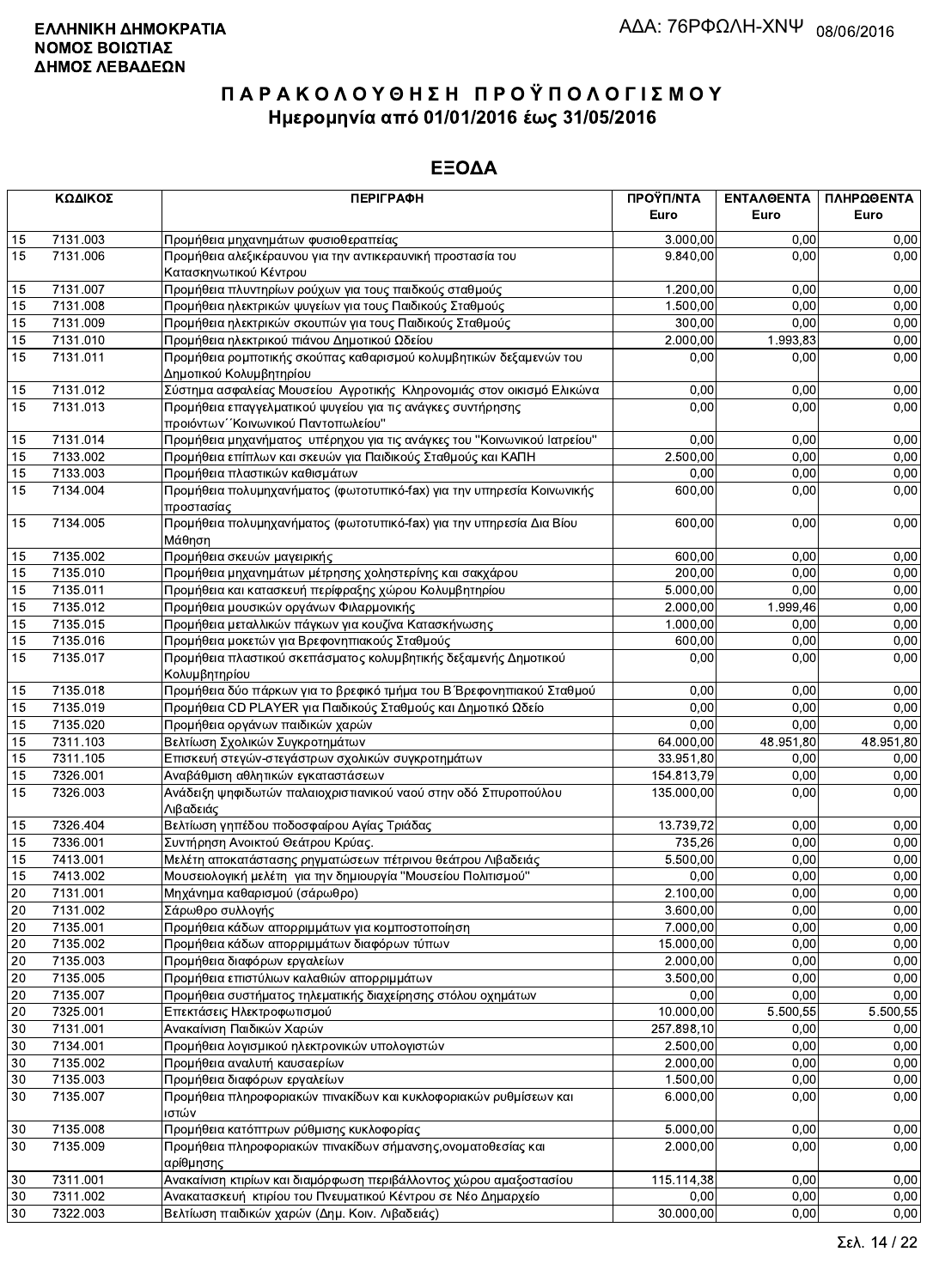|        | ΚΩΔΙΚΟΣ<br><b>ПЕРІГРАФН</b> |                                                                                                                                                       | ΠΡΟΫΠ/ΝΤΑ<br>Euro     | ΕΝΤΑΛΘΕΝΤΑ<br>Euro | ΠΛΗΡΩΘΕΝΤΑ<br>Euro |
|--------|-----------------------------|-------------------------------------------------------------------------------------------------------------------------------------------------------|-----------------------|--------------------|--------------------|
| $30\,$ | 7323.022                    |                                                                                                                                                       | 400.330,92            | 0.00               | 0,00               |
| 30     | 7323.417                    | Βελτίωση Δημοτικής Οδοποιίας (2016)<br>Βελτιωση δασικού δρόμου από οικισμό Κορώνειας έως στροφή Νταούμη                                               | 257.175,00            | 0.00               | 0,00               |
| $30\,$ | 7323.501                    | Ασφαλτόστρωση δημοτικής οδού από θέση Μπρακάκος έως Κουτέικα                                                                                          | 40.755,66             | 0,00               | 0,00               |
| 30     | 7325.003                    | Κατασκευή φωτισμού επί της οδού Γεωργαντά                                                                                                             | 224.116,28            | 0,00               | 0,00               |
| 30     | 7331.001                    | Συντήρηση Δημοτικών κτιρίων Δήμου Λεβαδέων                                                                                                            | 70.000,00             | 0,00               | 0,00               |
| 30     | 7333.001                    | Συντήρηση οδών-πεζοδρόμων και κοινόχρηστων χώρων                                                                                                      | 61.819,51             | 13.228,41          | 13.228,41          |
| $30\,$ | 7333.003                    | Συντήρηση Αγροτικής Οδοποιίας                                                                                                                         | 60.000,00             | 0,00               | 0,00               |
| 30     | 7333.010                    | Αποκαταστάσεις βλαβών οδοστρωμάτων                                                                                                                    | 196.090,66            | 0.00               | 0,00               |
| 30     | 7412.001                    | Εκπόνηση μελέτης κόμβου επί της συμβολής οδών Χαιρωνείας και Αισχύλου                                                                                 | 17.785,00             | 0,00               | 0,00               |
| $30\,$ | 7413.001                    | Τεχνικές Μελέτες Προστασίας από Βραχοπτώσεις                                                                                                          | 50.000,00             | 0,00               | 0,00               |
| 30     | 7413.301                    | Συγκοινωνιακή προκαταρκτική μελέτη για το έργο πρόσβασης του νέου<br>Χιονοδρομικού Κέντρου Παρνασσού στην ευρύτερη περιοχή της θέσης<br><b>AKPINO</b> | 13.306,36             | 0,00               | 0,00               |
| 30     | 7413.302                    | Γεωλογική μελέτη για το έργο πρόσβασης του νέου Χιονοδρομικού<br>Κέντρου Παρνασσού στην ευρύτερη περιοχή της θέσης ΑΚΡΙΝΟ                             | 7.862,85              | 0,00               | 0,00               |
| 30     | 7413.303                    | Προμελέτη Περιβαλλοντικών Επιπτώσεων για το έργο πρόσβασης του<br>νέου Χιονοδρομικού Κέντρου Παρνασσού στην ευρύτερη περιοχή της<br>θέσης AKPINO      | 7.862,85              | 0,00               | 0,00               |
| 35     | 7135.001                    | Προμήθεια λοιπού κεφαλαιακού εξοπλισμού (εργαλείων κλπ συναφών ειδών)                                                                                 | 3.000,00              | 0.00               | 0,00               |
| 35     | 7135.002                    | Προμήθεια εξοπλισμού (χλοοκοπτικών μηχανημάτων κλπ) για την<br>αντιμετώπιση δράσεων πολιτικής προστασίας                                              | 2.000,00<br>33.048,79 | 0,00               | 0,00               |
| 40     | 7111.003                    | Αποζημίωση ιδιοκτησίων για την διάνοιξη της οδού Ρούμελης από την οδό<br>Χαιρωνείας εως την οδό Ορχομενού (1/2012 πράξη αναλογισμού)                  |                       | 0,00               | 0,00               |
| 40     | 7112.203                    | Αγορά ακινήτου επί της πλατείας της Τ.Κ. Αγίας Άννας                                                                                                  | 85.000,00             | 0,00               | 0,00               |
| 40     | 7413.001                    | Εκπόνηση μελέτης Βιώσιμης Αστικής Ανάπτυξης                                                                                                           | 9.840,00              | 0,00               | 0,00               |
| 40     | 7413.302                    | Μελέτη γεωλογικής καταλληλότητας (Β1 σταδίου) του ΣΧΟΟΑΠ Δαύλειας                                                                                     | 2.738,72              | 2.706,00           | 2.706,00           |
| 45     | 7135.001                    | Προμήθεια λοιπού κεφαλαιακού εξοπλισμού (εργαλείων κλπ. συναφών<br>ειδών)                                                                             | 1.000,00              | 0,00               | 0,00               |
| 45     | 7326.001                    | Κατασκευή περίφραξης νέου Νεκροταφείου                                                                                                                | 30.415,52             | 0,00               | 0,00               |
| 45     | 7413.001                    | Τεχνικές μελέτες επέκτασης Κοιμητηρίου Δ.Κ. Λιβαδειάς                                                                                                 | 22.274,00             | 0,00               | 0,00               |
| 45     | 7413.002                    | Περιβαλλοντική Μελέτη Επέκτασης Κοιμητηρίου Δ.Κ. Λιβαδειάς                                                                                            | 17.780,00             | 0,00               | 0,00               |
| 45     | 7413.401                    | Τεχνικές μελέτες ίδρυσης Νέου Κοιμητηρίου Αγίου Γεωργίου                                                                                              | 22.140,00             | 0,00               | 0,00               |
| 61     | 7326.001                    | Αναβάθμιση Ενεργητικής Πυροπροστασίας Κλειστού Γυμναστηρίου Λιβαδειάς                                                                                 | 102.000,00            | 0,00               | 0,00               |
| 63     | 7341.401                    | Μελέτη Έργων Ανακατασκευής Εσωτερικού Δικτύου, Έργων Προσαγωγής<br>Ακαθάρτων και Εγκατάστασης Επεξεργασίας Λυμάτων (Ε.Ε.Λ.) Αγίου<br>Γεωργίου         | 9.367,42              | 0,00               | 0,00               |
| 64     | 7111.001                    | Αποζημίωση ιδιοκτησιών στο πάρκο της Έρκυνας από την οδό Θουκιδίδου<br>έως την οδό Ξενοφώντος                                                         | 90.752,00             | 0,00               | 0,00               |
| 64     | 7311.001                    | Ενεργειακή Αναβάθμιση Σχολικής Μονάδας 3ου Δημοτικιού Σχολείου Λιβαδειάς                                                                              | 34.285,64             | 31.296,58          | 31.296,58          |
| 64     | 7333.002                    | Αποκατάσταση βλαβών που προκλήθηκαν από θεομηνίες σε γέφυρες του<br>Δήμου Λεβαδέων                                                                    | 0,00                  | 0,00               | 0,00               |
| 64     | 7341.001                    | Βελτίωση και ανάπλαση κοινόχρηστων χώρων οικισμού Ελικώνα                                                                                             | 144.843,65            | 22.617,66          | 22.617,66          |
| 64     | 7341.202                    | Βελτίωση και ανάπλαση κοινοχρήστων χώρων Τ.Κ. Ανθοχωρίου                                                                                              | 1,00                  | 0,00               | 0,00               |
| 64     | 7341.402                    | Ανάπλαση Πλατείας Τ.Κ. Αγίου Γεωργίου                                                                                                                 | 64.065,00             | 55.170,04          | 55.170,04          |
| 70     | 7135.001                    | Προμήθεια χημικών τουαλετών                                                                                                                           | 0,00                  | 0,00               | 0,00               |
| $00\,$ | 8112                        | Αμοιβές αιρετών αρχόντων και τρίτων                                                                                                                   | 0,00                  | 0,00               | 0.00               |
| $00\,$ | 8113                        | Αμοιβές και έξοδα τρίτων Παροχές τρίτων                                                                                                               | 8.417,00              | 2.138,96           | 2.138,96           |
| 00     | 8115                        | Διάφορα έξοδα                                                                                                                                         | 5.600,00              | 174,66             | 174,66             |
| 00     | 8117                        | Λοιπά έξοδα                                                                                                                                           | 10.849,38             | 650,97             | 650,97             |
| 00     | 8131                        | Φορολογικά πρόστιμα και προσαυξήσεις (ΠΟΕ)                                                                                                            | 3.000,00              | 0,00               | 0,00               |
| 00     | 8211                        | Απόδοση εισφοράς υπέρ του Δημοσίου στις αποδοχές και τα έξοδα<br>παράστασης                                                                           | 200.000,00            | 74.552,61          | 74.552,61          |
| $00\,$ | 8221                        | Απόδοση φόρων μισθωτών υπηρεσιών                                                                                                                      | 230.000,00            | 94.625,46          | 94.625,46          |
| $00\,$ | 8222                        | Απόδοση φόρων και χαρτόσημο Δημάρχων Αντιδημάρχων, μελών Δημοτικών<br>Συμβουλίων και λοιπών συλλογικών οργάνων                                        | 7.000,00              | 881,66             | 881,66             |
| $00\,$ | 8223                        | Απόδοση φόρων προμηθευτών εργολάβων ελ. επαγγελματιών κ.λ.π.                                                                                          | 198.500,00            | 7.575,57           | 7.575,57           |
| $00\,$ | 8224                        | Λοιπές αποδόσεις κρατήσεων υπέρ του Δημοσίου                                                                                                          | 80.000,00             | 0,00               | 0,00               |
| $00\,$ | 8231                        | Εισφορές σε ασφαλιστικούς οργανισμούς και ταμεία                                                                                                      | 1.300.000,00          | 531.511,35         | 531.511,35         |
| 00     | 8232                        | Εισφορά για το εφάπαξ βοήθημα του Ν 103/75                                                                                                            | 3.500,00              | 738,90             | 738,90             |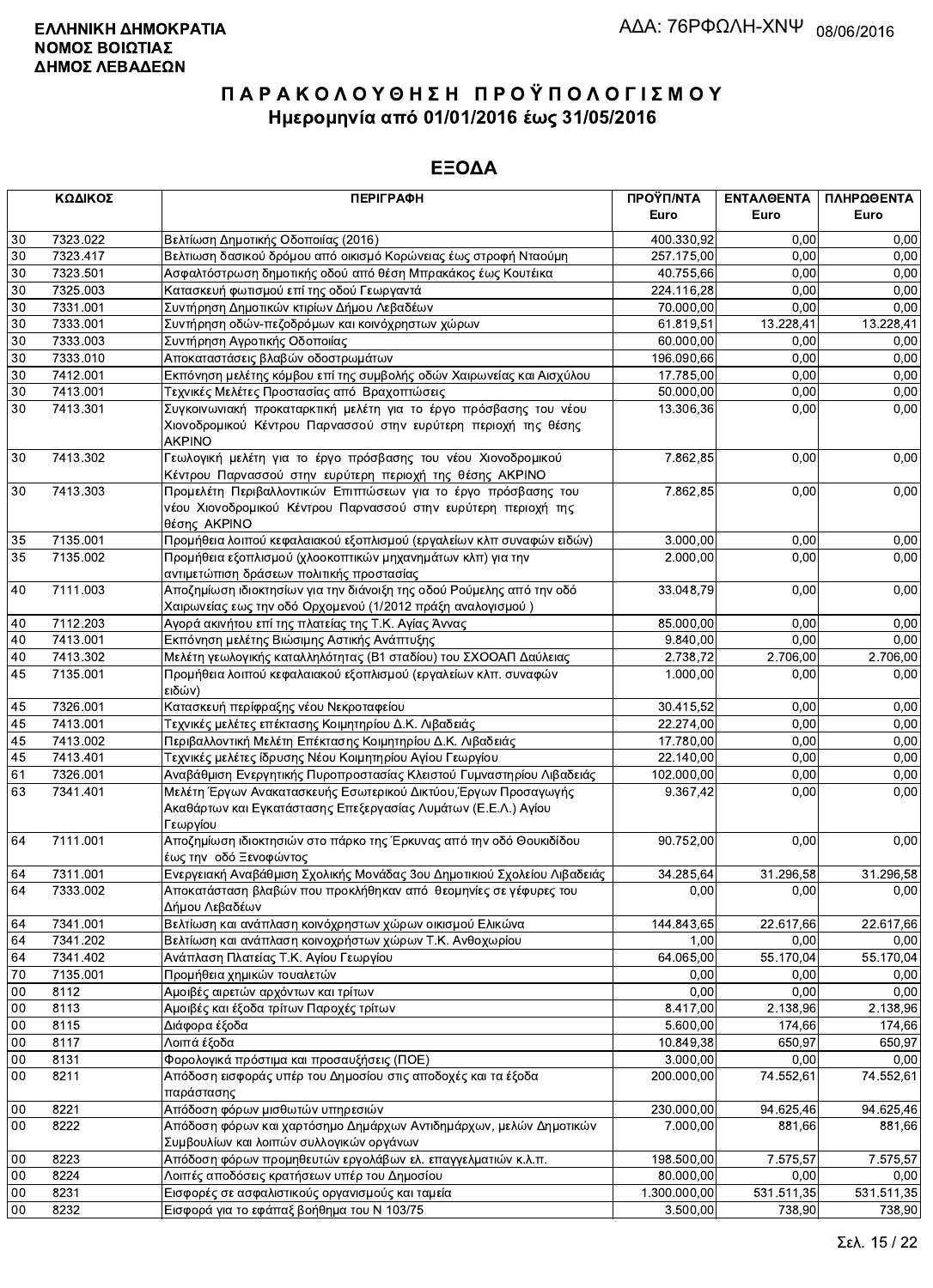|          | ΚΩΔΙΚΟΣ      | <b>ПЕРІГРАФН</b>                                                   | ΠΡΟΫΠ/ΝΤΑ<br>Euro       | ΕΝΤΑΛΘΕΝΤΑ<br>Euro  | ΠΛΗΡΩΘΕΝΤΑ<br>Euro |
|----------|--------------|--------------------------------------------------------------------|-------------------------|---------------------|--------------------|
|          |              |                                                                    |                         |                     |                    |
| 00       | 8241         | Κρατήσεις στις αποδοχές για την εξόφληση δανείων του ΤΠ & Δ        | 91.000,00               | 26.416,09           | 26.416,09          |
| 00<br>00 | 8242<br>8251 | Λοιπές κρατήσεις υπέρ τρίτων                                       | 250.000,00<br>29.000,00 | 81.456,44           | 81.456,44          |
| 00       | 8261.001     | Πάγια προκαταβολή<br>Επιστροφές αχρεωστήτως εισπραχθέντων εσόδων   | 36.000,00               | 29.000,00<br>335,81 | 10.000,00          |
| 00       | 8261.003     | Επιστροφές χρημάτων για επιχορηγούμενες ληξιπρόθεσμες οφειλές      | 9.010,00                | 3.753,80            | 335,81<br>3.753,80 |
| $00\,$   | 8511         | Προβλέψεις μη είσπραξης εισπρακτέων υπολοίπων                      | 2.689.300,30            | 0,00                | 0,00               |
| 10       | 8111         | Αμοιβές και έξοδα προσωπικού                                       | 77,49                   | 81,01               | 81,01              |
| 10       | 8113         | Αμοιβές και έξοδα τρίτων Παροχές τρίτων                            | 12.000,00               | 3.336,13            | 3.336,13           |
| 10       | 8115         | Διάφορα έξοδα                                                      | 6.500,00                | 253,38              | 125,46             |
| 10       | 8116         | Δαπάνες προμήθειας αναλωσίμων                                      | 1.500,00                | 3.021,42            | 2.269,04           |
| 10       | 8117         | Λοιπά έξοδα                                                        | 48.840,19               | 0,00                | 0,00               |
| 10       | 8121         | Αγορές κτιρίων τεχνικών έργων και προμήθειες παγίων                | 0,00                    | 1.334,56            | 1.334,56           |
| 15       | 8111         | Αμοιβές και έξοδα προσωπικού                                       | 51.939,93               | 8.335,03            | 2.151,89           |
| 15       | 8112         | Αμοιβές αιρετών αρχόντων και τρίτων                                | 2.778,20                | 1.685,19            | 1.685,19           |
| 15       | 8113         | Αμοιβές και έξοδα τρίτων Παροχές τρίτων                            | 23.637,37               | 4.901,35            | 4.901,35           |
| 15       | 8115         | Διάφορα έξοδα                                                      | 52.000,00               | 22.207,31           | 22.025,27          |
| 15       | 8116         | Δαπάνες προμήθειας αναλωσίμων                                      | 23.316,00               | 10.563,56           | 10.563,56          |
| 15       | 8117         | Λοιπά έξοδα                                                        | 127.273,00              | 52.818,28           | 52.818,28          |
| 15       | 8121         | Αγορές κτιρίων τεχνικών έργων και προμήθειες παγίων                | 0,00                    | 6.693,54            | 6.693,54           |
| 20       | 8111         | Αμοιβές και έξοδα προσωπικού                                       | 2.982,00                | 925,06              | 925,06             |
| 20       | 8112         | Αμοιβές αιρετών αρχόντων και τρίτων                                | 11.700,00               | 8.821,81            | 8.821,81           |
| 20       | 8113         | Αμοιβές και έξοδα τρίτων Παροχές τρίτων                            | 5.000,00                | 1.064,00            | 1.064,00           |
| 20       | 8115         | Διάφορα έξοδα                                                      | 4.561,00                | 876,75              | 380,45             |
| 20       | 8116         | Δαπάνες προμήθειας αναλωσίμων                                      | 36.000,00               | 22.552,45           | 22.552,45          |
| 20       | 8511         | Προβλέψεις μη είσπραξης εισπρακτέων υπολοίπων                      | 130.260,44              | 0,00                | 0,00               |
| 25       | 8112         | Αμοιβές αιρετών αρχόντων και τρίτων                                | 14.981,40               | 0,00                | 0,00               |
| 25       | 8511.001     | Προβλέψεις μη είσπραξης εισπρακτέων υπολοίπων από τέλη άρδευσης    | 207.511,58              | 0,00                | 0,00               |
| 25       | 8511.002     | Προβλέψεις μη είσπραξης εισπρακτέων υπολοίπων από τέλη ύδρευσης    | 173.012,06              | 0.00                | 0,00               |
| 25       | 8511.003     | Προβλέψεις μη είσπραξης εισπρακτέων υπολοίπων από τέλη αποχέτευσης | 15.083,77               | 0,00                | 0,00               |
| 30       | 8111         | Αμοιβές και έξοδα προσωπικού                                       | 1.692,00                | 312,42              | 312,42             |
| 30       | 8113         | Αμοιβές και έξοδα τρίτων Παροχές τρίτων                            | 3.000,00                | 1.084,00            | 1.084,00           |
| 30       | 8115         | Διάφορα έξοδα                                                      | 1.577,47                | 0,00                | 0,00               |
| 30       | 8116         | Δαπάνες προμήθειας αναλωσίμων                                      | 15.000,00               | 8.023,29            | 8.023,29           |
| 30       | 8117         | Λοιπά έξοδα                                                        | 9.000,00                | 0,00                | 0,00               |
| 30       | 8121         | Αγορές κτιρίων τεχνικών έργων και προμήθειες παγίων                | 2.000,00                | 0,00                | 0,00               |
| 30       | 8122         | Έργα                                                               | 1.131,93                | 0,00                | 0,00               |
| 35       | 8111         | Αμοιβές και έξοδα προσωπικού                                       | 916,00                  | 130,58              | 130,58             |
| 35       | 8113         | Αμοιβές και έξοδα τρίτων Παροχές τρίτων                            | 28.908,04               | 2.474,94            | 2.474,94           |
| 35       | 8116         | Δαπάνες προμήθειας αναλωσίμων                                      | 200,00                  | 0,00                | 0,00               |
| 35       | 8121         | Αγορές κτιρίων τεχνικών έργων και προμήθειες παγίων                | 2.500,00                | 0,00                | 0,00               |
| 40       | 8115         | Διάφορα έξοδα                                                      | 98,40                   | 0,00                | 0,00               |
| 40       | 8121         | Αγορές κτιρίων τεχνικών έργων και προμήθειες παγίων                | 7.925,30                | 0,00                | 0,00               |
| 45       | 8111         | Αμοιβές και έξοδα προσωπικού                                       | 147,30                  | 54,92               | 54,92              |
| 45       | 8116         | Δαπάνες προμήθειας αναλωσίμων                                      | 500,00                  | 0,00                | 0,00               |
| 61       | 8121         | Αγορές κτιρίων τεχνικών έργων και προμήθειες παγίων                | 200.000,00              | 0,00                | 0,00               |
| 61       | 8262         | Επιστροφή χρημάτων λόγω ανάκλησης κατανομής χρηματοδότησης ΠΔΕ     | 0,00                    | 0,00                | 0,00               |
| 62       | 8262         | Επιστροφή χρημάτων λόγω ανάκλησης κατανομής χρηματοδότησης ΠΔΕ     | 16.800,00               | 0,00                | 0,00               |
| 63       | 8262         | Επιστροφή χρημάτων λόγω ανάκλησης κατανομής χρηματοδότησης ΠΔΕ     | 0,00                    | 0,00                | 0,00               |
| 64       | 8122         | Έργα                                                               | 129.594,47              | 102.714,36          | 102.714,36         |
| 64       | 8262         | Επιστροφή χρημάτων λόγω ανάκλησης κατανομής χρηματοδότησης ΠΔΕ     | 1.051,66                | 0,00                | 0,00               |
| 69       | 8123         | Μελέτες Έρευνες πειραματικές εργασίες και ειδικές δαπάνες          | 8.925,00                | 0,00                | 0,00               |
| 69       | 8262         | Επιστροφή χρημάτων λόγω ανάκλησης κατανομής χρηματοδότησης ΠΔΕ     | 0,00                    | 0,00                | 0,00               |
| 70       | 8112         | Αμοιβές αιρετών αρχόντων και τρίτων                                | 0,00                    | 2.448,93            | 2.448,93           |
| 70       | 8113         | Αμοιβές και έξοδα τρίτων Παροχές τρίτων                            | 3.000,00                | 3.936,00            | 3.936,00           |
| 70       | 8116         | Δαπάνες προμήθειας αναλωσίμων                                      | 3.000,00                | 949,22              | 949,22             |
| 90       | 9111         | Αποθεματικό                                                        | 345.448,27              | 0,00                | 0,00               |
|          |              | ΣΥΝΟΛΑ                                                             | 26 570 787 76           | 7 432 428 95        | 7 246 090 80       |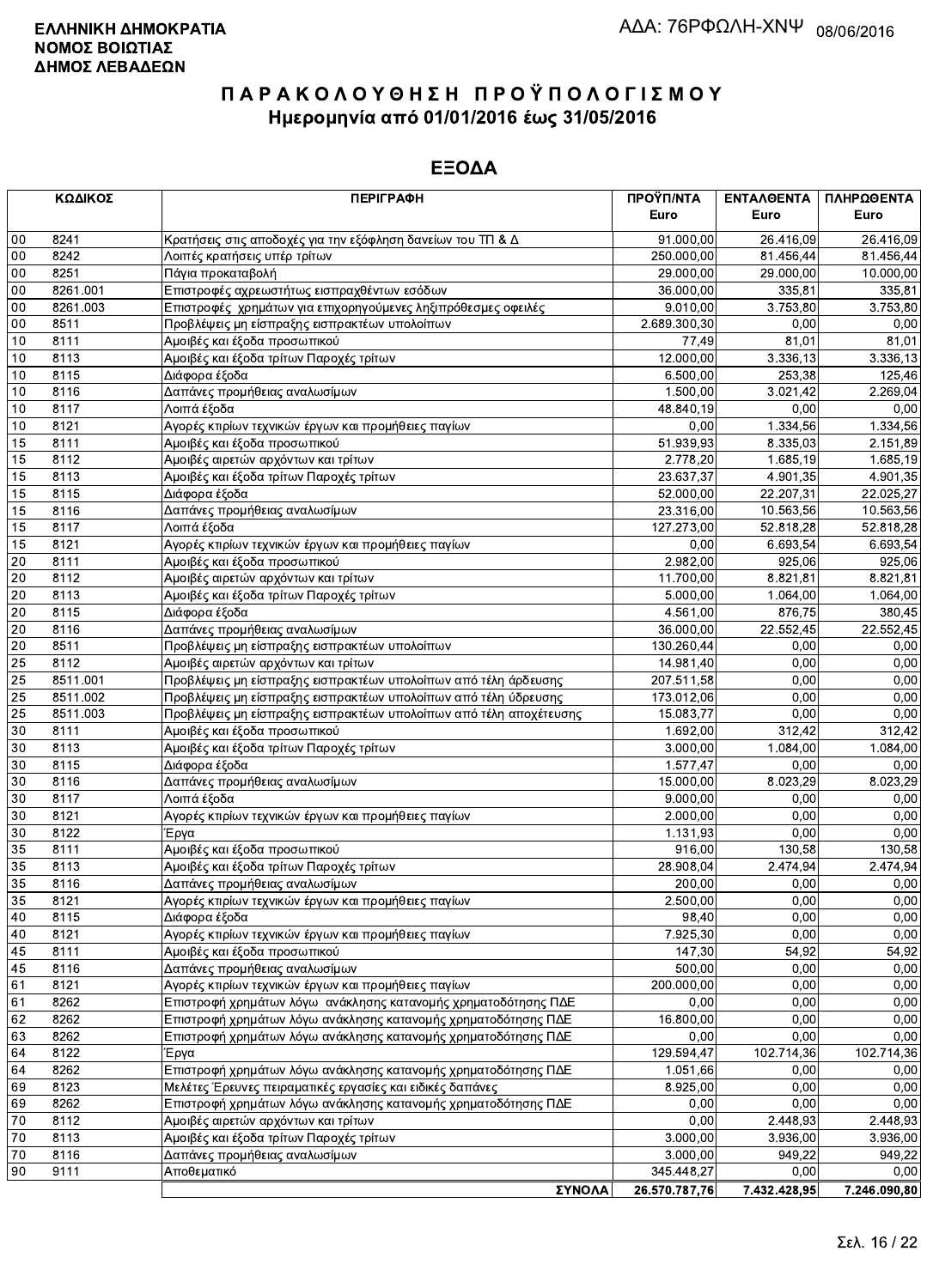#### ΓΕΝΙΚΗ ΑΝΑΚΕΦΑΛΑΙΩΣΗ

|                                         | ΠΡΟΫΠΟΛΟΓΙΣΘΕΝΤΑ<br>Euro | <b>ΒΕΒΑΙΩΘΕΝΤΑ</b><br>Euro | ΕΙΣΠΡΑΧΘΕΝΤΑ<br>Euro |
|-----------------------------------------|--------------------------|----------------------------|----------------------|
| ΕΣΟΔΑ                                   | 23.645.692,91            | 23.645.692,91              | 7.483.420,08         |
| <b>XPHMATIKO</b><br>ΥΠΟΛΟΙΠΟ<br>(K.A.3) | 2.925.094,85             | 3.506.804,63               | 3.506.804,63         |
| ΣΥΝΟΛΟ                                  | 26.570.787,76            | 15.860.373,19              | 10.990.224.71        |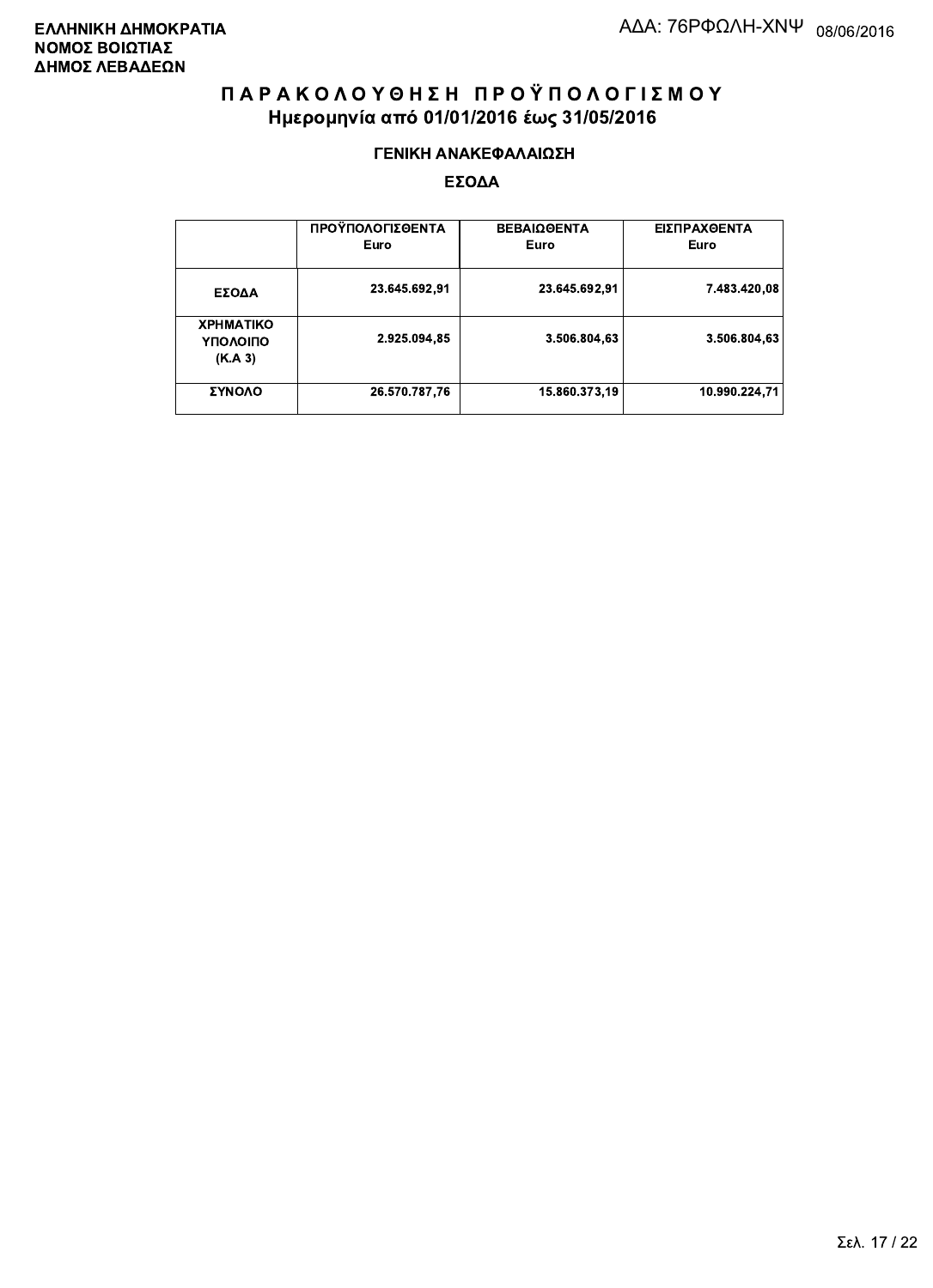#### ΕΞΟΔΑ

|             | ΠΡΟΫΠ/ΝΤΑ<br>Euro | <b>ENTAAGENTA</b><br>Euro | ΠΛΗΡΩΘΕΝΤΑ<br>Euro |
|-------------|-------------------|---------------------------|--------------------|
|             |                   |                           |                    |
| ΕΞΟΔΑ       | 26.225.339,49     | 7.432.428.95              | 7.246.090,80       |
| ΑΠΟΘΕΜΑΤΙΚΟ | 345.448.27        | 0,00                      | 0,00               |
| ΣΥΝΟΛΟ      | 26.570.787,76     | 7.432.428.95              | 7.246.090.80       |
|             |                   |                           |                    |

#### ΑΝΑΚΕΦΑΛΑΙΩΣΗ 1ου ΕΠΙΠΕΔΟΥ

|  | . | <b>TINTA</b> | ົ° PENTA | ΗΡΩΘΕΝΤΔ |
|--|---|--------------|----------|----------|
|--|---|--------------|----------|----------|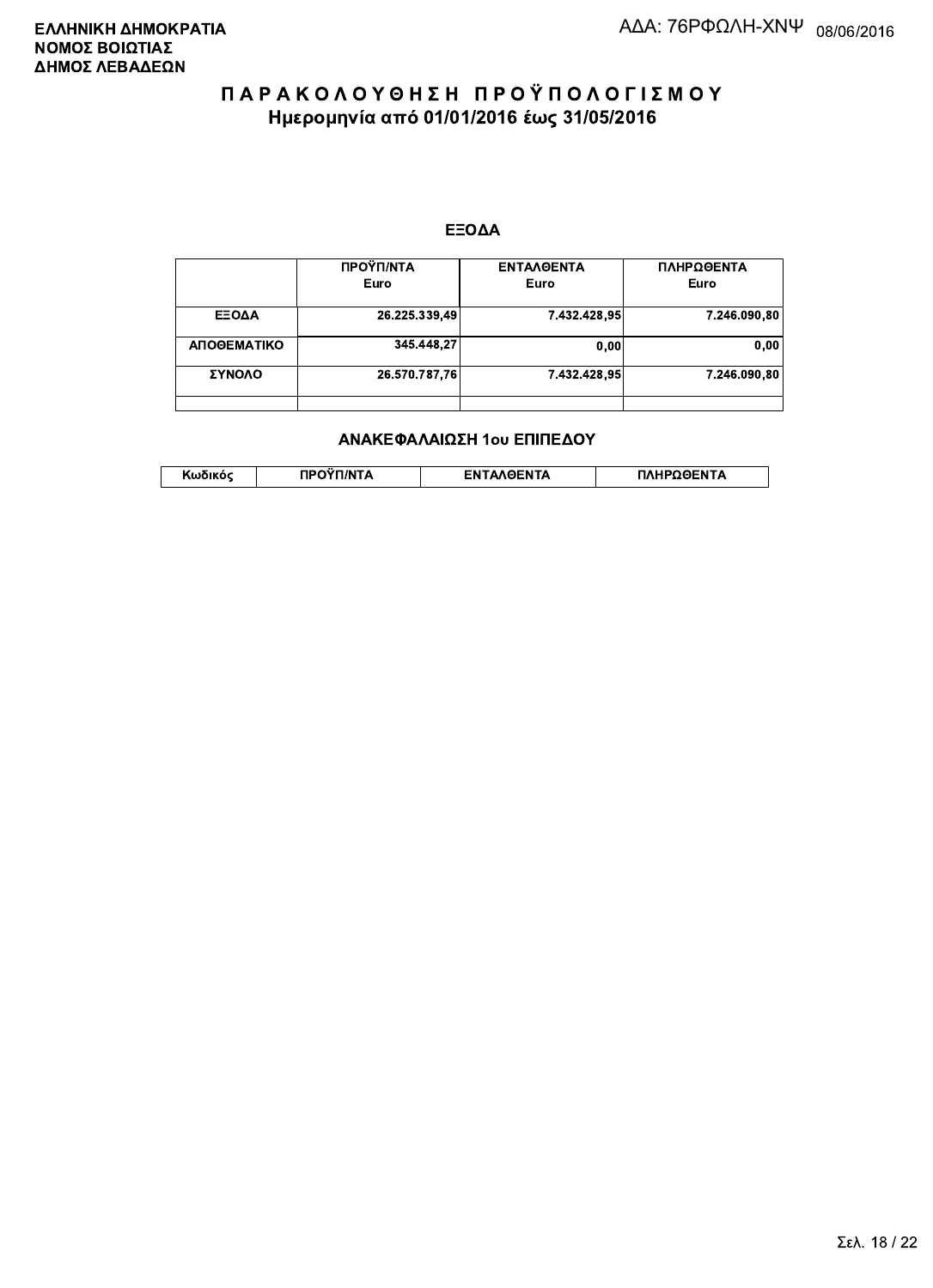ΑΝΑΚΕΦΑΛΑΙΩΣΗ ΕΣΟΔΩΝ ΑΠΟ 01/01/2016 ΕΩΣ 31/05/2016

|   | TAKTIKA EZOAA                                                               |                       |               |
|---|-----------------------------------------------------------------------------|-----------------------|---------------|
|   |                                                                             | ΣΥΝΟΛΟ:               | 5.033.440,10  |
|   | EKTAKTA EZOAA                                                               |                       |               |
|   |                                                                             | ΣΥΝΟΛΟ:               | 237.549,05    |
| 2 | ΕΣΟΔΑ ΠΑΡΕΛΘΟΝΤΩΝ ΟΙΚΟΝΟΜΙΚΩΝ ΕΤΩΝ (Π.Ο.Ε.) ΠΟΥ ΒΕΒΑΙΩΝΟΝΤΑΙ ΓΙΑ ΠΡΩΤΗ ΦΟΡΑ |                       |               |
|   |                                                                             | <i>EYNOAO:</i>        | 319.872,30    |
| 3 | ΕΙΣΠΡΑΞΕΙΣ ΑΠΌ ΔΑΝΕΙΑ ΚΑΙ ΑΠΑΙΤΗΣΕΙΣ ΑΠΌ Π.Ο.Ε.                             |                       |               |
|   |                                                                             | <i>EYNOAO:</i>        | 1.064.875,46  |
|   | ΕΙΣΠΡΑΞΕΙΣ ΥΠΕΡ ΤΟΥ ΔΗΜΟΣΙΟΥ ΚΑΙ ΤΡΙΤΩΝ ΚΑΙ ΕΠΙΣΤΡΟΦΕΣ ΧΡΗΜΑΤΩΝ             |                       |               |
|   |                                                                             | ΣΥΝΟΛΟ:               | 827.683,17    |
| 5 | ΧΡΗΜΑΤΙΚΟ ΥΠΟΛΟΙΠΟ                                                          |                       |               |
|   |                                                                             | <i>EYNOAO:</i>        | 3.506.804,63  |
|   |                                                                             | ΓΕΝΙΚΟ ΣΥΝΟΛΟ ΕΣΟΔΩΝ: | 10.990.224,71 |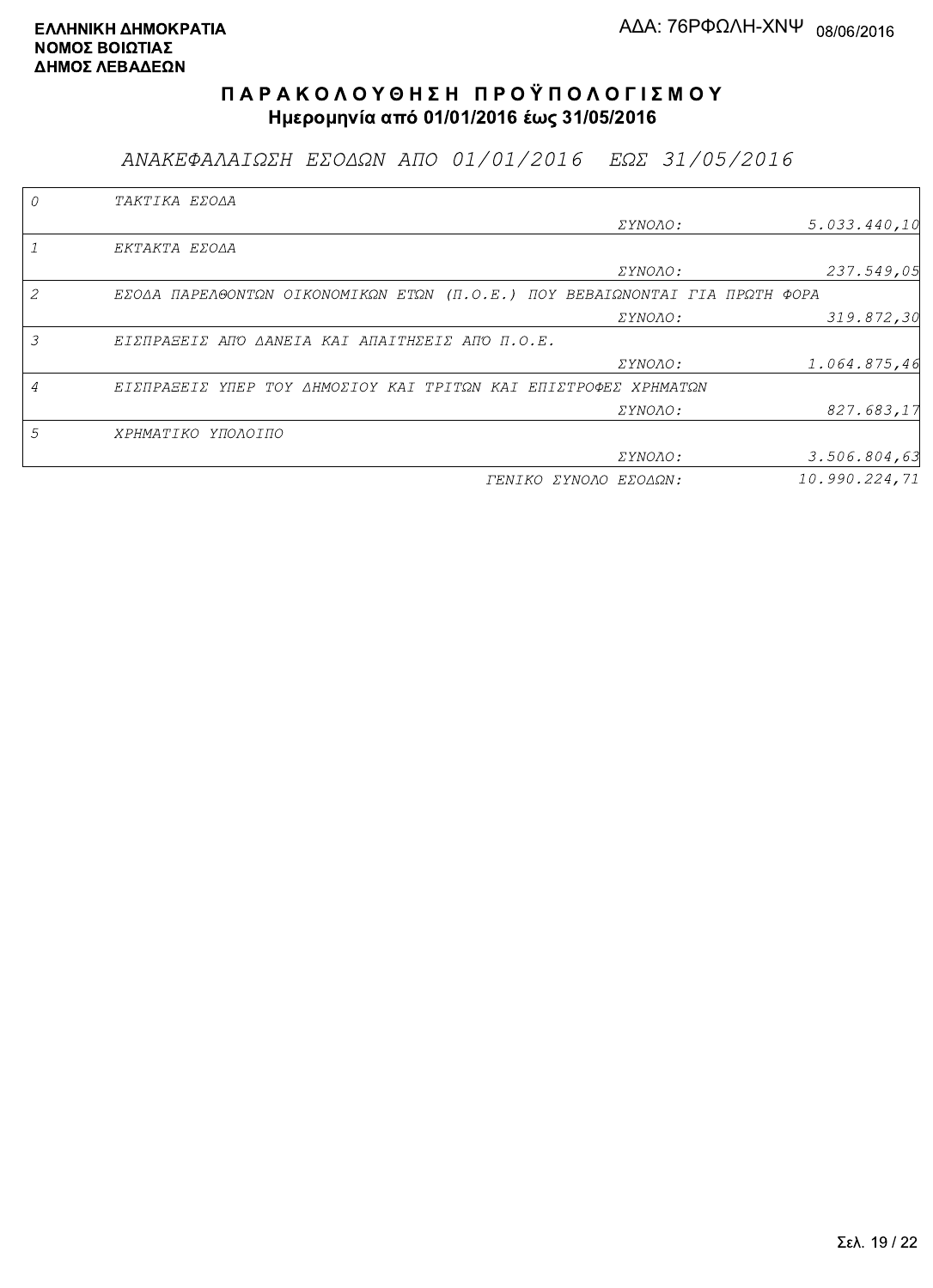## ΑΝΑΚΕΦΑΛΑΙΩΣΗ ΕΞΟΔΩΝ ΑΠΟ 01/01/2016 ΕΩΣ 31/05/2016

| $\epsilon$                 | Έξοδα χρήσης                                                  |                         |
|----------------------------|---------------------------------------------------------------|-------------------------|
| 61                         | Αμοιβές αιρετών και τρίτων                                    | 103.626,21              |
| 66                         | Δαπάνες προμήθειας αναλωσίμων                                 | 90.178,52               |
| 67                         | Πληρωμές για μεταβιβάσεις εισοδημάτων σε τρίτους Παραχωρήσεις | 2.948.668,76            |
|                            | - Παροχές - Επιχορηγήσεις - Επιδοτήσεις - Δωρεές              |                         |
| 63                         | $\Phi$ όροι - Τέλη                                            | 12.790,37               |
| 60                         | Αμοιβές και έξοδα προσωπικού                                  | 1.954.819,86            |
| 64                         | Λοιπά γενικά έξοδα                                            | 36.437,20               |
| 65                         | Πληρωμές για την εξυπηρέτηση της δημόσιας πίστης              | 297.320,60              |
| 62                         | Παροχές τρίτων                                                | $\overline{520.340,97}$ |
| 68                         | Λοιπά έξοδα                                                   | 2.767,28                |
|                            | ΣΥΝΟΛΟ:                                                       | 5.966.949,77            |
| $\overline{7}$             | Επενδύσεις                                                    |                         |
| 73                         | Έργα                                                          | 176.765,04              |
| $71\,$                     | Αγορές κτιρίων τεχνικών έργων και προμήθειες παγίων           | 0,00                    |
| 75                         | Τίτλοι πάγιας επένδυσης (συμμετοχές σε επιχειρήσεις)          | 1.000,00                |
| 74                         | Μελέτες, έρευνες, πειραματικές εργασίες και ειδικές δαπάνες   | 2.706,00                |
|                            | ΣΥΝΟΛΟ:                                                       | 180.471,04              |
| $\mathcal S$               | Πληρωμές υποχρεώσεων (Π.Ο.Ε.)                                 |                         |
| 81                         | Πληρωμές υποχρεώσεων (Π.Ο.Ε.)                                 | 266.822,30              |
| 82                         | Λοιπές αποδόσεις                                              | 831.847,69              |
| 83                         | Επιχορηγούμενες Πληρωμές Υποχρεώσεων Π.Ο.Ε.                   | 0,00                    |
| 85                         | Προβλέψεις μη είσπραξης εισπρακτέων υπολοίπων βεβαιωμένων     | 0,00                    |
|                            | κατά τα ΠΟΕ εντός του οικονομικού έτους                       |                         |
|                            | ΣΥΝΟΛΟ:                                                       | 1.098.669,99            |
| $\boldsymbol{\mathcal{S}}$ | ΠΛΗΡΩΜΕΣ Π.Ο.Ε & ΛΟΙΠΕΣ ΑΠΟΔΟΣΕΙΣ ΚΑΙ ΠΡΟΒΛΕΨΕΙΣ              |                         |
| 81                         | Πληρωμές υποχρεώσεων (Π.Ο.Ε.)                                 | 266.822,30              |
| 82                         | Λοιπές αποδόσεις                                              | 831.847,69              |
| 83                         | Επιχορηγούμενες Πληρωμές Υποχρεώσεων Π.Ο.Ε.                   | 0,00                    |
| 85                         | Προβλέψεις μη είσπραξης εισπρακτέων υπολοίπων βεβαιωμένων     | 0,00                    |
|                            | κατά τα ΠΟΕ εντός του οικονομικού έτους                       |                         |
|                            | ΣΥΝΟΛΟ:                                                       | 1.098.669,99            |
| $\mathcal G$               | Αποθεματικό                                                   |                         |
| 91                         | Ποσό διαθέσιμο για αναπλήρωση των ανεπαρκών πιστώσεων για τη  | 0,00                    |
|                            | δημιουργία νέων μη προβλεπόμενων στον προϋπολογισμό           |                         |
|                            | <i>EYNOAO:</i>                                                | 0,00                    |
|                            | FENIKO XYNOAO ESOAON:                                         | 8.344.760.79            |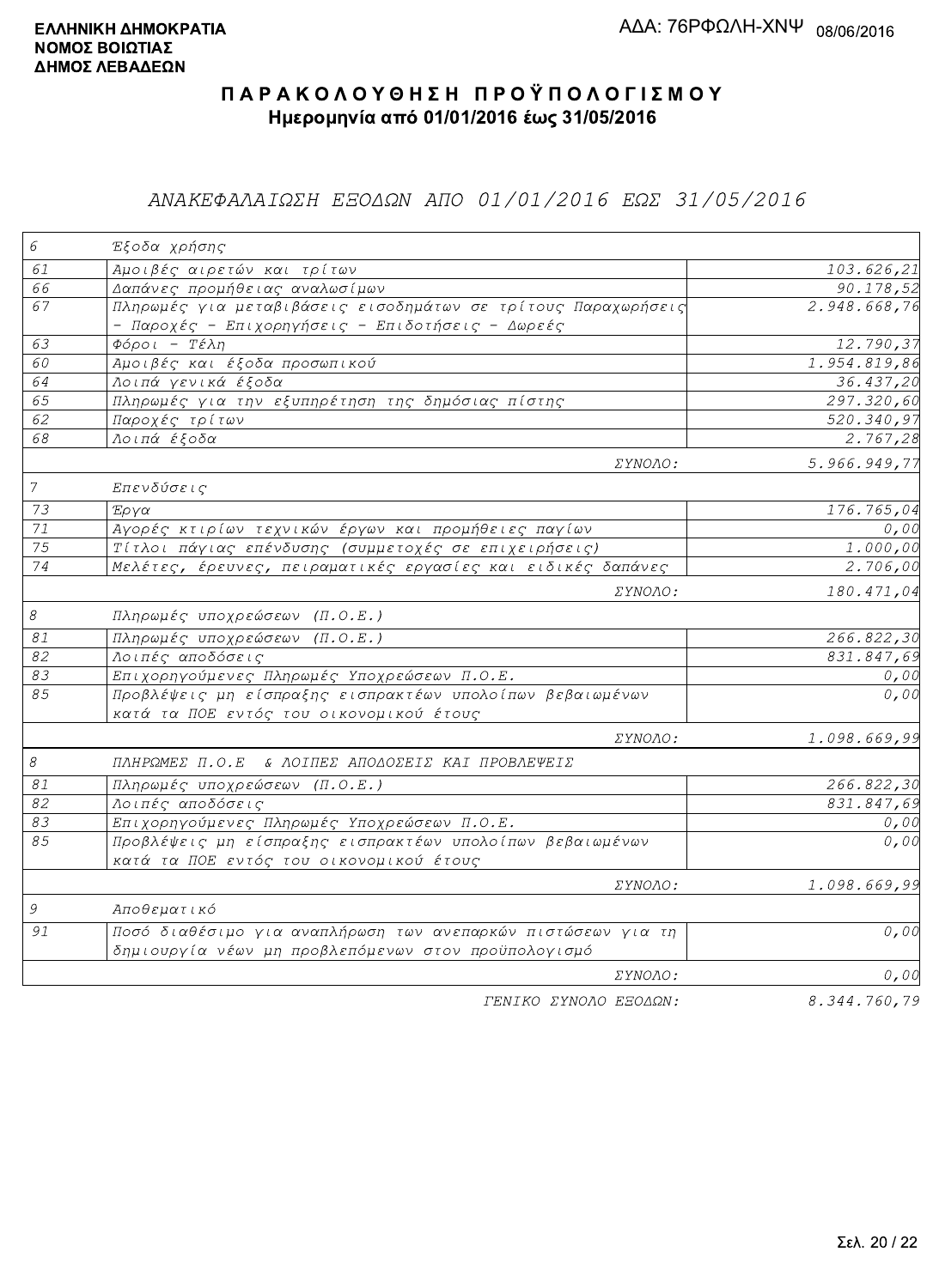ΣΥΝΟΛΑ ΑΝΑ ΥΠΗΡΕΣΙΑ ΑΠΟ 01/01/2016 ΕΩΣ 31/05/2016

| ${\cal O} \, {\cal O}$ | Γενικές υπηρεσίες                                             | 1.367.507,98                                         |
|------------------------|---------------------------------------------------------------|------------------------------------------------------|
| $1\,0$                 | Οικονομικές και Διοικητικές υπηρεσίες                         | 693.319,26                                           |
| 15                     | Υπηρεσίες Πολιτισμού, Αθλητισμού και κοινωνικής πολιτικής     | 3.509.948,09                                         |
| 20                     | Υπηρεσία καθαριότητας και ηλεκτροφωτισμού                     | 767.995,77                                           |
| 25                     | Υπηρεσίες 'Υδρευσης-άδρευσης-αποχέτευσης                      | 6.342, 18                                            |
| 30                     | Υπηρεσία Τεχνικών έργων                                       | 308.264,74                                           |
| 35                     | Υπηρεσίες πρασίνου                                            | 83.022,97                                            |
| $4\,0$                 | Υπηρεσία Πολεοδομίας                                          | 112.314,47                                           |
| 45                     | Υπηρεσία Νεκροταφείων                                         | 27.005,66                                            |
| 50                     | Δημοτική Αστυνομία                                            | 0,00                                                 |
| 60                     | ΥΠΗΡΕΣΙΕΣ ΚΟΙΝΩΝΙΚΗΣ ΠΟΛΙΤΙΚΗΣ (Έργα και δράσεις              | 57.967,14                                            |
|                        | χρηματοδοτούμενες απο ΠΔΕ)                                    |                                                      |
| 61                     | ΥΠΗΡΕΣΙΕΣ ΠΟΛΙΤΙΣΜΟΥ ΚΑΙ ΑΘΛΗΤΙΣΜΟΥ (Έργα και δράσεις         | 0,00                                                 |
|                        | χρηματοδοτούμενες απο ΠΔΕ)                                    |                                                      |
| 62                     | ΥΠΗΡΕΣΙΕΣ ΚΑΘΑΡΙΟΤΗΤΑΣ ΚΑΙ ΗΛΕΚΤΡΟΦΩΤΙΣΜΟΥ (Έργα και δράσεις) | 0,00                                                 |
|                        | χρηματοδοτούμενες απο ΠΔΕ)                                    |                                                      |
| 63                     | ΥΠΗΡΕΣΙΕΣ ΥΔΡΕΥΣΗΣ ΑΡΔΕΥΣΗΣ ΑΠΟΧΕΤΕΥΣΗΣ (Έργα και δράσεις     | 0,00                                                 |
|                        | χρηματοδοτούμενες απο ΠΔΕ)                                    |                                                      |
| 64                     | ΥΠΗΡΕΣΙΑ ΤΕΧΝΙΚΩΝ ΕΡΓΩΝ, ΠΡΑΣΙΝΟΥ ΚΑΙ ΠΟΛΕΟΔΟΜΙΑΣ (Έργα και   | 211.798,64                                           |
|                        | δράσεις χρηματοδοτούμενες απο ΠΔΕ)                            |                                                      |
| 69                     | ΛΟΙΠΕΣ ΥΠΗΡΕΣΙΕΣ (Έργα και δράσεις χρηματοδοτούμενες απο      | 0,00                                                 |
|                        | $\Pi\Delta E$ )                                               |                                                      |
| 70                     | Λοιπές υπηρεσίες                                              | 100.603,90                                           |
| 99                     |                                                               | 0,00                                                 |
|                        | $    -$                                                       | $\overline{a}$ and $\overline{a}$ and $\overline{a}$ |

ΣΥΝΟΛΟ:

7.246.090,80